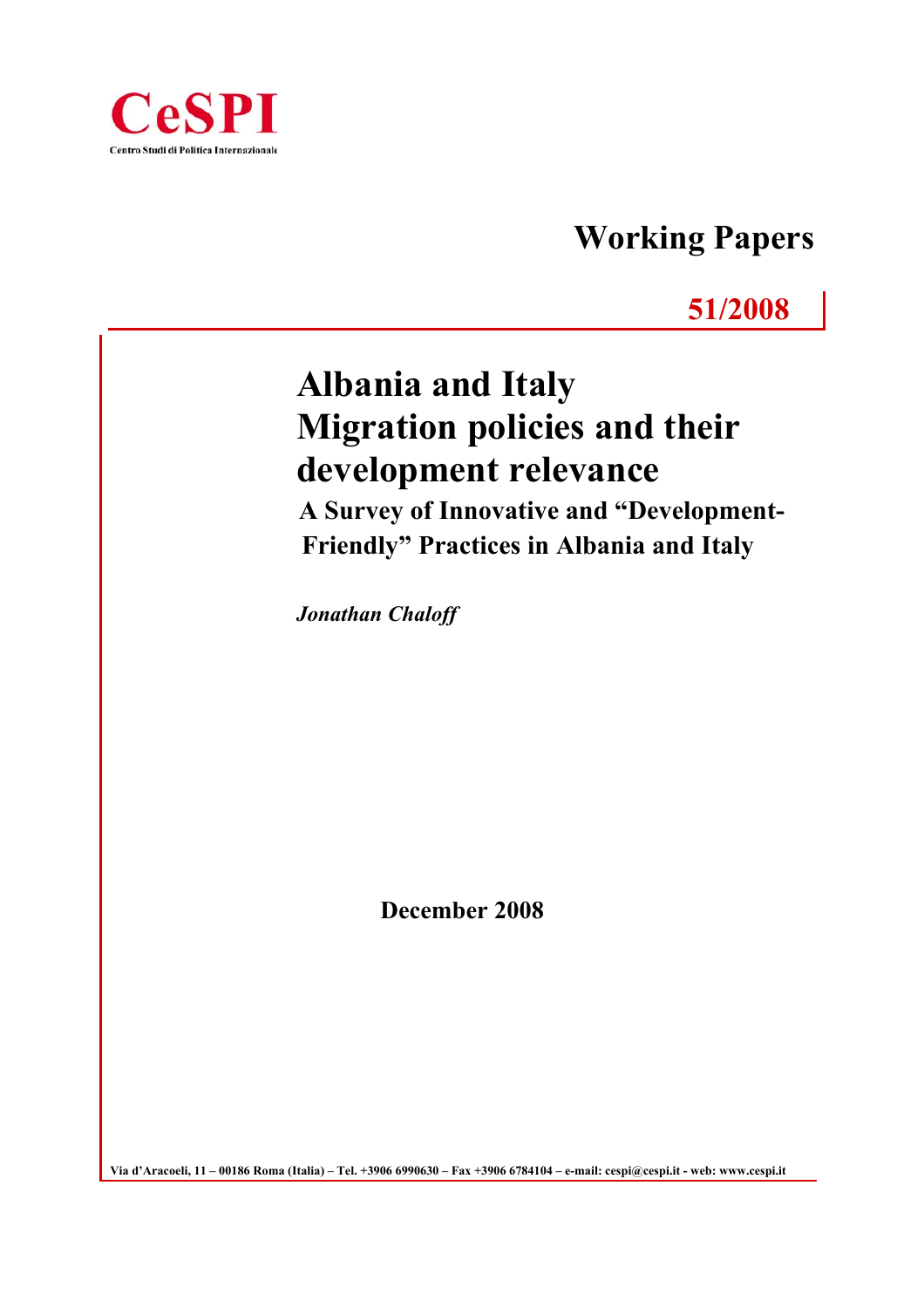Jonathan Chaloff is now at the International Migration Division of the Organisation for Economic Co-Operation and Development (OECD) in Paris.

This paper was prepared in 2006 for a research project on "Development-Friendly" migration policies conducted by the International Organisation for Migration (IOM) on behalf of the Development Prospects Group of the World Bank. The paper was used by IOM as background for Naik A., Koehler J., and Laczko F., *Migration and Development: Achieving Policy Coherence*, IOM Migration Research Series (vol. 34), Geneva, 2008. See:

www.iom.int/jahia/webdav/site/myjahiasite/shared/shared/mainsite/published\_docs/serial\_pu blications/MRS%2034\_FINAL.pdf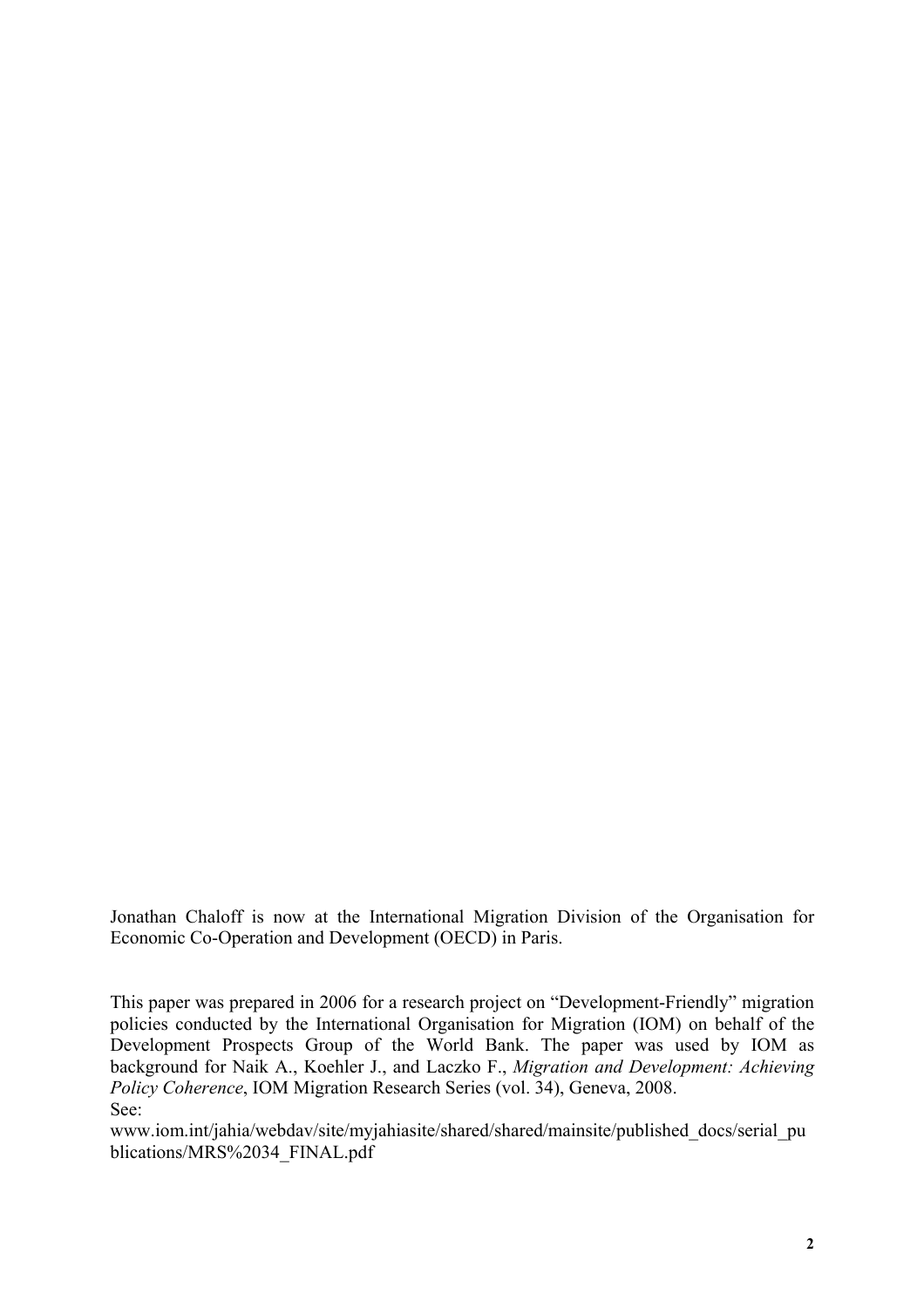### **CONTENTS**

| Public opinion and popular pressure on Italian migration policy 15                                                                                                                                                                                                                                                                                                                      |    |
|-----------------------------------------------------------------------------------------------------------------------------------------------------------------------------------------------------------------------------------------------------------------------------------------------------------------------------------------------------------------------------------------|----|
| International and bilateral considerations in Italian migration policy 16                                                                                                                                                                                                                                                                                                               |    |
| Development assistance policies and their reference to migration  17                                                                                                                                                                                                                                                                                                                    |    |
|                                                                                                                                                                                                                                                                                                                                                                                         |    |
|                                                                                                                                                                                                                                                                                                                                                                                         |    |
|                                                                                                                                                                                                                                                                                                                                                                                         |    |
|                                                                                                                                                                                                                                                                                                                                                                                         |    |
|                                                                                                                                                                                                                                                                                                                                                                                         |    |
|                                                                                                                                                                                                                                                                                                                                                                                         |    |
|                                                                                                                                                                                                                                                                                                                                                                                         |    |
|                                                                                                                                                                                                                                                                                                                                                                                         |    |
|                                                                                                                                                                                                                                                                                                                                                                                         |    |
|                                                                                                                                                                                                                                                                                                                                                                                         |    |
|                                                                                                                                                                                                                                                                                                                                                                                         | 32 |
| Development-friendly Migration Policies: lessons from the country pair 33                                                                                                                                                                                                                                                                                                               |    |
|                                                                                                                                                                                                                                                                                                                                                                                         |    |
|                                                                                                                                                                                                                                                                                                                                                                                         |    |
|                                                                                                                                                                                                                                                                                                                                                                                         |    |
|                                                                                                                                                                                                                                                                                                                                                                                         |    |
| $\textit{TABLES} \textit{} \textit{} \textit{} \textit{} \textit{} \textit{} \textit{} \textit{} \textit{} \textit{} \textit{} \textit{} \textit{} \textit{} \textit{} \textit{} \textit{} \textit{} \textit{} \textit{} \textit{} \textit{} \textit{} \textit{} \textit{} \textit{} \textit{} \textit{} \textit{} \textit{} \textit{} \textit{} \textit{} \textit{} \textit{} \textit$ |    |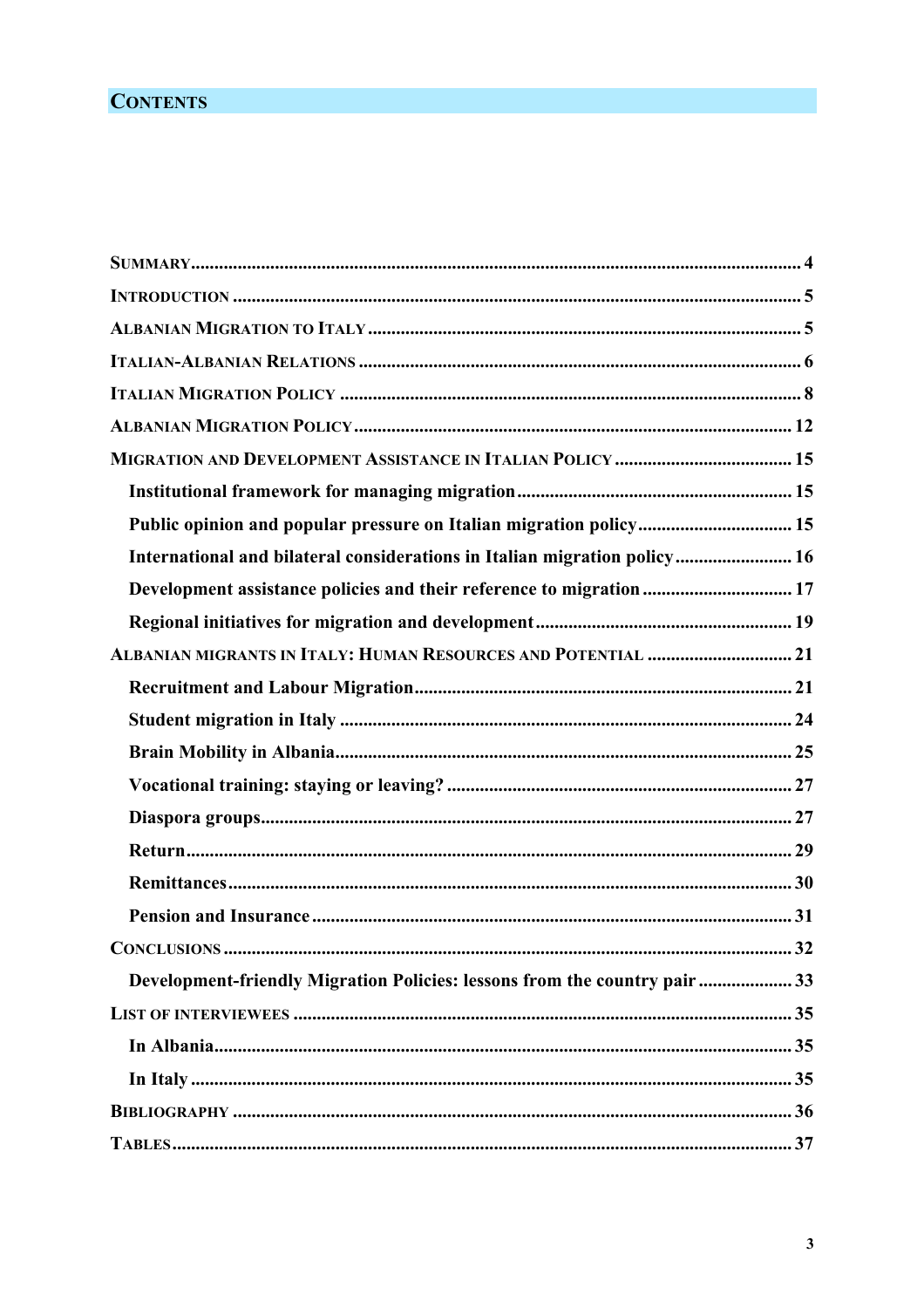#### **SUMMARY**

This paper examines the relationship between migration policy and development policy in a specific country pair, Italy and Albania, between 1991 and 2006. The relationship between these two countries has been largely shaped by Italian concerns over the uncontrolled immigration from Albania which took place in the 1990's. The Italian response has been to provide development assistance as a means of obtaining greater cooperation in the fight against illegal immigration. Albania, with its institutions slowly developing capacity, has responded to this compact. Italy became the second principal destination for Albanian migrants and Albania one of the main immigrant groups in Italy. Several areas for possible concerted policy include training and recruitment in the home country; student mobility and brain drain; diaspora groups; and remittance investment. While the country pair may seem ideal for policy coherence between migration and development spheres, a number of structural factors outside of the legislative domain have prevented the evolution of concerted policy. In fact, little has been done in any of these areas. More recently, international support has helped to restructure Albanian migration policy according to good practice and to propose measures in all of these areas, although the implementation of specific measures awaits partnership, funding and increased institutional capacity and ownership. Italian migration policy, on the other hand, is conceived according to national priorities and continues to ignore development impact. The limited development-oriented pilot projects in immigration source countries have generally neglected Albania. Italian development aid policy, on the other hand, influenced by NGOs and by a changing approach to aid in general, has begun to consider the impact of migration on development in Albania and to plan interventions which recognise the ties between these areas and seek positive synergy.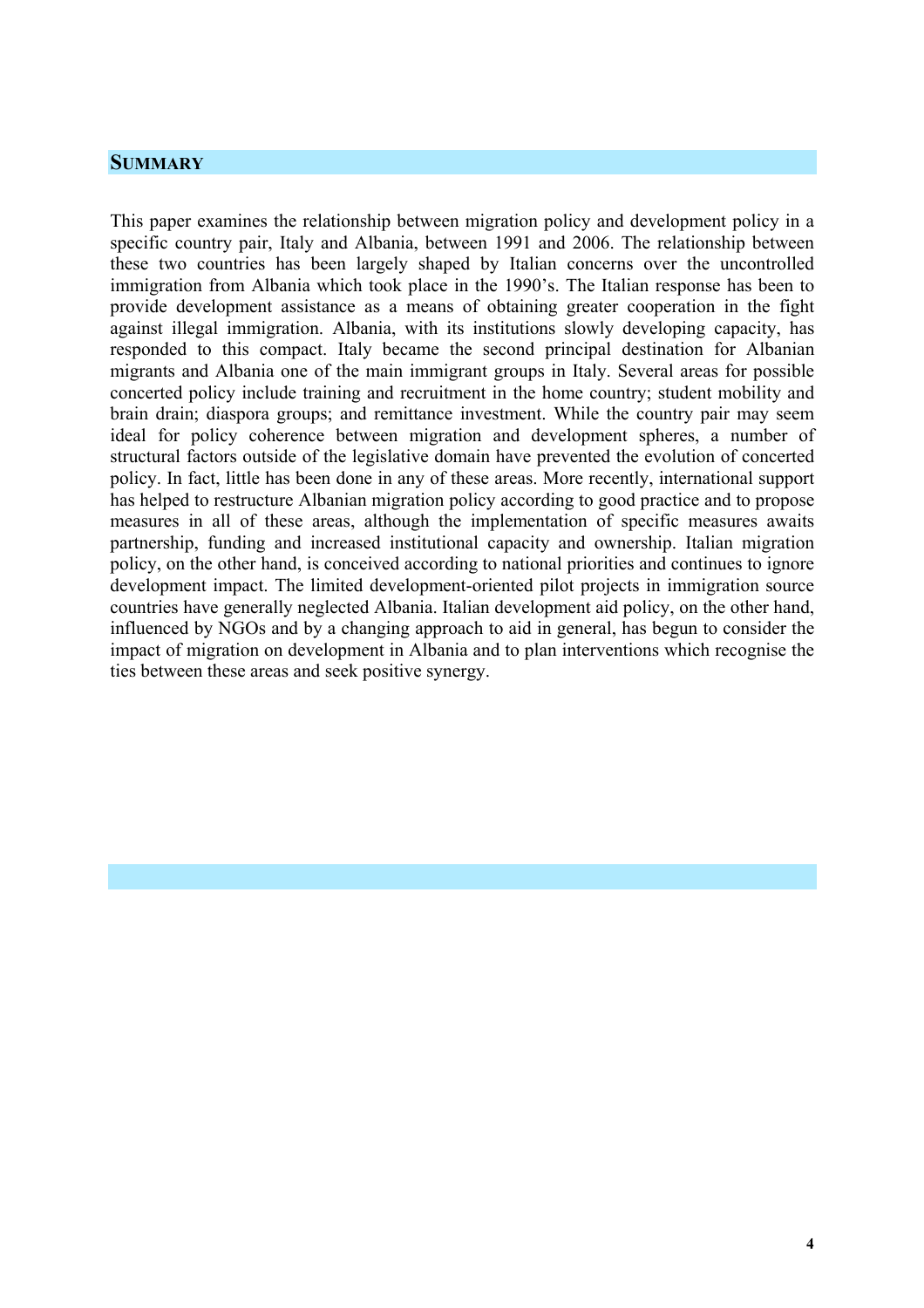#### **INTRODUCTION**

Geographical proximity and colonial history unite Albania and Italy. The massive migration flows of the past fifteen years make this country pair a useful example in examining the reciprocal evolution of migration policy between two countries and the development impact of these policies on the sending country.

A review of the relationship between Italy and Albania could reach as far back as the Roman Empire. It could start with the Ottoman conquest in the  $16<sup>th</sup>$  century and the welcoming of Albanian refugees in southern Italy. There are a handful of ethnic Albanian communities in Italy dating back to the  $16<sup>th</sup>$  century, when the rulers of Southern Italy invited Albanians to leave the Ottoman province and settle in Calabria and Sicily. Even today, some villages in these regions are ethnically Albanian, and a few of the oldest residents speak vestigial dialects. These isolated communities were largely forgotten until rediscovered in reference to the arrival of modern Albanians. Nonetheless, the existence of these communities has no effect on policy regarding Albania.

The review could as easily start with the Fascist occupation in the 1930's, which saw Italy dominate Albania until the end of the Second World War. Regardless of the starting point of a history of Italian-Albanian relations, however, recent history is largely framed in the context of mass migration. The starting date is 1991.

#### **ALBANIAN MIGRATION TO ITALY**

Albanian migration to Italy started after the collapse of the Communist regime in Tirana in the early 1990's. Albania had been one of the most isolated countries in the world and living standards were far below those of other East European countries. Albanians, who had for years been kept from exposure to the outside world and limited even in their internal mobility, began to flee the poverty, backwardness and growing chaos endemic in the country. Their destinations were neighbouring Italy and Greece, which they knew through television and radio broadcasts. King (King & Vullnetari, 2003, p. 25) divides Albanian emigration into four phases: the "Embassy Migrants" in 1990; the "Main Mass Exodus" of 1991; the Pyramid Crisis of 1997; and the Kosovo Crisis of 1999.

The first boatloads of Albanians arrived on the southeast coast of Italy in 1991: 28,000 in March 1991 and 20,000 in August 1991. This profoundly affected Italian public opinion and the future perception of migration in general in Italy; even today, these rusty ships reappear in newspapers to symbolize migration.

During the 1990's, Albanians were the leading applicants for asylum in Italy, although they rarely received refugee status. By the early part of this decade, applications for asylum from Albanians had dwindled to only a handful. There were 547 recognized Albanian refugees living in Italy in 2003 (ISTAT, 2004).

There has been a steady flow of Albanians throughout the past decade, and Albanians have benefited from the regularizations conducted in 1995 (about 30,000), 1998 (about 39,000) and 2002 (47,763) (Carfagna 2002, pp. 66-67, and ISTAT 2005). Albanians have also benefited from special permits (about 10,000 issued to the first arrivals in 1991) and from special provisions for refugees during the Kosovo war.

Undocumented arrivals from Albania have dropped off sharply. Table 1 shows the number of persons landing along the Italian coast from 1998 to late 2004. Close cooperation with Albanian authorities – and the Italian presence in the ports of departure in Albania – in the late 1990's led to a drop in the traffic along the Apulian coast after 2000. When traffic shifted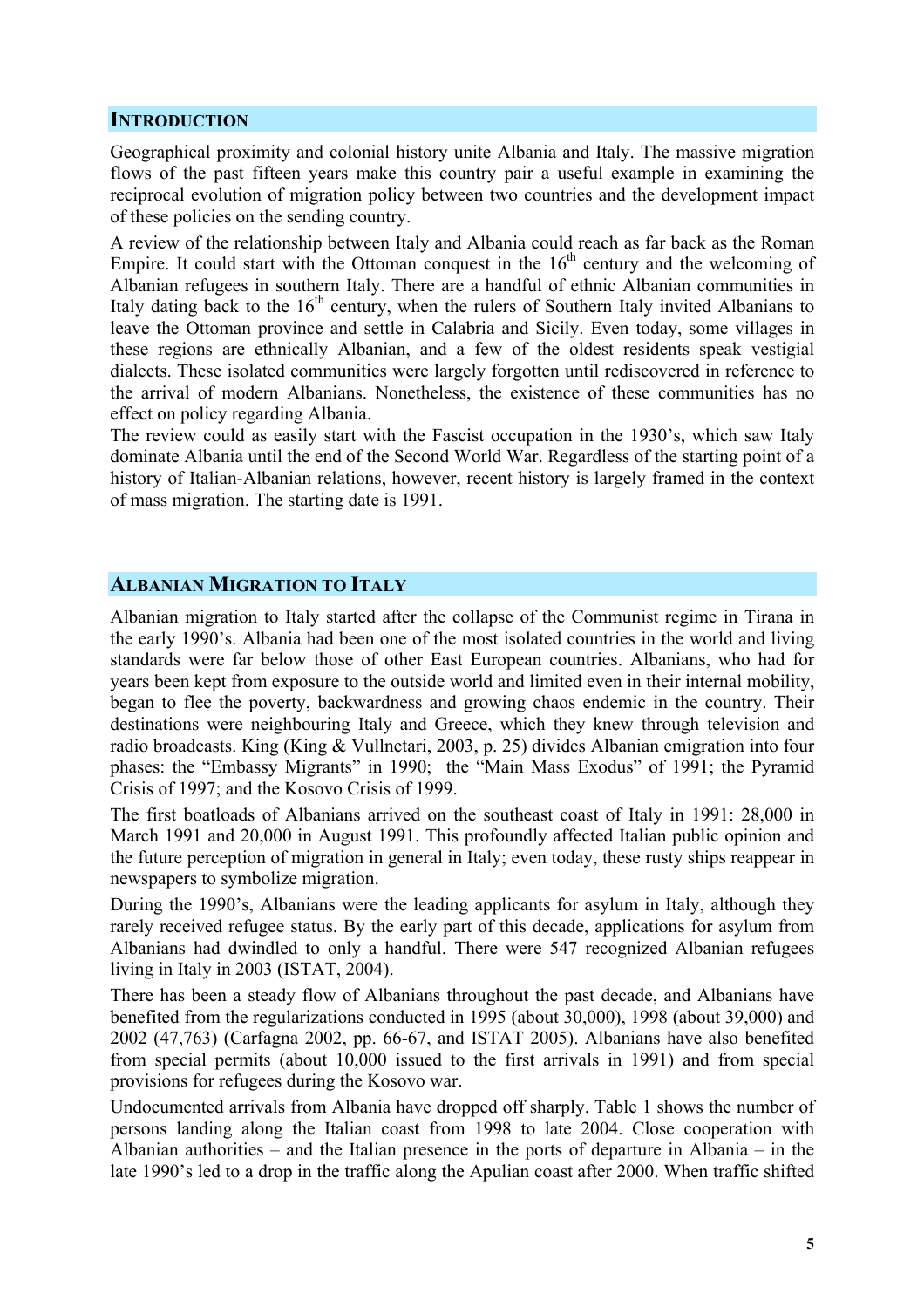to Calabria, the Italian authorities sought cooperation with Turkey and Egypt, where many of the ships passed before arriving in Calabria. Turkish and Egyptian cooperation led to the drop in arrivals in Calabria. Undocumented Albanians no longer come to Italy by sea. Currently most undocumented traffic into Italy is from North Africa towards Sicily. This dangerous route, when not cut short by shipwreck, usually leads to the island of Lampedusa, halfway between Tunisia and Sicily.

Undocumented migration to Italy has not decreased, although the means of entry have changed. Most undocumented migrants are visa overstayers. Estimates of the undocumented presence vary and range up to 750,000 for the beginning of 2006 (according to the CGIL trade union). Most of the undocumented migrants are from developing countries (DCs), primarily in Eastern Europe; the only least developed countries (LDCs) to send significant numbers of regular and irregular migrants are Senegal and Bangladesh.

Legal inflows of Albanians remain significant. Visas issued by the Italian consular services in Albania were 35,889 in 2000, 45,470 in 2001 and 33,070 in 2002, 39,496 in 2003, and 38,785 in 2004. For 2004, about 5500 were work visas and 13,250 were family reunification visas (Ministry of Foreign Affairs, 2004, p. 143; Caritas, 2005, p. 82-83).

Residence permits issued to foreigners in Italy in 2004 and valid at the end of the year show the importance of Albania, which accounted for 9.3% of all new permits, second only to Romania (Tab. 2). The same table show that most immigrants (80%) to Italy are from developing countries and few (4.3%) from the least developed countries.

Albanians represent 13.2% of all foreigners listed with Municipal registries in Italy (316,659 out of 2.4 million in 2004), making them the leading registered foreign population. Residence permit data for the past decade shows how the Albanian population grew rapidly, increasing 10-fold from 1992 to 2003 (Table 3). Albanians have settled in all parts of Italy (Table 4). In 2003, there were 50,000 Albanian school children in Italian public schools. Albanian adolescents also accounted for 16.8% of the unaccompanied minors found in Italy in 2005. These minors are subject to repatriation upon reaching 18 years of age unless they receive judicial approval for their stay in Italy.<sup>1</sup>

Foreign inmates represent about a third of the Italian prison population, and the 2,905 Albanians in prison in mid-2005 accounted for more than 15% of the total number of foreign inmates.

Italy was by no means the only destination for Albanians. About 20% of the total population – or about a million people – is abroad. The main country of destination is Greece, which hosts at least 700,000 Albanians. Albanians are the major immigrant group in Greece, accounting for as much as 90% of the foreign population in Greece, and 60% of Albanian emigration. Italy is estimated to represent only 20% of the Albanian population abroad. Other important destination countries for Albanians are the UK, USA and Canada, and Germany.

#### **ITALIAN-ALBANIAN RELATIONS**

 $\overline{a}$ 

By the mid-1990's unregulated traffic across the Straits of Otranto had become a visible problem for police and public opinion. Law 563 of 1995, the so-called "Apulia Law", created temporary reception centres to deal with the influx of undocumented people escaping from the Balkans. Because of the importance of the movement of undocumented migrants, drugs and arms across the Straits of Otranto, cooperation with Albania was a major priority for the

<sup>&</sup>lt;sup>1</sup> Municipalities are responsible for unaccompanied minors. Most minors who do not abandon their municipallyfunded group homes are granted a work permit upon turning 18. Others disappear from these open facilities.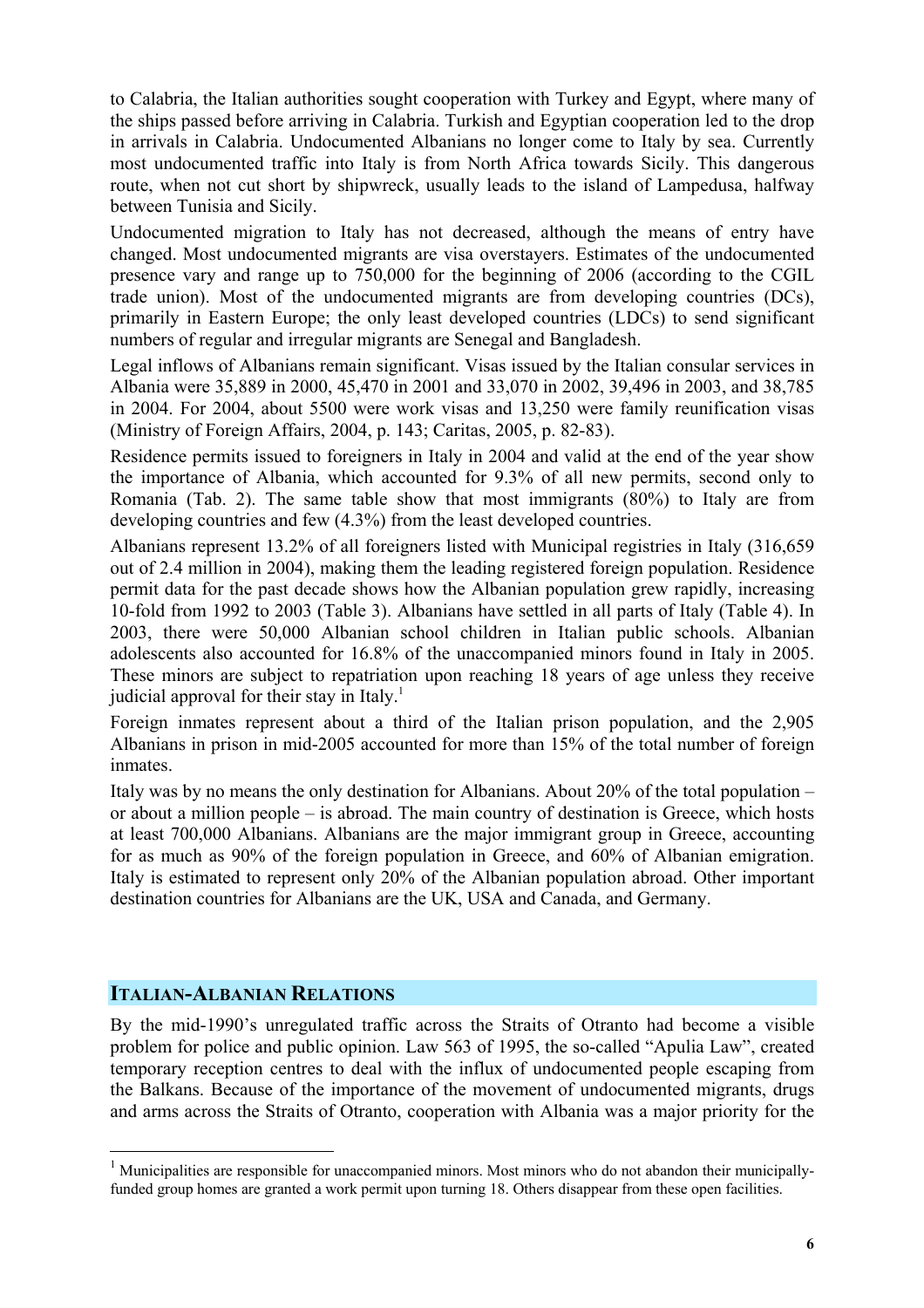Italian government. At the same time, achieving political and social stability in Albania was perceived as a major objective in foreign aid, since it was expected to reduce criminal activity emerging from Albania. Albania therefore became a key recipient of Italian development aid (600 million euro between 1992 and 2005) and in the context of military and police cooperation.

During this period, intense activity by Italian Coast Guard and border authorities led to numerous naval interceptions. Thousands of Albanians were sent back without ever setting foot on dry land, or caught near the beach shortly after landing in Apulia. The intensification of Italian naval patrols also led to tragic accidents such as the sinking of the *Kater I Rades* in March 1997, in which at least 58 Albanians drowned after their boat was struck by an Italian cutter in international waters. Numerous other fatal incidents occurred right through 2002.

In 1997, the collapse of the pyramid schemes in Albania and ensuing public disorder led to an even greater outflow of Albanians (about 18,000 arrived by boat in Italy). This raised great concern in Italian public opinion and led to major investment in Albania in an attempt to restore order and limit the impact on Italy. An Italian paramilitary presence was established and cooperation launched, especially in the port of Vlore. "Operation Alba" was a multinational "stabilisation" mission led by Italy, with France, Turkey, Greece, Spain, Romania, Austria and Denmark as partners. The OSCE and the  $UN<sub>i</sub><sup>2</sup>$  faced with the chaos in Albania, encouraged an Italian response, and in April 1997 the Italian parliament approved the mission, which lasted four months and brought 3000 Italian soldiers, almost half the "Alba" contingent, in Albania. Their main task was to protect the OSCE observers of the June elections and to guarantee the safe arrival of humanitarian aid and supplies.

April 1997 also saw the arrival of the  $27<sup>th</sup>$  Naval Group of the Italian Navy in Durres, which was responsible for patrolling Albanian coastal waters and collaborating with local authorities in fighting "emigration".

In June of 1997 the Italian Interforce Police mission began providing assistance and advice to Albanian police. Headquartered in Tirana, the Interforce mission also has branches in Shkoder and Dures as well as at the marine border control points.

After Operation Alba, the Italian military presence in Albania remained under the form of the Delegation of Italian Experts (DEI), following a protocol signed between the Italian and Albanian Ministers of Defense in Rome on 28 August 1997, for assistance in reorganising the Albanian Army, Navy, Air Force and Police.<sup>3</sup> There are still 25 members of the DEI in Albania. Between 1997 and 2005 the DEI spent 8.7 million euro on training Albanian security personnel and granted 62 million euro in goods and services.

Throughout these operations, and even as emergency police measures were being implemented, Italy was involved in negotiations with the Albanian government for a readmission agreement. Italy is usually careful to negotiate labour agreements only once a readmission agreement is in place (Chaloff 2004). Yet the need for an agreement with Albania was so great that the labour migration agreement was signed the same day as the 1997 Readmission Agreement, 18 November 1997.<sup>4</sup> The labour migration agreement was meant to provide an immediate justification for politically unpopular repression of unregulated migration. For Italy, the two agreements expressed the hope that migration from Albania could be limited to the planned quotas and mechanisms noted in the labour agreement. The facilitations Albania has received under the bilateral agreement have gone no

<sup>&</sup>lt;sup>2</sup> UN Security Council Resolution 1101 28.3.1997.

 $3$  The protocol was approved by Italian parliament in Law 1/98, 13 January 1998, later law 42/98, 13 March 1998.

<sup>&</sup>lt;sup>4</sup> The Readmission Agreement and the Labour Migration Agreement came into force on 1 August 1998.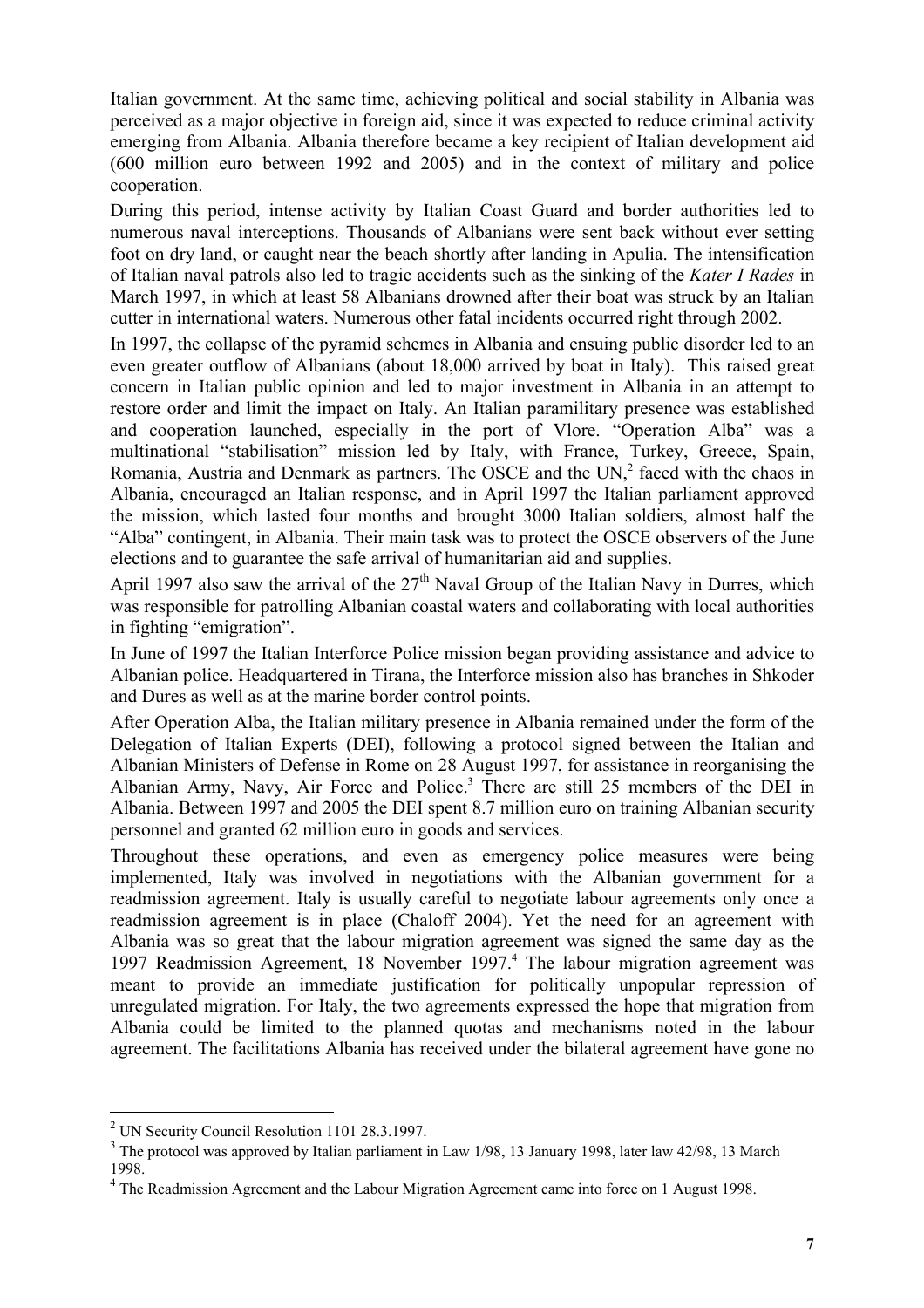further than the granting of set-asides in the quota system (see below), rather than any specific recruitment or assistance.

Italy was, of course, not the only country interested in finding mechanisms to ensure long term stability in Albania. The Stability Pact for South East Europe, a 40-partner international initiative for the Balkan area, was first discussed in late 1998; Italy supported the initiative. The pact was signed on 10 June 1999. While the initial focus of the Stability Pact was on conflict resolution, fighting crime and supporting economic development, migration issues were later recognised with the creation of the Migration, Asylum, Refugees Return Regional Initiative. This initiative – currently little more than a talking shop – focuses on asylum, migration, integrated border management and visa and consular issues. Italy, in any case, is not a donor and is not directly involved in the MARRI initiative.

By 1999 the Italian government had decided to formalise its own broad initiative for supporting stability in the Balkans, including Albania. In October 1999 the first draft of what would become Law 84 – the "Italian Participation in the Stabilisation, Reconstruction and Development of the Balkans" Law – was presented in parliament.<sup>5</sup> It was signed by the Italian President on 21 March 2001. The law makes no reference to migration or to migratory flows, although it does concentrate on creating a steering committee to establish priority criteria for planning and awarding aid in the region – criteria that later included support for managed migration flows.

According to Italian Ministry of Foreign Affairs officials, "Albania is no longer a priority country for Italy." The extensive migratory flows have ended – because of police cooperation and the simple fact that Albania has already sent much of its labour force abroad. While Italy is an important trading partner (Italy receives 74.8% of Albanian exports and provides 31.5% of Albania's imports<sup>6</sup>) (table 5), the small market Albania represents, and the high degree of risk associated with investment, means that it is not an economic priority. Italian firms failed to play a major role in the principal privatisations and tend to concentrate their investment in small and medium firms and outsourcing.

Nonetheless, Italy's diplomatic mission to Tirana is its second largest, after Washington DC, with 100 staff in the different bodies, and is considered a prestigious posting among Ministry of Foreign Affairs personnel: the Ambassador to Tirana can expect a top-level posting afterwards.

#### **ITALIAN MIGRATION POLICY**

Italy was long a sending country of migrants, with at least 25 million Italians emigrating between 1876 and 1973. Migration policy during that century concentrated on protecting Italian emigrants. Foreign migration to Italy began during the 1970's, in the absence of any specific labour migration recruitment measures or even an adequate legislative framework.

Today Italy is one of the leading destination countries in Europe – second only to Spain – due to labour market demand. An aging and wealthier population has meant that lower skill, hazardous, low wage and low status jobs have been abandoned by Italians. Workers born outside the EU represented 16.4% of all job starts in 2005 (table 6). The absence of collective solutions for the elderly has driven a domestic assistance market now estimated to require between 500,000 and 800,000 workers, almost all of whom are immigrants. The past twenty

<sup>&</sup>lt;sup>5</sup> "Disposizioni per la partecipazione italiana alla stabilizzazione, alla ricostruzione e allo sviluppo di Paesi dell'area balcanica", 21 March 2001.

 $<sup>6</sup>$  Data for 1<sup>st</sup> trimester 2005.</sup>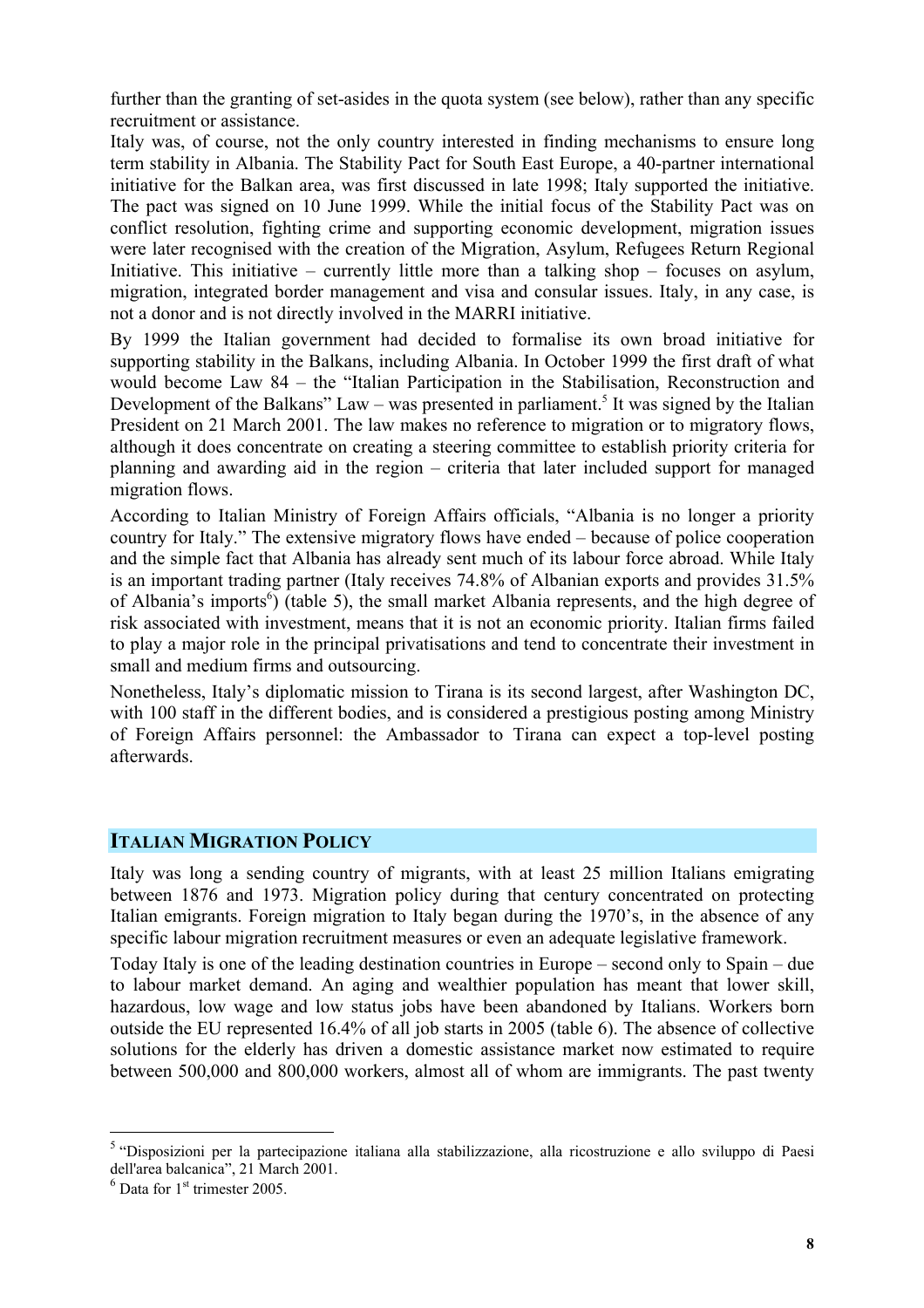years have seen the gradual definition of an Italian migration policy, in an attempt to govern these flows.

Institutional interests within the Italian government influence policy in different directions: migration policy is determined by the Prime Minister's office, which defines priority and answers requests from members of the governing coalition; it is usually members of the coalition whose staff draft proposed legislation. The key Ministries in defining the technical content and applying legislation are the Ministry of Labor and Social Policy (semi-officially known as the Ministry of Welfare) and the Ministry of Interior; even when these Ministers are of the same party, they may have divergent priorities and must respond to demands from different constituencies (employers' associations and federations, trade unions, and civil society). The Ministry of Foreign Affairs also plays a role, especially in negotiating bilateral agreements. Immigration laws also require applicatory regulations. These regulations may only be approved after years of discussion and negotiation, delaying application of a new law until roles and functions can be assigned. The ongoing decentralization of administrative functions towards local (Regional, provincial and municipal) authorities adds a further level of complexity, as some initiatives are decided – or contested – across various levels of government.

Modern immigration legislation first appeared in Italy in 1986 (Law 943/1986) to regulate entry of immigrants seeking employment. The sharp rise in migration in the late 1980's – which followed the changing labour market rather than any change in the law – and the end of the Iron Curtain prompted hasty passage of a broader law in 1990 (Law 39/1990, known as the '*Martelli law*'), which provided for annual planning of migratory flows, norms regarding the rights and obligations of foreigners in Italy, their stay and work conditions and other matters regarding family reunion, and social integration. Asylum – which had not yet seriously affected Italy – was also addressed. At the time, Albania was still a closed country.

Immigration became a significant issue in the 90's – in no small part because of flows from Albania – leading to Law 40/1998 (the so-called *Turco-Napolitano* law or *Testo Unico*), issued by the centre-left government. This law, passed during a period when Albania was the spotlight country for immigration to Italy, created a three-pillar immigration policy, subsequently upheld by the centre-right coalition, based on:

- a) fighting illegal migration bilateral agreements and criminal penalties
- b) regulating legal migration a quota system (an annual ceiling);
- c) integrating resident foreigners a national immigration fund.

 $\overline{a}$ 

The government was required to publish three-year planning documents for immigration. Entry to Italy was allowed within the national quotas and with either a job offer (invitation from an employer), or 'sponsored job-seekers' (guaranteed by a legal resident).

In 2002, the 1998 immigration law was revised. Law 189/2002 (known as the *Bossi-Fini* Law) imposed further restrictions on entry and tightened the conditions for stay; integration measures were left intact.

The management of foreign labour flows in Italy centers on the quota system, which establishes a ceiling for annual entries for labour purposes. During the period 2002-2005, the annual decree set quotas for the entry of 79,500 immigrant workers annually, of whom 50,000 were admitted for seasonal work only.<sup>7</sup> The quota was doubled for 2006. Family reunification in Italy is exempt from the quotas.<sup>8</sup> Those with a family permit are allowed, but not required,

<sup>&</sup>lt;sup>7</sup> Seasonal work may last up to 9 months. Because of the incentives for returnees – facilitated visa processing, priority list, and eventual possibility to convert to a long-term work permit – there are few cases of overstaying seasonal work visas.

<sup>&</sup>lt;sup>8</sup> Foreigners who have held a permit for dependent or self-employment work, study or religious reasons for at least one year, or a residence card (art. 29) can apply for reunification with: a) spouse; b) dependent children; c)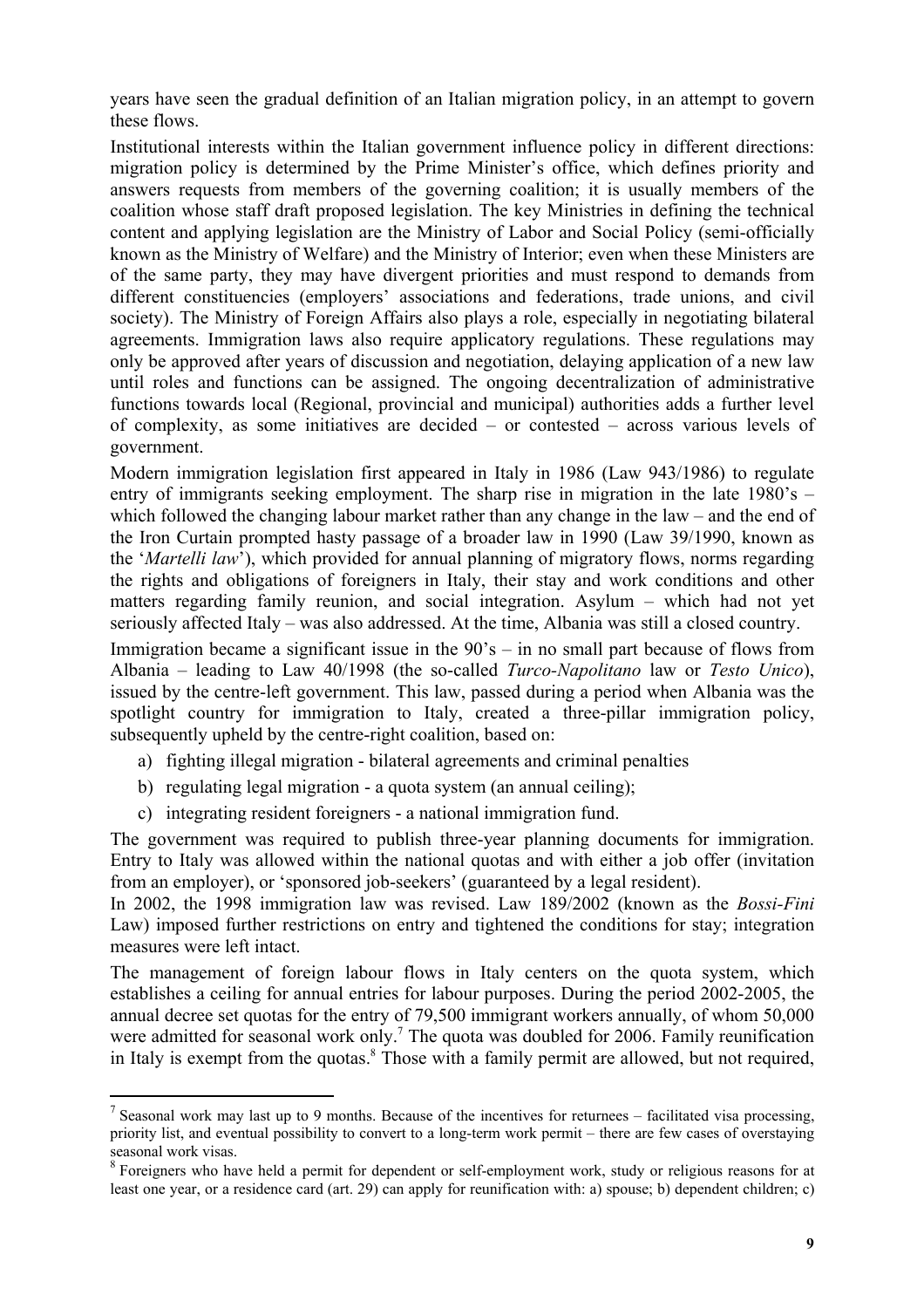to work. This means that spouses and dependents of foreigners with labour permits are allowed to work. Those with work of family permits also have full access to the health system and to social security, and acquire pension rights in accordance with contributions.

| The Quota        | The number of authorisations for entry for work purposes is established annually after hearing the            |
|------------------|---------------------------------------------------------------------------------------------------------------|
| system           | Committee for the Coordination and Monitoring <sup>1</sup> and the relevant Parliamentary Commissions.        |
| Entry            | Non-EU immigrants can enter Italy only with a 'residence contract' ( <i>contratto di soggiorno</i> ) – i.e. a |
| conditions       | contract of dependent employment with an employer (a firm or a family), according to availability             |
|                  | within the quota system.                                                                                      |
|                  | A needs test for foreign workers was added in 2002, requiring the employment office to publish                |
|                  | the job opening; if there is no answer after 20 days, the prefecture authorises the entry of a new            |
|                  | non-EU worker. There is no skills test, although certain categories are exempt from the quotas.               |
|                  | The employer has to guarantee the availability of housing for the worker, complying with the                  |
|                  | minimum standards laid down by the law for public housing, and also payment of travel expenses                |
|                  | for the workers to return home.                                                                               |
|                  | A "sponsor" system was created by the 1998 law but eliminated by the 2002 Law.                                |
|                  | Entry for self-employment is subject to the self-employment quotas.                                           |
| <b>Residence</b> | The residence permit varies depending on the type of work:                                                    |
| permit limits    | a total of nine months for seasonal work. Starting in 2002, foreigners coming to Italy for                    |
|                  | at least two consecutive years may be granted a multi-annual permit for up to three years                     |
|                  | for seasonal work, or, within the quota, a normal work permit.                                                |
|                  | one year for dependent temporary workers and no more than two years for non-temporary                         |
|                  | workers, self-employed work, or family reunification.                                                         |
|                  | renewals are subject to the same time limits (the 1998 Law allowed for renewals of twice                      |
|                  | the length)                                                                                                   |
|                  | Non-EU workers who lose their job have a maximum of six months to find a new job, after which                 |
|                  | they face expulsion (the 1998 time limit was for the duration of the permit and not less than 12              |
|                  | months).                                                                                                      |
|                  | Anyone with a residence permit that allows indefinite renewal (i.e., work or family), and who                 |
|                  | earns enough to provide for himself/herself (and family) might request a 10-year automatically                |
|                  | renewable residence card after six years in Italy (compared to 5 years under the 1998 Law).                   |

#### *Italian Migration Law 40/1998 as modified by law 189/2002*

The quotas do not address specific skills, such as technical abilities, or qualifications, such as educational level, of immigrants. Applications are processed in the order in which they are filed, rather than according to the category of the job filled. Exceptions are made for certain professions (ranging from translators to athletes to international executives) which are exempted from the quotas.

The quota system does use a set-aside, or "privileged quota", for specific nationalities (Tab. 7). The set-aside is both a minimum and a ceiling for foreign workers from specific countries. Italian policy has been to award privileged quotas to those countries which collaborate in the fight against undocumented migration, both within the framework of bilateral agreements or through approval by the Ministerial working group responsible for recommending set-asides to the Prime Minister (Chaloff, 2004).

The quotas historically fell short of national estimates of demand for foreign labour as estimated by the Excelsior system<sup>9</sup> and applications to provincial labour offices almost always

dependent parents. Parents over age sixty-five are allowed to enter under family reunion only if they can prove that no other child can provide for them in their native country; siblings and other relatives are not entitled to legal entry.

<sup>&</sup>lt;sup>9</sup> The primary means for estimating labour market shortages is the Excelsior Information System, created for *Unioncamere* in agreement with the Ministry of Labour. This system is run by Italian Union of Chambers of Commerce, Industry, Crafts and Agriculture, and uses a survey of businesses to produce an annual analysis of expected Italian labour market demand by enterprises (http://excelsior.unioncamere.net). The system is reasonably detailed, looking at planned hires in the following year according to a number of parameters: sector and geographic location of business activity, experience level of personnel sought, intention to train, and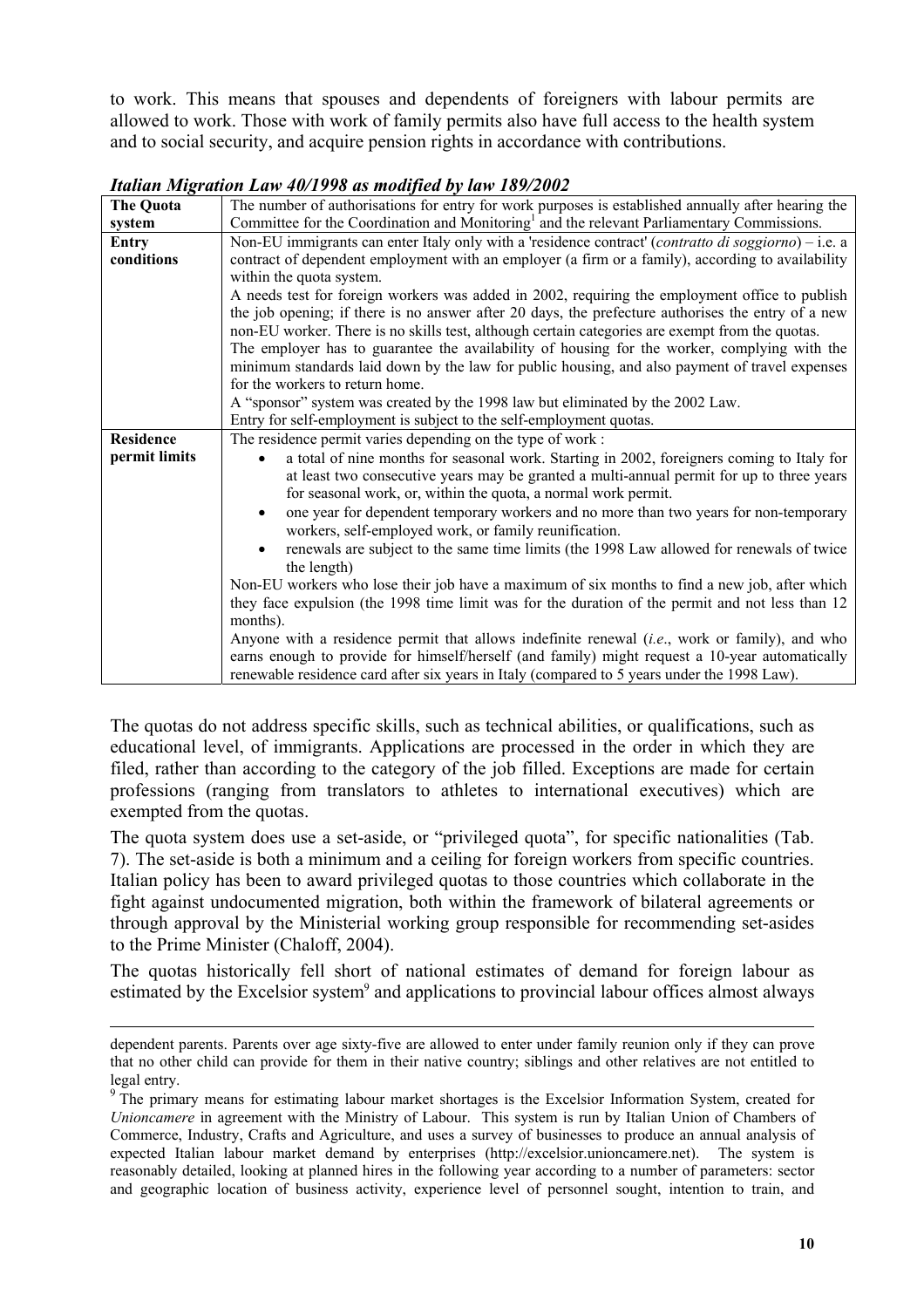far exceed the available quotas<sup>10</sup>. The fact that demand exceeds availability is where the Albanian set-aside has been relevant. Since 1998, the first year of application of the quota system, there has always been a set-aside for Albanian workers (Tab. 8). The set-aside guarantees that a certain number of Albanians will be able to enter Italy regardless of demand. There has always been sufficient demand in Albania to saturate the set-aside.

The quotas have been accused of failing to effectively manage labour migration (Lemaître, 2003). Quotas have been set at the political level, with great sensitivity for public opinion. The gap between the stated demand for foreign labour by employers and the actual quotas suggests that labour demand is met by undocumented migrants. With demand exceeding supply, foreign workers arrive through other channels (according to the Ministry of Interior, with short-term visas) and work undocumented and unregistered. Their hope is either to establish a relationship with an employer willing to undertake the complicated bureaucratic procedures necessary for legal entry, or to support their application during one of the periodic regularizations. Many of the Albanians who currently reside in Italy, in fact, came without documents and were later regularized (Triandafyllidou and Kosic, 2003).

A number of factors make Italy a vulnerable country for undocumented migration. On the one hand, a considerable informal economy, the rapid growth of the domestic and personal services sector and the predominance of small businesses provide work for undocumented migrants. On the other hand, Italy is particularly vulnerable to irregular entry because of its Mediterranean extensive coastline, and its important tourism and pilgrimage industry make it a relatively accessible country for applicants for tourist visas.

Undocumented flows from Albania have been sharply reduced, especially through border cooperation. On the other hand, the large number of Albanians now resident in Italy has facilitated the arrival of their relatives on short-term visits. Overstaying their tourist visas is one way to get around the numerical ceiling on labour migration from Albania. Overstayers work irregularly until able to take advantage of the annual quotas to return to Albania and enter through the legal channel. Past evidence of extensive irregular migration and employment can be found in the periodic regularizations (five times in sixteen years: 1986, 1990, 1996, 1998 and 2002), allowing the cumulative regularization of about 1.5 million migrants, of whom more than  $100,000$  were Albanians.<sup>11</sup>

Strict and bureaucratic procedures for regulating presence have a negative effect on the security of regular migrants in Italy. The short duration of residence permits, coupled with the long wait for renewal, often leaves immigrants trapped in the country, limiting the opportunity to travel home and to maintain ties or become involved in entrepreneurial projects abroad.

Italy also spends very little on integration measures: the small national fund created in 1998 was later folded into a generic social services fund, leaving only a few million euro earmarked for integration measures at the national level. Poor integration – discrimination in the labour and housing market – reduces the resources available to migrants for any purposes, including remittances or investment in the home country.

nationality (Italian or foreign). This testifies to the sharp distinction in the Italian labour market between foreign and citizen workers, as well as the role that the Excelsior system is meant to play in lobbying for quotas. Excelsior yields an estimate of the range (minimum to maximum) of expected hires during the following year. Excelsior uses a telephone sample of more than 90,000 of the 5.8 million registered businesses in Italy, and direct face-to-face interviews with all 4000 businesses with more than 250 employees. For more information on the role of Excelsior and its implications, see Chaloff 2005, pp. 10-11.

<sup>&</sup>lt;sup>10</sup> For example, by June 2005, the Ministry of Labor had registered 240,000 applications for the 99,500 openings. The disproportion was greater in the major cities: a factor of 8 in Rome and 16 in Milan.

 $11$  The September 2002 regularization covered domestic workers and home-helpers and contract employees. Applicants had to prove that they had been hired before June 10, 2002, and had never received a deportation order. 646,829 permits were issued, a substantial increase in the resident foreign population.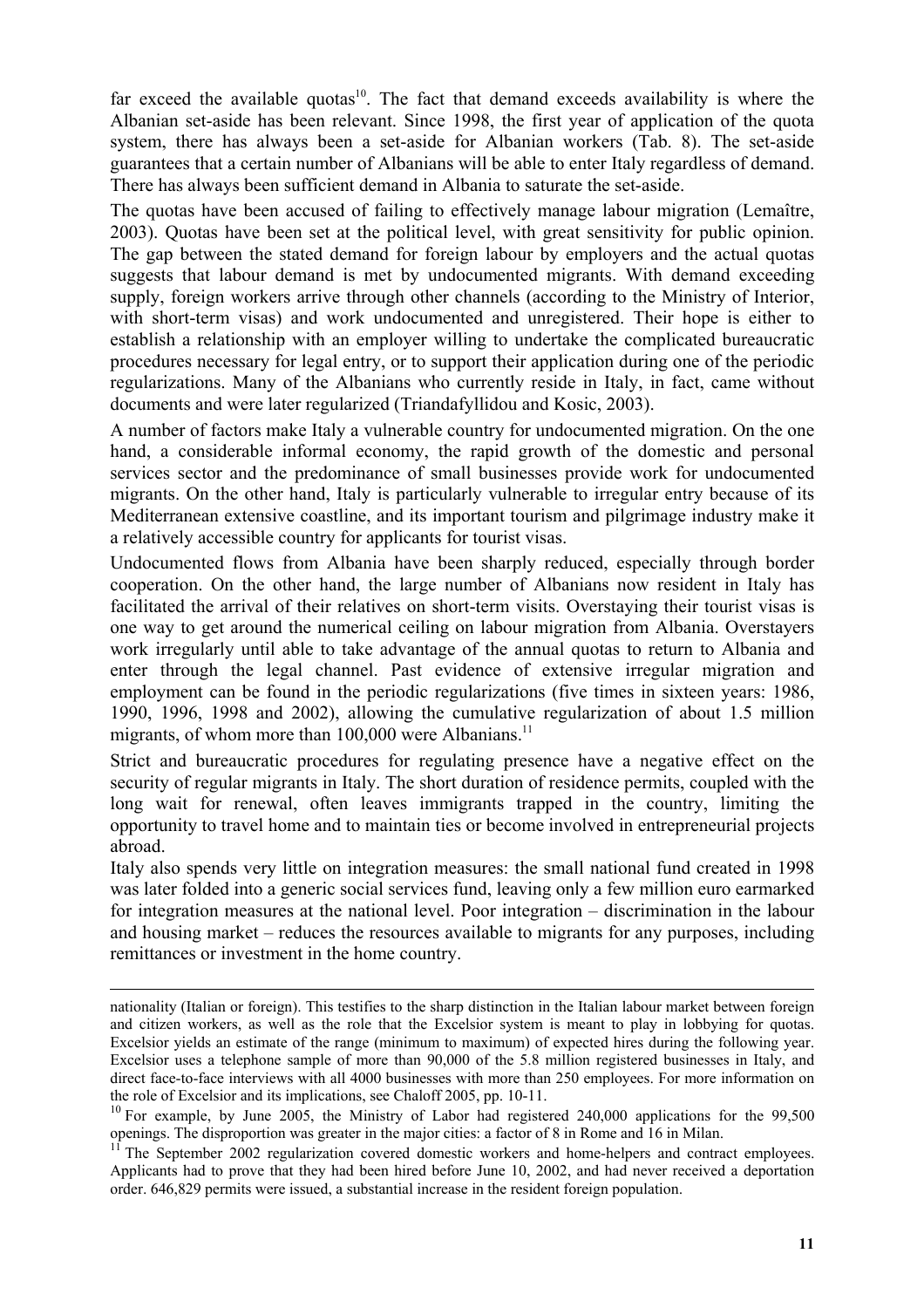#### **ALBANIAN MIGRATION POLICY**

As noted above, Albania has signed bilateral agreements, especially on controlling undocumented migration, since 1997. The policy process in Albania was driven by the insistence of donor states – and later, states supporting the Stability Pact and Accession Process – that Albania staunch the flow of undocumented migrants. At the same time, Albanian citizens resented this willingness of the Albanian government to become the enforcer of limits on "survival migration". Nonetheless, the Albanian government is committed to the Stability and Association Agreement – finally initialed in February 2006 – and many of the reforms in the migration sector have been due to pressure and support – in equal measure – from the European Commission, the lead donor in Albania.

Albania's current migration law, L. 9034 (20.3.2003), "On the Migration of Albanian Citizens for Employment Purposes" was drafted in the framework of the Stability Pact and the EU accession process. Compared to the Italian migration law, the Albanian Law is quite terse and outlines basic principles rather than specific mechanisms. The Law affirms the right to emigrate and return (art. 4) and promises support and services to emigrants. The Law proposes the creation of both a Labour Emigrant Registry for aspirant emigrants (art. 8) and a registry for prior emigrants (art. 19). Underpinning the law is a principle that Albania must provide – and guarantee – a legal framework for economic emigration, even as it must work to protect the rights and preserve the culture of Albanians abroad, through bilateral agreements and consular services.

Much more significant in current policy is the National Strategy on Migration (NSM): Development of a Migration System, approved by the Albanian Council of Ministers, 19.11.2004. The project, proposed by IOM and assigned to the Albanian Government, was co-funded by the EC under the CARDS 2001 programme and ran from September 2003 to May 2005.<sup>12</sup> IOM proposed the project "to strengthen the capacity of Albania to develop and implement migration legislation policy", specifically "to bring Albanian laws in the field of migration in line with international standards; clarify, identify and build capacity of Albanian authorities; assist in concluding readmission agreements". The original project proposal highlighted two objectives: creating the legal and institutional mechanisms for drafting the NSM, and then creating the structures and mechanisms for implementing the NSM.

The project, which produced a five-year NSM meant to run from 2005-2010, involved a wide range of international experts and produced new research and policy papers in an attempt to draft a broad strategy covering all issues affecting migration issues.

Even more importantly, the NSM led to the drafting of a National Action Plan on Migration (NAPM), listing the various actions to be taken to achieve each of the measures of the Strategy, identifying the actors involved, defining resources and costs for each action and even providing benchmarks.

The NSM, then, represents the blueprint for Albanian migration policy in the upcoming years. It can be seen as an innovative practice in itself: a broad initiative, involving government and non-government actors, amassing and exploiting the latest research and policy developments in migration and development, building capacity through discussion and workshops, and producing a shared work plan – the NAPM – which should guide actions by the new government. The NSM makes explicit links between migration and development, especially in its discussion of "benefiting from Albanian emigrants abroad" and the measures proposed in the area of circular migration, return and brain drain.

 $12$  Total cost: 1.25 million euro. It received a favorable evaluation from its donors.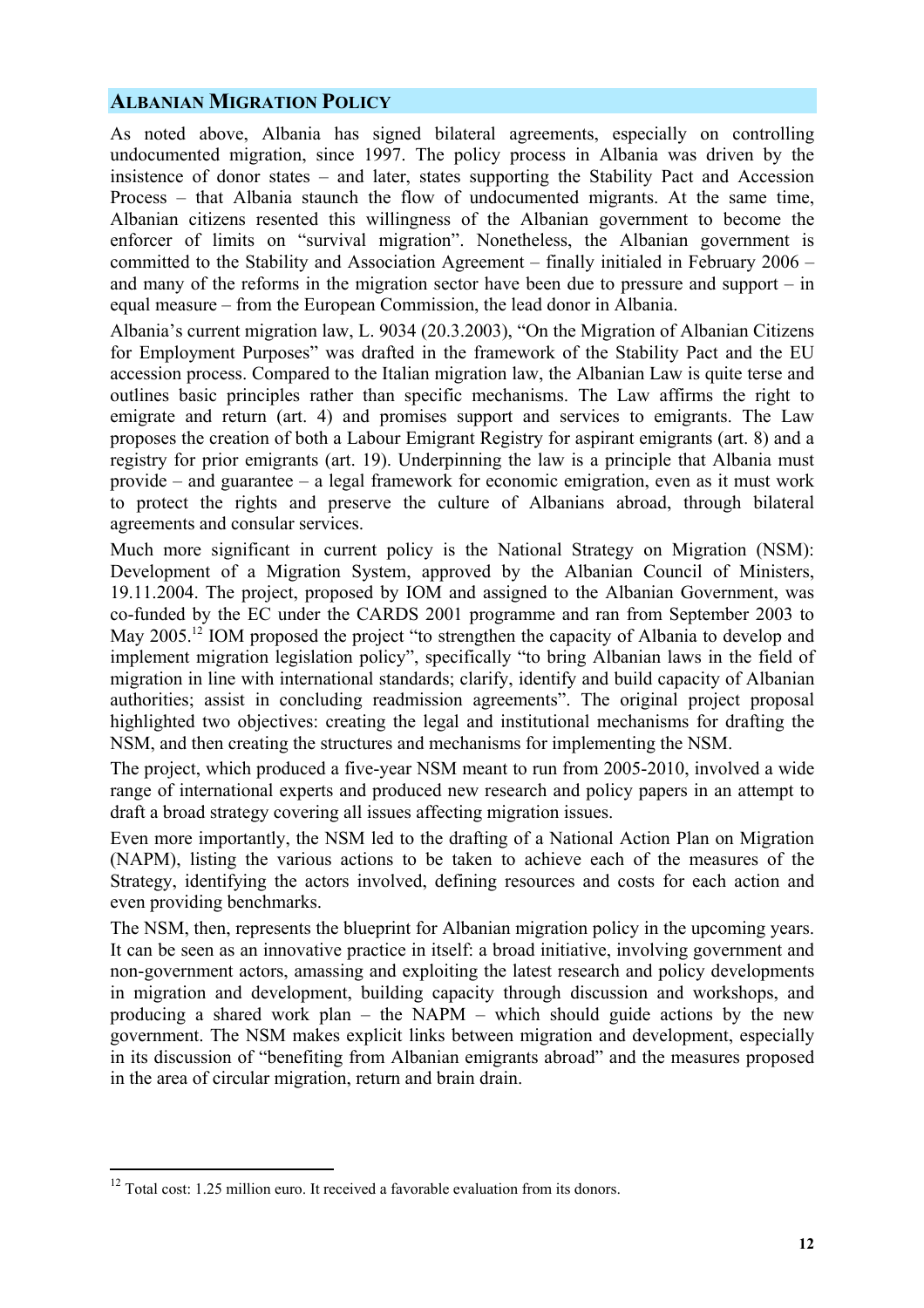The Action Plan provides a full list of tasks and estimates costs for each action. It is therefore a blueprint for action by the Government of Albania, but dependent on the allocation of resources which generally have to come from donors. One interviewee called it a "wish list".

One question regarding the NSM is about ownership. While the project owner was clearly the Albanian government, some question about the fragility of institutions remains. The preliminary evaluation by the European Commission Delegation in Albania noted that "the main stakeholders are not entirely prepared under a technical, financial and managerial point of view to take over the project and their institutional capacity needs to be strengthened further," even if the "degree of beneficiaries' commitment is generally good". In fact, the same functionaries who were involved in workshops, round tables and drafting of the NSM continue to speak about the Strategy as a foreign process, and to refer to it as instructions rather than as decisions.

Application of the NSM is also hindered by continuing institutional uncertainty. Vast staff changes following the change of government in 2005 have meant that many of the functionaries and Ministers who had developed expertise during the NSM process have been replaced by novices. The very coordination of the strategy is unclear, with departments in different Ministries appearing to jockey for control of the portfolio to strengthen their own position in a moment of institutional change.

Further, it is important to note that the NSM process was not intended to have an impact on actors from the main receiving countries, nor was it specifically linked to policy in Greece or Italy. While the Italian Embassy in Tirana was aware of the NSM development, provided data and participated in some of the conference events, as well as mentioning the NSM in its reports to the Ministry in Rome, there is no real awareness of the NSM in Italian institutions working with Albania in the field of migration. Although the NAPM proposes measures of lobbying Italy and Greece for greater respect of migrant rights and for application of specific legislation benefiting Albanians, during his first official visit to Italy, the Albanian Prime Minister lobbied – successfully – for the traditional requested increase in quotas for Albania, without going into the bilateral issues identified by the NSM.

|                              | <b>Addressing Root</b><br>Causes of Migration |                                                                                                                                                                                          |  |  |  |  |
|------------------------------|-----------------------------------------------|------------------------------------------------------------------------------------------------------------------------------------------------------------------------------------------|--|--|--|--|
| A. Combating illegal         |                                               | Return of Albanian Nationals to Albania by EU Member States                                                                                                                              |  |  |  |  |
| migration                    | Return                                        | Return of 3rd Country Nationals to Albania by EU Member States                                                                                                                           |  |  |  |  |
|                              |                                               | Return of 3rd Country Nationals to 3rd Countries by Albania                                                                                                                              |  |  |  |  |
|                              |                                               | <b>SUPPORTING ALBANIAN EMIGRANTS</b>                                                                                                                                                     |  |  |  |  |
|                              |                                               | Improve the image of Albanian emigrants abroad                                                                                                                                           |  |  |  |  |
|                              |                                               | Improve Albanian diplomatic and consular services for                                                                                                                                    |  |  |  |  |
|                              | Benefiting from                               | Albanian emigrants                                                                                                                                                                       |  |  |  |  |
| <b>B.</b> Linking emigration | Albanians abroad                              | Protecting the rights of Albanian emigrants<br>$\bullet$                                                                                                                                 |  |  |  |  |
|                              |                                               |                                                                                                                                                                                          |  |  |  |  |
|                              |                                               | Mobilizing Albanian communities abroad                                                                                                                                                   |  |  |  |  |
| of Albanians and             |                                               | Drive remittances to investment into business                                                                                                                                            |  |  |  |  |
|                              |                                               |                                                                                                                                                                                          |  |  |  |  |
| development of               |                                               | Management of circular migration                                                                                                                                                         |  |  |  |  |
| Albania                      |                                               | Access to information on emigration possibilities                                                                                                                                        |  |  |  |  |
|                              |                                               | Registration of migrants                                                                                                                                                                 |  |  |  |  |
|                              | Organizing an adequate                        | Bilateral labour agreements as tool for circular migration                                                                                                                               |  |  |  |  |
|                              | emigration policy                             | Albanian students in the EU Member States                                                                                                                                                |  |  |  |  |
|                              |                                               | Visa Policy                                                                                                                                                                              |  |  |  |  |
|                              |                                               | From Brain Drain to Brain Circulation                                                                                                                                                    |  |  |  |  |
|                              |                                               | C. Elaboration of an appropriate legal framework for emigration and immigration<br>D. Institutional framework and means for migration policy, specifically the implementation of the NSM |  |  |  |  |

*Policy Guideline Themes in the Albanian National Strategy on Migration*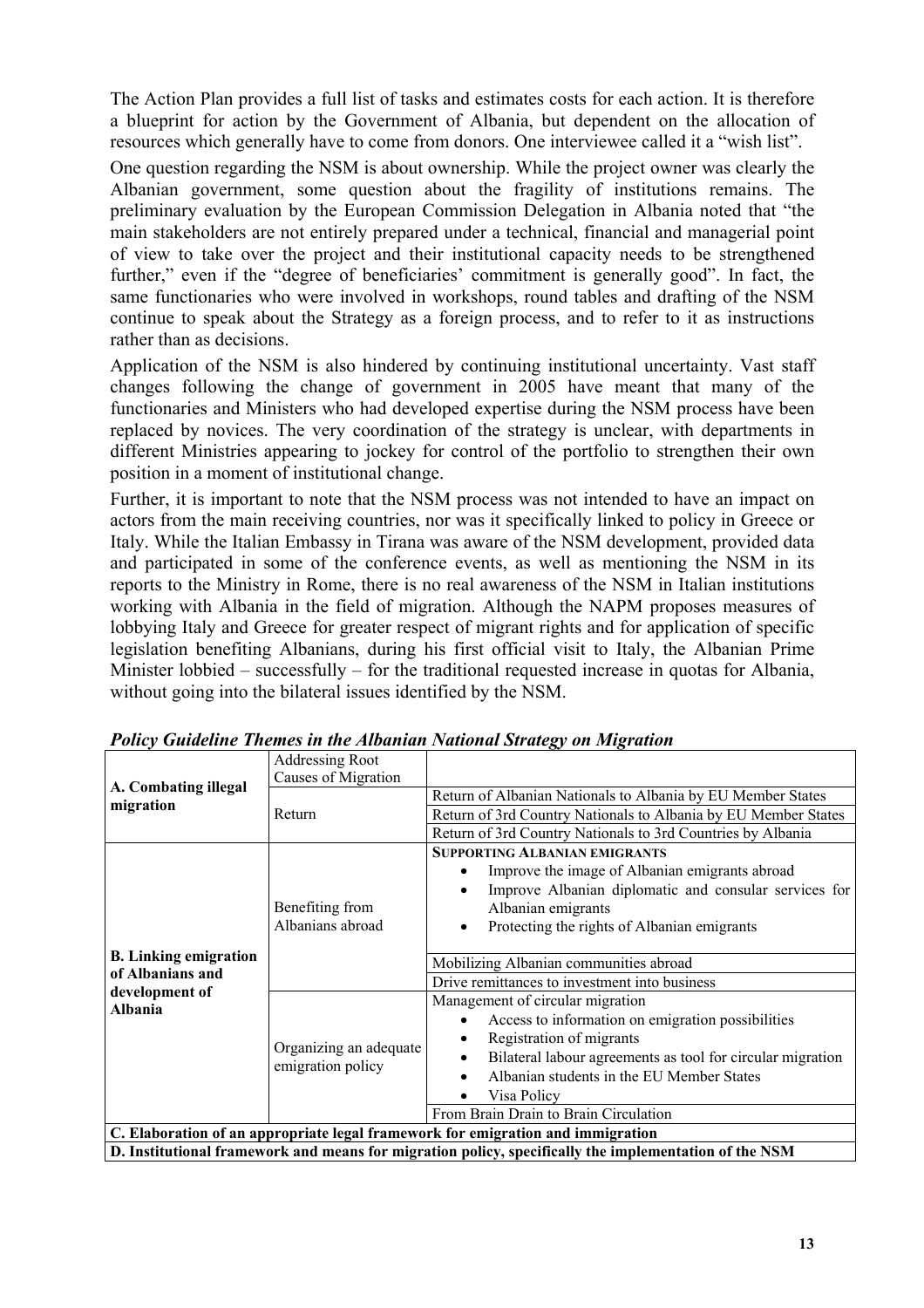Currently, a number of Albanian departments are responsible for migration: the Department of Migration within the Ministry of Labour and Social Affairs (emigrants and immigrants, even if the latter are still few in number); the Ministry of Interior (which contains a Directorate for Refugees and Asylum and a Directorate for Border Control; the latter includes the Division of Migration and Visas); and the Ministry of Foreign Affairs (Institute of Diaspora and Department of Consular Services). The Directorate of Immigration at the Ministry of Labour and Social Affairs plays the role of coordinator, even as a consultative body, and interacts with the Social Services and Vocational Training directorates in the same Ministry.

The National Strategy for Employment, Social Services and Social Insurance, (NSESS), the draft umbrella strategy, assigns only two paragraphs to consideration of migration.

The Ministry of Finance lacks a single office for coordination of issues related to remittances, investment and savings by migrants.

Some reference should be made to the role of local government in Albania, especially as regards local governance of local development, where it may have a greater possibility for impact. One expert on local development stated that "regional councils have a much higher capacity than at the Ministry level".13 This evaluation is further reinforced by the observation that the 2005 elections resulted in widespread replacement of Ministry officials at all levels, largely obviating previous investments in capacity building. Local government staff is protected from the spoils system.

Each region has its own Local Development Strategy, developed in concertation with stakeholders. While remittances and activity by returning migrants is a central element in local economic development, the issue is not often addressed in Local Development Strategies.

Part of the issue is perception. In Vlore, 70-75% of local businesses are owned by returning emigrants, yet the local authorities do not see them as "role models" or consider them important.

The perception at the local level is of little coordination at the national level, little support and severe under-capacity. Further confusing the situation, the Ministry of Local Government was recently absorbed by the Ministry of Interior. While this reorganization does not necessarily affect functioning, in practical terms it has reduced decentralization and reframed the concept of local governance, one more modelled on the prefectural priorities of traditional concern to the Ministry of Interior. "The merge took place too soon, before local development priorities matured," claimed the expert, making local development a less important concern. The National Agency for Small and Medium Enterprises is likewise quite "weak", even though this would be a vital institution for supporting returning migrants.

Of course, "returning migrants don't go back to their home regions, but rather to the Tirana-Durres Corridor. Yet the business environment there is saturated and they probably have more chance of successful return if they start a new business in their home region". The local authority in Gjirokaster, for example, is well aware of the role of the diaspora in local development, of ethnic Greek Albanians who have left to work in Greece but who have started to invest in the area. Migration issues are not cited in its Local Development Strategy, but the local authorities do have contacts with emigrants in Greece.

Mayors, in fact, know where their emigrant citizens are. They have no registries, and therefore they are quite limited in terms of their statistical monitoring – just as at the national level – by this shortfall in data. There is also a lack of communication between local authorities and central institutions in terms of the specificity of emigration and return in each area, since institutional communication is weak between the local and central level.

<sup>&</sup>lt;sup>13</sup> Interview with Andrea-Rosalinde Hofer, OECD LEED Centre.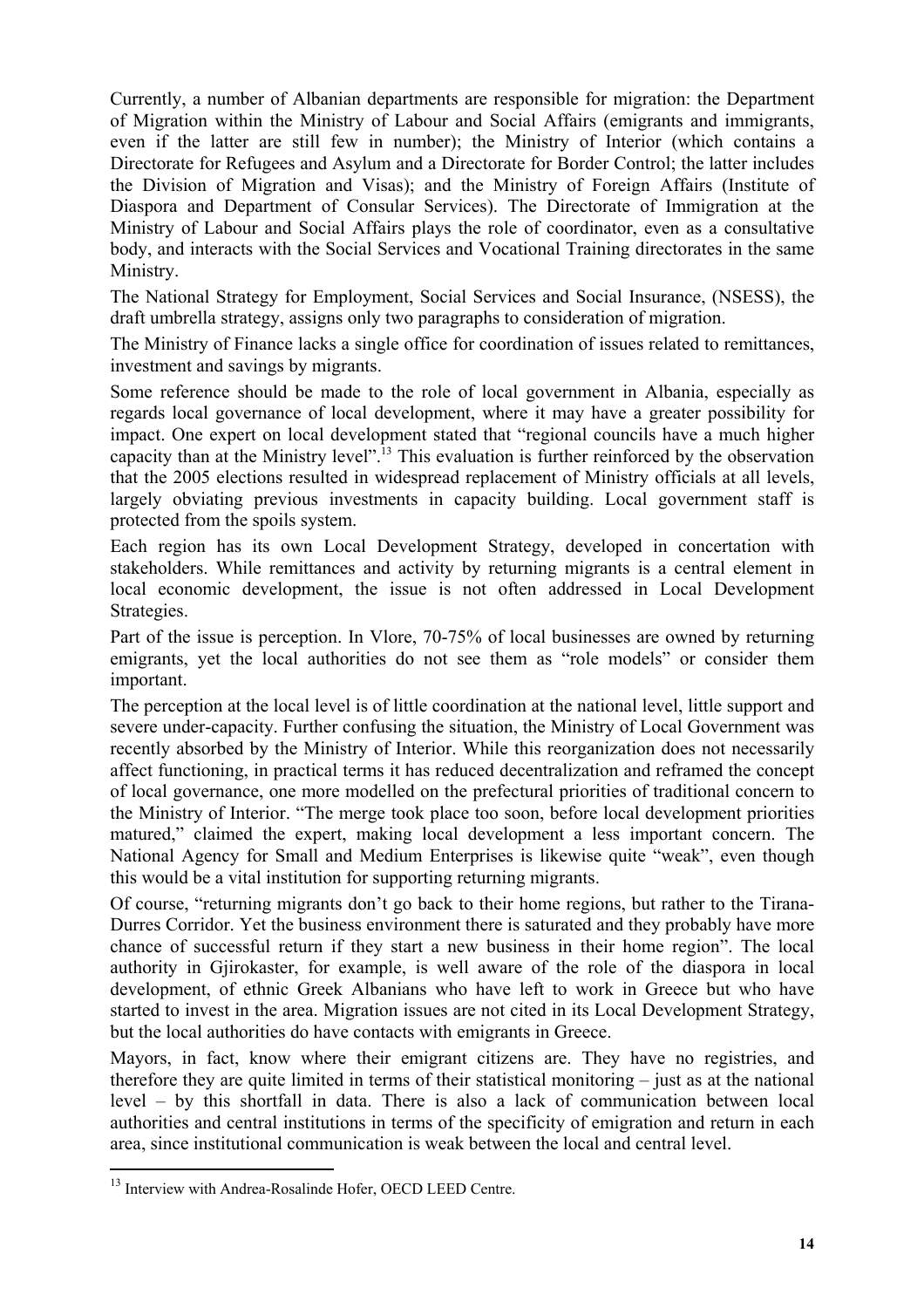On the other hand, local authorities do have a concrete instrument for financial incentives for migrants: they have a margin of flexibility, with a possibility of creating tax abatements for businesses of 7-10%. This has not yet been widely experimented.

#### **MIGRATION AND DEVELOPMENT ASSISTANCE IN ITALIAN POLICY**

As noted above, as long as Italy was a sending country, its foreign policy addressed only emigration issues. As inward flows became an Italian foreign policy interest , most attention has been devoted to efforts to reduce undocumented migration into the country. Nonetheless, in addition to the agreements on readmission and police cooperation, some bilateral agreements specifically dealing with labour have been signed. The first agreement was with Albania, underlining its importance in this new policy direction.

#### **Institutional framework for managing migration**

The opportunities for inter-institutional discussion of migration and development are quite limited. The Ministry of Foreign Affairs counts at least four departments dealing separately with these issues: Cooperation and Development; Cultural Affairs and Universities; Immigration; and Political Affairs. While information circulates within the Ministry, responsibilities are clearly separated, and it is only on the occasion of official visits that the single departments draw up their own priorities and issues, to be collated by the Political Affairs unit.

Outside of the Ministry of Foreign Affairs, development disappears from the policy agenda, as does consideration of the impact of migration on the sending country. One public official involved in formulating migration policy in Italy, who preferred to remain anonymous, stated, "99.9% of discussion regarding immigration policy ignores the impact on the sending country". The Italian migration policy described above, in fact, concentrates on meeting the short-term needs of Italian employers – through seasonal and dependent work quotas. The migration policy itself contemplates circular migration is addressed only to the degree in which unemployed foreign workers are required to leave the country if they fail to find a new job. Brain drain, likewise, is not actively combated, although it could be argued that the obstacles faced by foreign university students attempting to obtain a work permit to stay on in Italy represent a discouragement of settlement and an incentive to return.

#### **Public opinion and popular pressure on Italian migration policy**

Italian migration policy, and specifically its policy regarding Albania, has been strongly driven by public opinion, certainly more than by consideration of demographic, labour market or human rights issues. Public opinion has limited the possibilities of linking migration policy to development, since it has generally been concerned with security issues.

Several distinct phases of popular opinion regarding Albanians may be identified (Triandafyllidou, 1999). The first arrivals, in 1991, were characterised by images of rusting boats full of impoverished Albanians arriving in Southeastern Italy. These images of desperation – in a period when Italian public opinion was still caught up in the enthusiasm over the collapse of the Berlin Wall – were met with solidarity, even within the economically troubled region where these Albanians arrived.

Shortly after the first arrivals, the media turned to portraying Albanians as a source of crime and began to associate Albanian women with prostitution. Albania was also perceived as a corrupt country in chaos where the rule of law was impossible and trafficking was widespread, as portrayed in the 1995 Italian film "Lamerica". Albanians were viewed as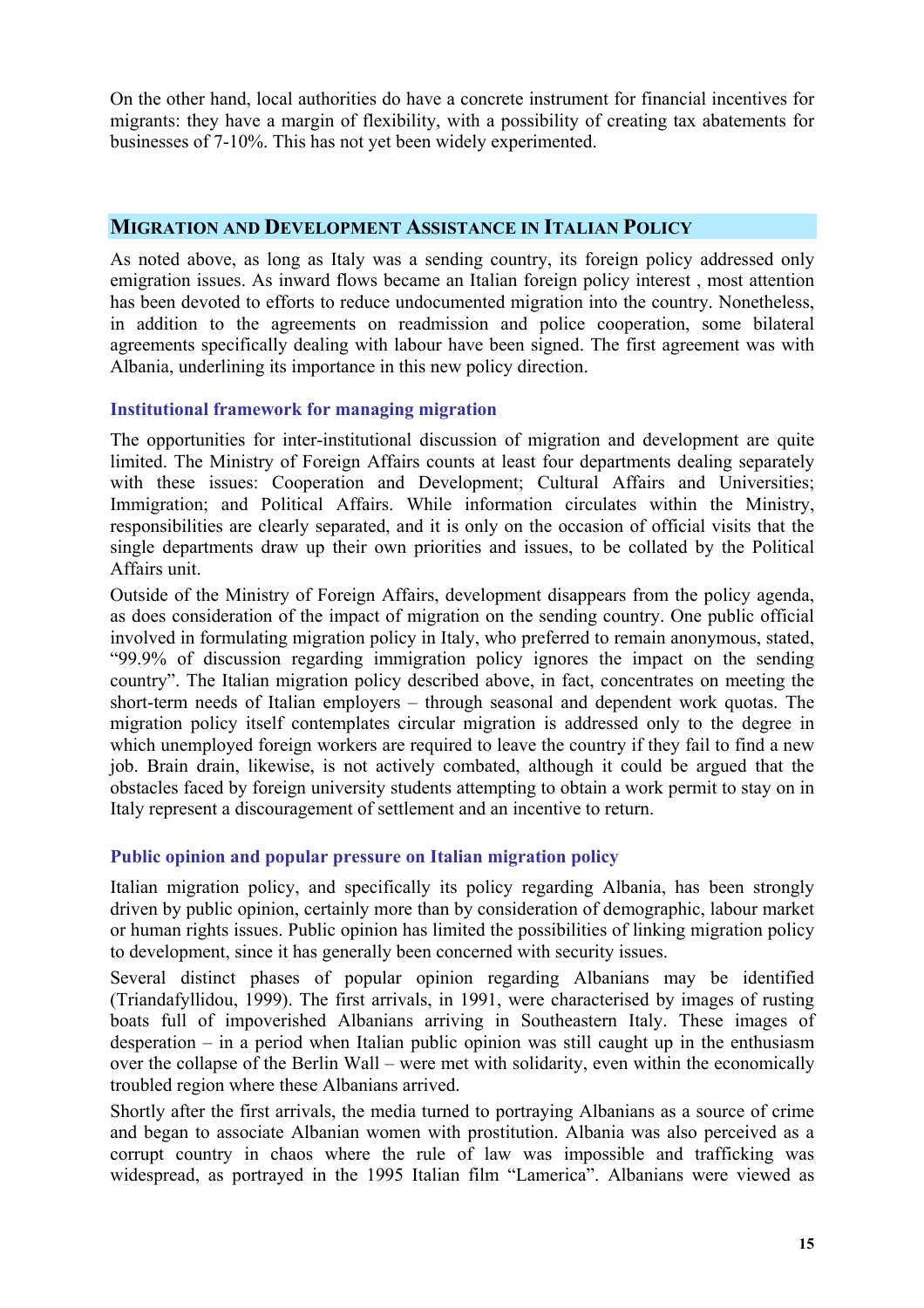treating Italy as a promised land of easy riches. Police investigators used terms like "merciless" to describe Albanian criminals and disregarded any possibility of police collaboration with Albanian law enforcement, considering the Albanian police to be untrained and corrupt.<sup>14</sup>

By the mid-'90s newspapers began to use the term "Albanian" almost interchangeably with "prostitute" and "criminal". During this period, trafficking from Albania also intensified with the rusty fishing boats giving way to high-speed rubber rafts. The general image of immigration in Italy was that of criminal elements (Censis, 2003), and Albanians were at the heart of this perception. The dominant imagery of immigration in that period was that of rubber rafts and derelict ships foundering in the rough waters of the Straits of Otranto. Television portrayed images of these ships lit by the spotlights of Italian Coast Guard ships and helicopters.

The chaos of the 1997 events further reinforced the Italian public image of Albania as a source of chaos, criminality and disorder. The 1999 Kosovo crisis – which saw a massive involvement of Italian NGO's and charities in the refugee camps of Northern Albania – provided additional images of an impoverished country, although this time there was a significant humanitarian interest.

In the same period, changes in the trafficking networks led to a decline in the presence of Albanian sex workers relative to other nationalities in Italy,<sup>15</sup> and helped break this stereotype of Albanian women as involved in prostitution.

Similarly, the widespread employment of Albanian men in the industrial and construction sectors broadened the perception of Albanians as workers. Nonetheless, employers tend to favour other nationalities over Albanians. One complaint regarding the privileged quotas for admission of Albanians is that it does not reflect the labour demand of employers, who have no special interest in Albanian workers.16 Albanian workers also report discrimination from employers, including the perception that they are "looked down on" and that their qualifications are disregarded (Triandafyllidou and Kosic, 2003, pp. 1009-1010). Nonetheless, Italian authorities are now able to programme labour migration from Albania without raising concern in public opinion.

#### **International and bilateral considerations in Italian migration policy**

 $\overline{a}$ 

Regardless of the demands of public opinion, the margin for maneuver in the area of international and bilateral relations are quite limited in migration policy. The 1998 law assigned to the Ministry of Foreign Affairs and the Ministry of Interior responsibility for negotiating agreements with other countries on readmission, and granted the right to offer material and support for these purposes (art. 11 par. 4 of Law 286/98). The 2002 immigration law instructs the Government to plan its foreign aid considering the "collaboration of other countries in preventing illegal migration, fighting traffickers and exploitation of prostitution…" as well as instructing the Government to cut aid to countries which do not attempt to prevent the re-emigration of their own citizens expelled from Italy (art. 1, par. 2).

One anomaly in the Italian immigration policy is art. 1, par 1, of Law 189/02, which extends existing tax deductions for private contributions to non-profit organizations to cover authorized non-profits working in countries outside the OECD. This provision, which has

<sup>&</sup>lt;sup>14</sup> Police Inspector Petrillo, head of an anti-trafficking investigation regarding Albania, Marghera (Venice) Police, 20/10/1998.

<sup>&</sup>lt;sup>15</sup> For example, in 1998 half of the recipients of a "social protection" permit – granted essentially to trafficked prostitutes who escape from exploitation – were granted to Albanians; this declined to 7.5% in 2004.

<sup>&</sup>lt;sup>16</sup> Interviews with Mirko Pari, Confesercenti Rimini, 18/10/2001; Angelo Candido, Federalberghi, 17/4/2003. Regarding both tourism and agricultural workers, see Censis 2002.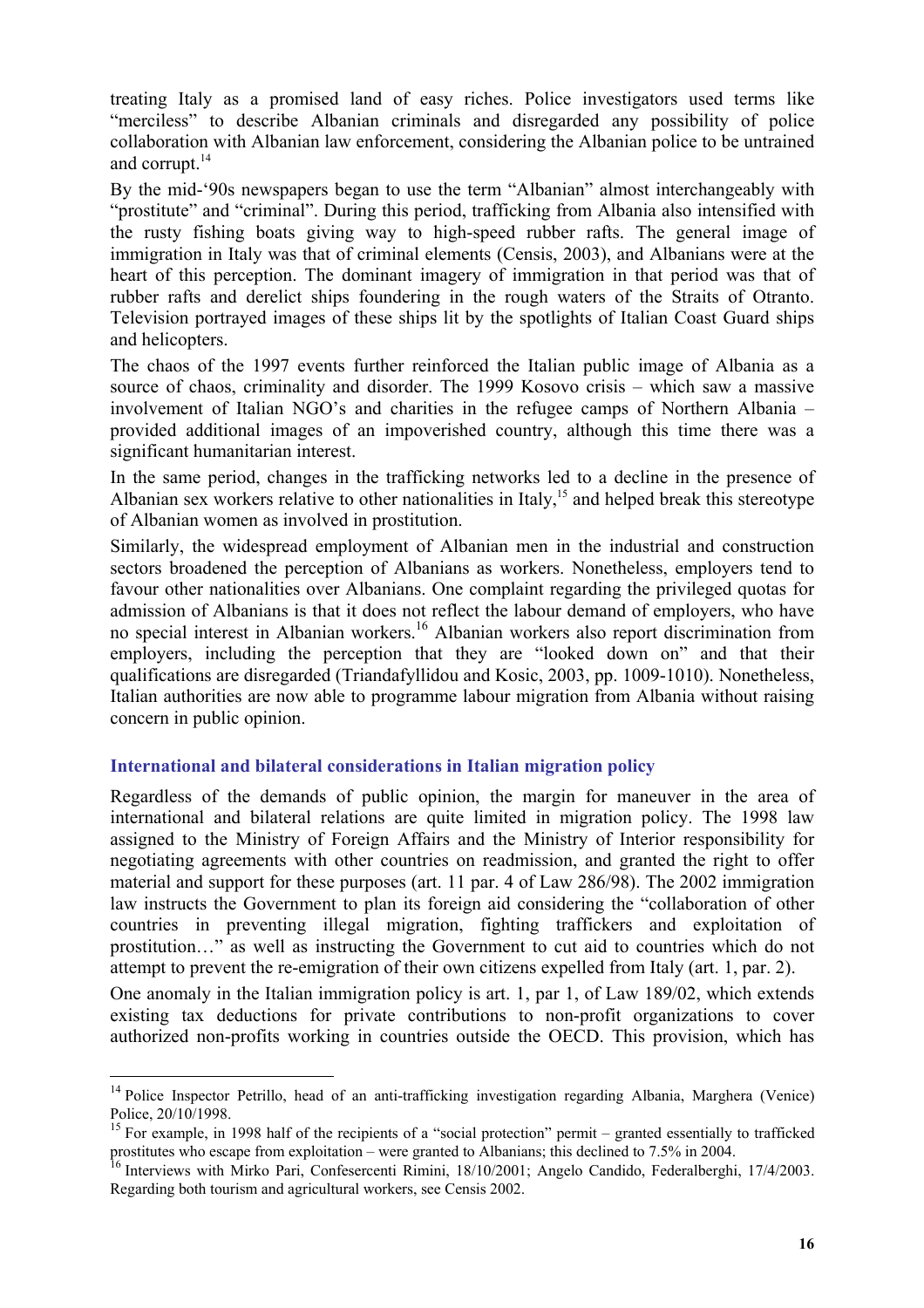never been incorporated into the tax law, may be considered a charitable gesture by the center-right coalition within a law which considerably restricted immigration measures.

Cooperation policy is also discussed in the 2004-2006 planning document prepared by the Government with the aim of guiding migration policy and determining quotas. The planning document, refers to the role of cooperation in a special section.<sup>17</sup> Here, again, a series of development initiatives are considered important because "stimulating social development and productive capacity in receiving countries helps reduce migratory pressure, especially illegal pressure, helping create conditions for orderly management of migration flows". Debt conversion, SME development, technical assistance, emigration information and microcredit are all considered as contributing to this objective. Even voluntary repatriation schemes are considered "development aid" in this document. When discussing development in the migration context, then, the "root causes" approach appears to be the only one.

#### **Development assistance policies and their reference to migration**

Among OECD countries, Italy devotes the smallest fraction of GDP to development aid (0.15%). Development aid is generally split between developing countries (DCs) and the least developed countries (LDCs). The former generally receive more credits, while the latter receive more grants. As noted above, Albania has been a major recipient of Italian development aid, ranking in the top 10 – and the leading European country – since the early 1990's (table 9). It remains a major receiving country. In addition to attracting new development aid (table 10), military and police cooperation have not completely wound down.<sup>18</sup> Active projects in Albania with Italian development funding – whether grants or credits – are worth 335 million euro (table 11). Most of the investment is in long-term infrastructure such as power plants and lines, roads and sewage systems (70.2% of funding).

The significant involvement and investment in Albania by the Italian Ministry of Foreign Affairs – Directorate of Cooperation and Development – regardless of the broader policy objectives – has concentrated mostly, in fact, on infrastructure and institution building. The first cycle of projects, from 1991 to 1997, were mostly on roads and basic infrastructure and run by the Ministry itself.<sup>19</sup> After the 1997 events, many more "social" projects were funded, using NGO's to conduct the projects. These projects aim at addressing local poverty and the absence of social structures.

While migration policy makes little reference to development issues, development policy has similarly been largely separated from migration issues. Some signs can be found of increasing attention, especially as undocumented migration became a major foreign policy issue in the 1990's.

All of these expenditures in Albania have been in the historic Italian logic of overseas direct development aid: reducing poverty and instability (Chaloff & Piperno, 2004). These are, of course, push factors for migration, but a review of the projects funded fails to show any attention to specific migration issues.

In funding projects in Albania, the Ministry of Foreign Affairs DG for Cooperation and Development has been constantly aware of the importance of undocumented migration. It noted, in 2002, "as far as Italy is concerned, we should emphasize that our cooperation effort,

<sup>&</sup>lt;sup>17</sup> Documento programmatico sull'immigrazione per il triennio 2004-2006 (2005), in Official Journal of the Italian Republic n. 169, 22-7-2005, Suppl. Ordinario n. 128.

 $18$  In addition to the development aid listed in the table, Ministry of Interior cooperation, equipment grants and regional development projects amount to an additional commitment.

<sup>&</sup>lt;sup>19</sup> Albania holds interest for Italy as a country along the Bari-Black Sea Corridor VIII, one of the Trans-European Network Corridors, meant to link Bourgas and Varna in Bulgaria with Vlore and Durres in Albania. The Italian interest in Albanian roads and ports is no surprise, since corridor VIII is strategic for South-Eastern Italy.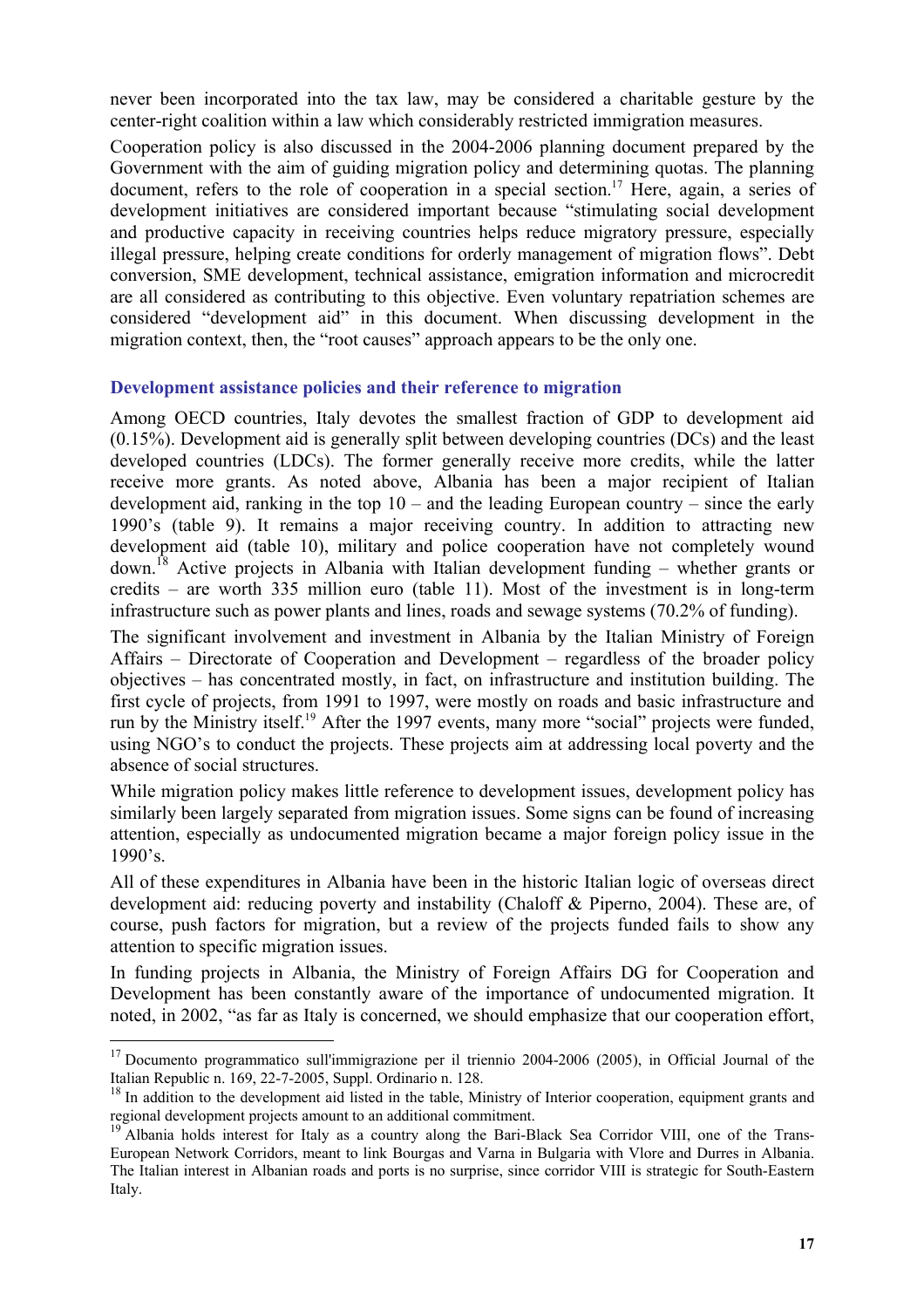in particular in the field of security and defense, has found close correspondence in the contraction (about 60%) of clandestine immigrant flows: this is demonstrated by the positive Albanian social and economic reaction to the Italian development policy"<sup>20</sup>. In other words, the Italian Development authorities are aware that their resources are both carrot and stick in the fight against undocumented migration.

Italian development aid strategy has also started to make reference to migration issues. In 1999 the Ministry of Foreign Affairs DG for Cooperation and Development presented a research paper to the European Commission entitled "Promoting local development through small size enterprise clusters: the role of migrants", where migrants were seen as development agents in the position to set up and aggregate SMEs in their origin countries<sup>21</sup>. This was one of the first Italian attempts in this direction, although it did not have a significant impact on subsequent national development strategy. The paper was proposed and written by an external research institute, so cannot be considered a sign that the Ministry had already assimilated the importance of the concept.

The Ministry of Foreign Affairs Development Department, once again responding to proposals and ideas promoted by outside bodies, has commissioned a framework analysis of migration circuits, with an interest in co-development.<sup>22</sup> One objective of this action is to produce a Strategy Paper on migration and development. Obviously, these terms have become buzzwords that require official attention, but the interest runs deeper: in the absence of coordination between different departments, a single and shared document can provide crossfertilization that would otherwise be absent. The promise of more efficient expenditure of aid resources and a positive role of past migrants also attracts institutional interest. Nonetheless, external policy papers and exercises are not guaranteed assimilation, especially in bureaucratic structures.

Some innovative pilot projects linking migration and development have been conducted by IOM in an Integrated Migration Information System (IMIS) and in the framework of its MIDA (Migration for Development in Africa) program. The IMIS project aims to set up a mechanism for matching the Egyptian supply and the Italian demand of labour, including a mapping of the Egyptian community in Italy and enhancing its associations in order to turn brain-drain into a resource for development. MIDA, on the other hand, is a framework initiative for "mobilizing African diasporas". In Italy, a pilot phase concentrated on "assessing the interest and potentialities of sub-Saharan Africa immigrants in Italy who are willing to contribute to their countries of origin's socioeconomic development;" ongoing programs target Ghana and Senegal. The idea is to support and link migrant communities with other actors interested in creating self-sustaining development projects, as well as in channeling remittances towards productive investments. MIDA sees migrants as potential development agents. Creating a nucleus of qualified and motivated migrants, increasing their social capital through contacts with institutions and NGO's, and encouraging projects within the framework of Italian development cooperation may also be an applicable approach for Albanians.

Concrete examples of projects can be found. One is in Afghanistan, with the return of qualified emigrants, and the other in Senegal, in collaboration with Italian NGOs. The Senegal project is particularly interesting as migrants were considered for the first time promoters of a local development strategy and aid was partly dictated by their requests.<sup>23</sup>

<sup>&</sup>lt;sup>20</sup> Ministero degli Affari Esteri, 2002 p. 141.

<sup>&</sup>lt;sup>21</sup> Ministero degli Affari Esteri, 2002, p. 27. MFA/DGCS (1999), "Promoting local development through small size enterprise clusters: the role of migrants".

<sup>22 [</sup>http://www.cespi.it/SCM.htm].

<sup>&</sup>lt;sup>23</sup> Ministero degli Affari Esteri, 2001, p.126 and Ministero degli Affari Esteri, 2002, p. 176.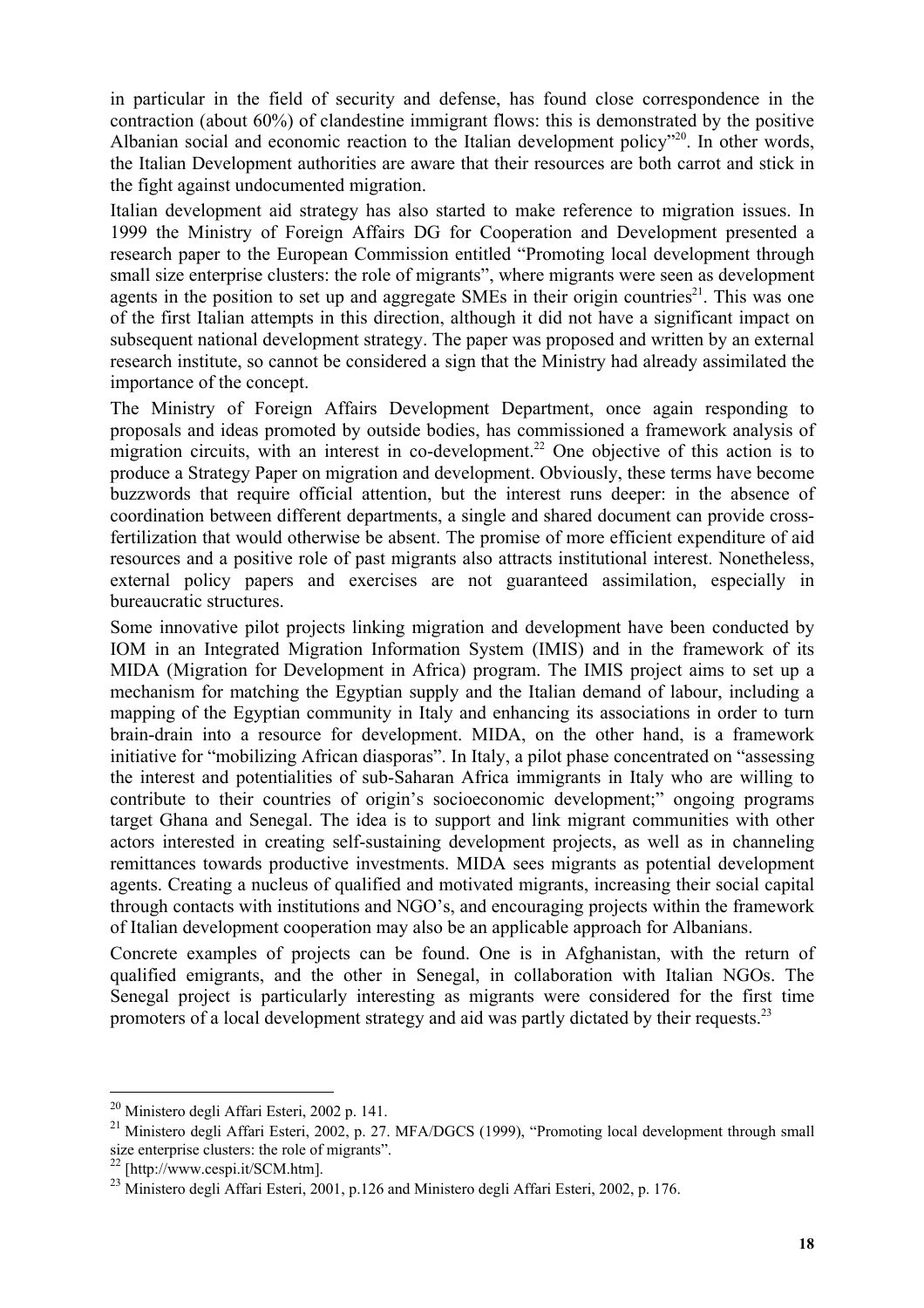The 2004 OECD Development Assistance Committee Peer Review of Italian development policy (OECD 2004, p. 39) underlined the need for greater policy coherence, especially in the area of linking migration and development.

Even the development NGO's themselves are not always sensitive to the impact of migration issues on their work. The director of an NGO involved in Albania reflected, "the Albanian experience was very important for us, to understand these aspects. Now we take them into consideration in all our projects, and our last three summer seminars have focused explicitly on this issue. Yet you rarely hear discussions which link these two, and most of the projects I see don't even consider it."<sup>24</sup>

Nonetheless, while Italian migration policy ignores development impact, Italian development policy has been evolving from the "root causes of migration" paradigm towards a "migration for development approach", as well as finding ways to work alongside the Italian labour migration mechanisms to promote training and return. The "root causes" approach, in fact, concentrated on the general factors – poverty, unemployment, living standards – thought to drive emigration, in the hope of preventing departures. The "migration for development" approach allows that migration has or will take place and plans educational, social and entrepreneurial support initiatives alongside circular flows and remittance channels.

Examples of such approaches, however, are still hard to identify in Albania.

#### **Regional initiatives for migration and development**

The late and still inchoate approach to co-development policies by the Ministry of Foreign Affairs is partially compensated at the local level. Sub-national governments have come to play an increasingly important role in both migration and decentralized cooperation. Regions and municipalities first stepped in to make up for the failure of the Italian central government to enact and finance reception and integration policies appropriate to its admission policies. The boom in immigration coincided with the transfer of responsibility to the Regions. Migration also coincided with the transformation and segmentation of the labour market and demand, leading to important differences in regional migrant labour needs which are difficult to address centrally. Italy is also on the border of Europe, exposing some regions to emergency flows such as during the Kosovo war.

Since the '90s, local governments have also intensified and institutionalized their international cooperation activities, in particular towards the Mediterranean and the Balkan areas (Albania, the former Yugoslavia, Morocco, Tunisia, Palestinian Authority), often creating innovative partnership initiatives with LDCs.

Some Italian regional migration legislation has made explicit links between immigration and development. This is attributed to a sort of "proximity effect", since the local administration, civil society organizations, staff and migrants themselves are in closer contact. Local stakeholders who have been sensitized to these issues are able to influence regional policy much more easily than national policy, which is decided far from the local level. These two sides of policy planning, migration and development, are often connected at the regional level and, as a result, a broad range of pilot schemes in the area of co-development have been attempted.

The main sectors of action by Italian decentralized cooperation are the following (Frattolillo & Stocchiero 2002):

- a) workforce training, selection and recruitment projects;
- b) return;

 $\overline{a}$ 

c) projects to create employment and reduce migratory pressure;

<sup>&</sup>lt;sup>24</sup> Interview with Gianluca Antonelli, VIS, Rome.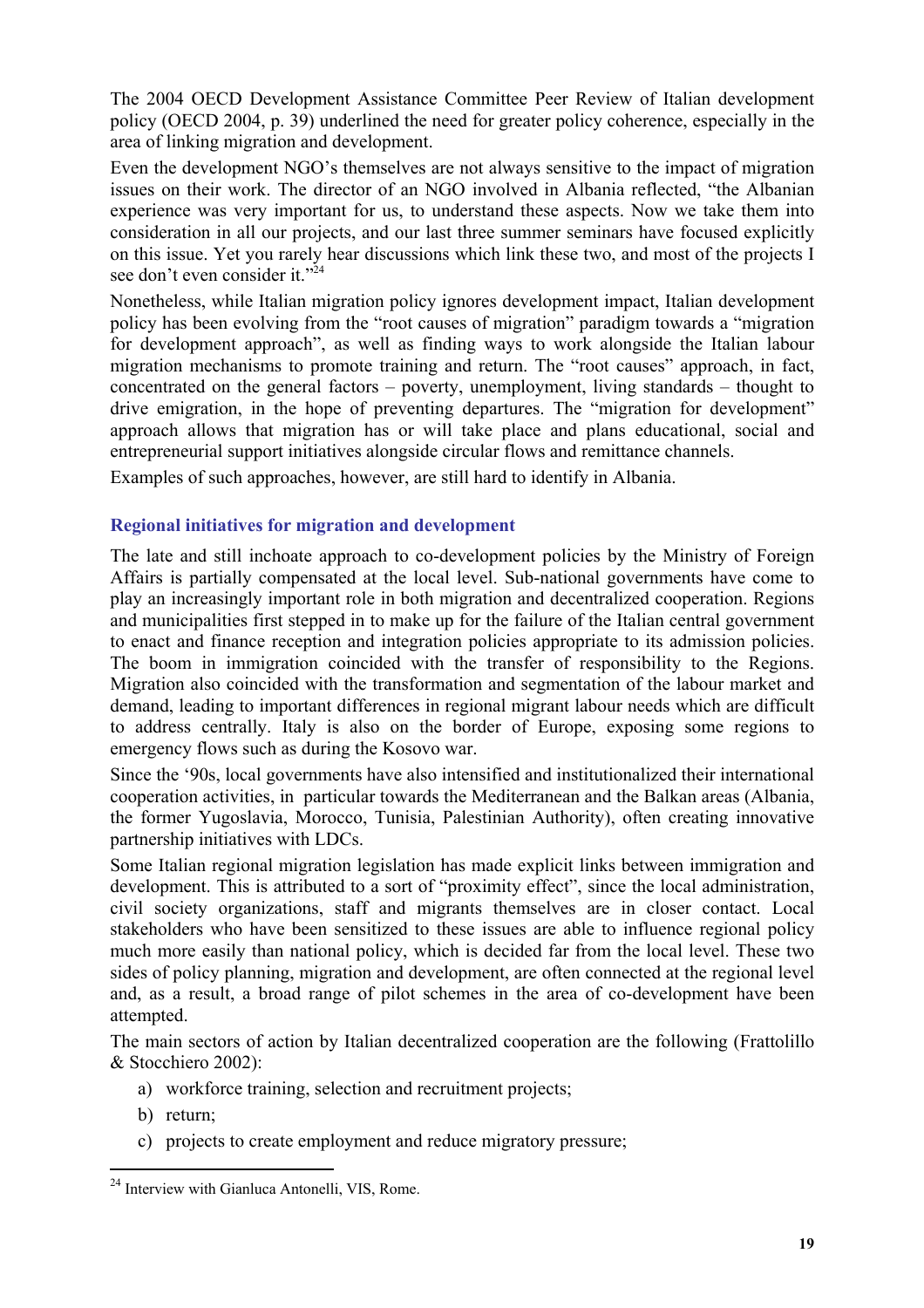d) projects for the optimal use of remittances.

Projects concerning migrant training and return are implemented by most Italian regions and are also foreseen by almost all migratory and development regional laws. Furthermore, workforce training, selection and recruitment projects can be framed in the Italian immigration bill which grants priority to applicant migrants who have attended a professional training in the origin country. $^{25}$ 

These projects, however, are very small. The Veneto region, for example, selected 23 workers in Albania, trained them in the building sector and, once in Italy, placed them in local enterprises for a six-months apprenticeship. At the end of the project 82% of the beneficiaries were still working in the sector they'd been trained for. Similar small courses have been organized in other regions. They are generally unaccompanied by a strategy aimed at increasing brain circulation and training supply in emigration countries; in this sense, they risk exacerbating the skill drain. Most of these projects, however, concentrate on training unskilled workers for trades in Italy. The attention devoted to them can be attributed to their pilot nature rather than to their representing a solution to short-term labour demand.

Return is the second major area of interest for the Italian local governments. The most innovative projects have linked the promotion of voluntary return for entrepreneurial purposes to the possibility of setting up transnational economic partnerships. One example is the Agfol Vocational Training Agency project, run by the Veneto Region with EU funding in 1995. 30 Albanian immigrants were selected and trained through a professional course and apprenticeships in Veneto enterprises in order to learn how to establish their own businesses or launch joint ventures in Albania. The 1997 pyramid schemes crisis disrupted the project, but some returnees were successful and are still managing fairly large enterprises.

There are still few examples of programs for assisting the social and economic reintegration of irregular migrants. One EU-funded project, Alnima, assisted the return of 120 Moroccan and Albanian prisoners and Nigerian trafficking victims. Those serving a prison term in Italy received six months training in prison (chosen on the basis of a previous local labour market assessment); once deported to the origin countries they received a subsidy for attending infirm traineeships or further professional training. Micro-credit was available for selected returnees willing to start their own business. While the impact in Albania on recidivism seemed to be limited, the absence of assistance programs aggravated conditions for forced returnees (Coslovi & Piperno, 2005).

Another area where local authorities have shown interest is in supporting voluntary return of Rom on the one hand and unaccompanied minors on the other. Both groups represent challenges for local authorities, especially municipalities: the former, confined to makeshift campsites and living in severe marginalisation, provoke reactions from neighbouring residents; the latter are a financial burden on the authorities to whom they are entrusted. Initial contacts with local areas in the countries of origin – especially Romania – have led to informal collaboration between social services and NGO's in both countries, in the attempt to find solutions.

Despite all the experimentation, Italian regional co-development programs suffer a series of structural shortcomings. Actions are isolated, excessively sectorial, lack continuity and are inadequately coordinated with programs and activities with similar objectives undertaken by other regions or central institutions. There is a shortage of specialized staff and scarce coordination and promotion of migrant associations. Regional budgets available for migration-related initiatives are limited, and most ends up spent on reception and social services for resident migrants. This is one reason why transnational decentralized codevelopment projects are few and involve few beneficiaries.

 $\overline{a}$  $25$  L. 189/02 art. 17.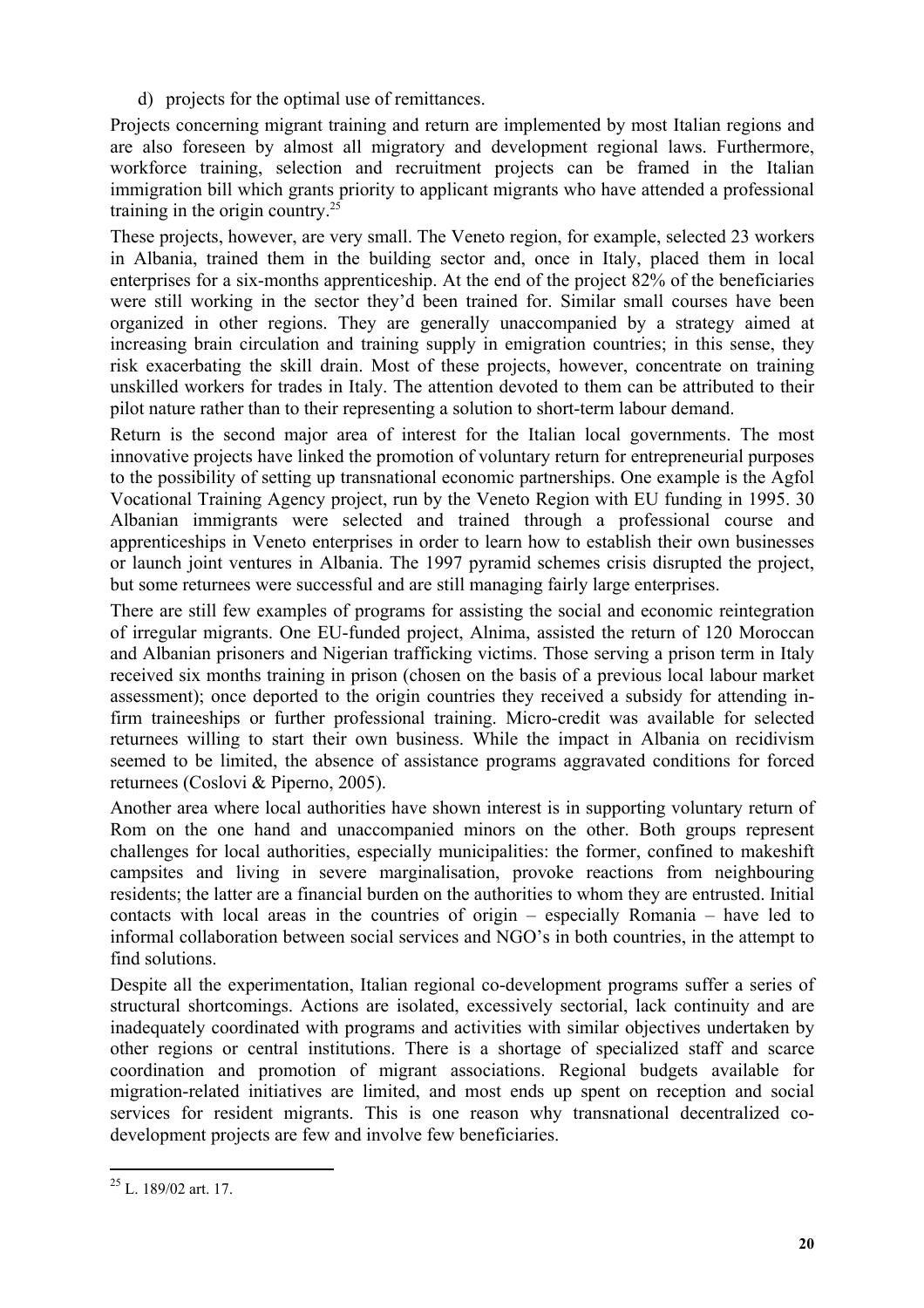Nonetheless, one area which seems particularly promising is that of "neighbourhood partnerships" between regions of origin and destination, in order to promote spontaneous development of circular migration patterns and forms of migratory "commuting". EU programmes such as Interreg allow for transborder cooperation; numerous projects link the Adriatic coastal regions of Italy to Albanian and its neighbours. Adriatic initiatives such as the Adriatic Secretariat, the Adriatic Arc, the Forum of Adriatic Cities or the Adriatic University support capacity building of institutions and local authorities in Albania. This infrastructure may serve as a future driving force in co-development.

#### **ALBANIAN MIGRANTS IN ITALY: HUMAN RESOURCES AND POTENTIAL**

The Albanian population in Italy is composed largely of people with secondary school (63%) or middle school (19%) education (de Zwager et al. 2005). Men are employed in low-skill low-status employment, while women are engaged in even lower paid domestic work.<sup>26</sup> "Those who emigrate are young, and generally the richer, if not the better educated."<sup>27</sup> The tendency to settle is quite high, with family reunification and school enrolment increasing sharply. Spatial distribution also sees Albanians throughout the country, rather than concentrated in certain regions, cities or even neighbourhoods. Cultural assimilation – as indicated, for example, by nominally Muslim Albanian families having their children take catechism classes in public schools – is high. Migrant associations describe an initial resistance to expressing Albanian identity – not surprising, given the negative image that long dominated. This has limited collective action and organisation. Migrant activists interviewed tend to dismiss their colleagues.

#### **Recruitment and Labour Migration**

As noted, Italian migration policy attributes great importance to managing the flows of regular labour migration. Furthermore, Italian migration policy assigns priority in the labour quotas to those foreign workers who have been trained in their home countries in the framework of employer-driven training-abroad programs.

Two important examples can be found in the relations between Albania and Italy, programs which highlight some of the issues in managed migration and recruitment.

The first project was a watershed project run by IOM Rome. The Italian Ministry of Labour first contacted IOM in October of 1998 to discuss means to implement the bilateral agreement signed with Albania the previous year. In the meanwhile, the Italian Framework Law had been passed, allowing for a certain number of visas to be issued to job seekers. The Ministry of Labour contacted IOM for assistance in developing a program to match supply and demand and organize the flow of job-seekers from Albania. When the draft proposal was shared with the Albanian authorities, the latter approved the role of IOM as the project implementer. The pilot initiative was closely coordinated with central and local authorities in Albania. In fact, Albania was very interested in the project "and saw emigration as a form of development cooperation! This is quite a reasonable idea, given the conditions at the time, but the idea that

 $26$  Domestic work by Albanians tends to be in cleaning. The important elder care and child care sector are largely occupied by women from other nationalities. Most Albanian women are in Italy with their families and are not interested in live-in caretaking work; Italian families also discriminate against Albanians in this sector. The boom in elder care has therefore not involved Albanians as much as Ukranians, Moldovans and Romanians: only 2% of the caretakers applying for regularisation in 2002 were Albanians.

 $27^{\circ}$  Interview with Sokol Ndreca, Albanian Association, Rome.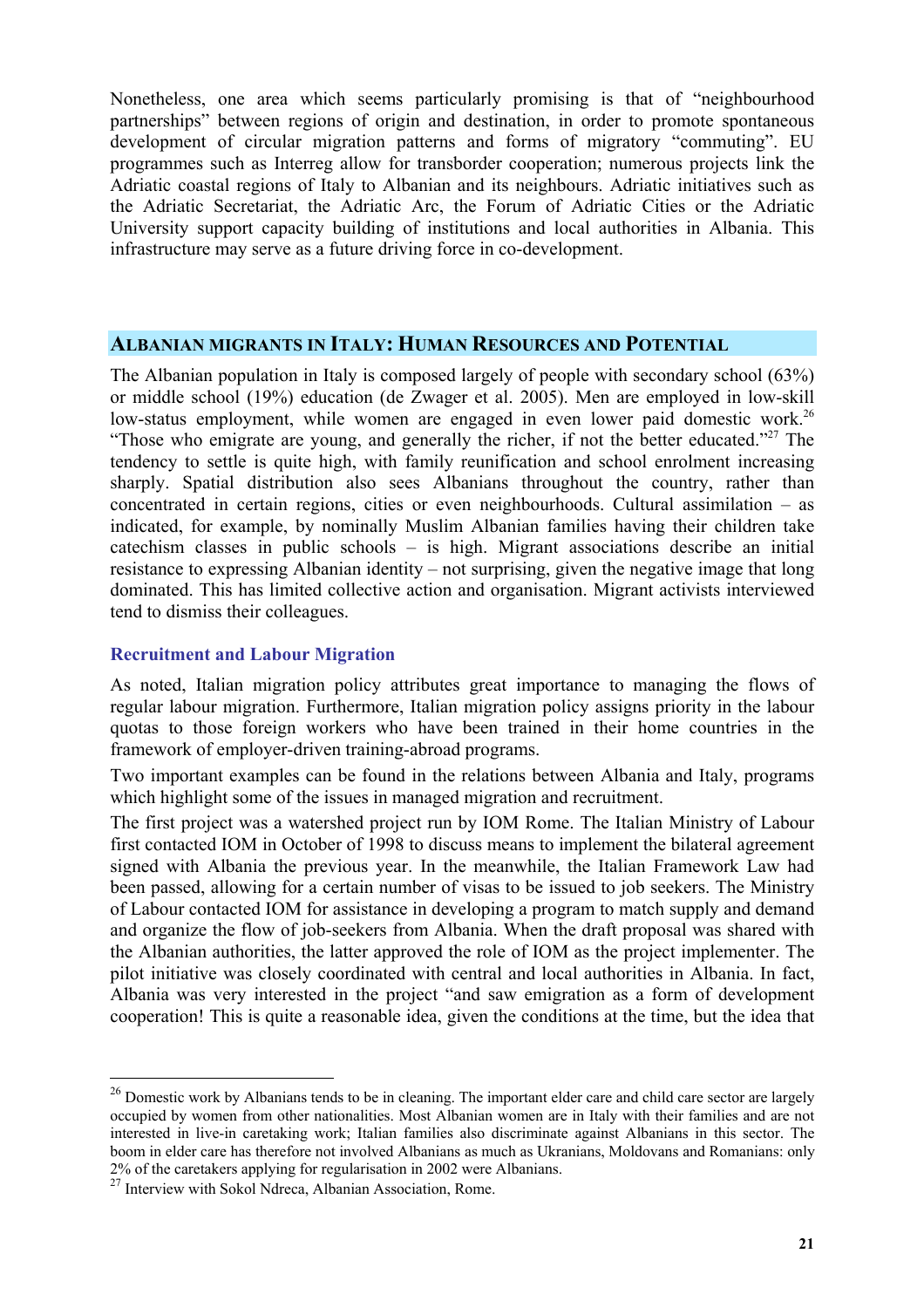emigration is a form of development aid has now passed".<sup>28</sup> The project was approved on 20 December 1999, started in March 2000 and ran through September 2001. The objective was to "set up a mechanism and special procedures for selecting 5000 Albanian workers whose professional qualifications fulfils the Italian labour market needs" (IOM 2002). IOM advertised about the program and interviewed a 11,159 of the 28,525 candidates. Details of approved candidates  $-5.038$  – were put into a database which could be viewed by potential employers. The project was entirely based on identified Italian needs and the Italian system of qualifications – although equivalency was examined for Albanian nursing schools – and involved tests developed in Italy by Italian vocational training schools. The Albanians played no concrete role in defining the project or its mechanisms.

The database was also meant by the Ministry of Labor to be a pilot project for the construction of the Foreign Worker Registry (AILE), meant to become the master database for candidates for managed labour migration.

The project did not involve training; it was simply a registration and evaluation of candidates for a database of potential migrants. While the database was open to prospective employers, the system relied on the mechanism of job-seeker visas, whereby Albanians could enter Italy to seek employment. Access to such visas required inclusion in the database. 1500 Albanians listed in the database managed to enter Italy using the job-seeker visa, since participants were granted priority in access to the job-seeker visa. When the job-seeker visa was eliminated in the 2002 immigration reform, the main reason for the database also vanished.

The database could not play a significant role in matching Albanians with employers in Italy prior to departure. In fact, few employers resorted to use of the database to find employees, despite extensive training by IOM for local employment offices. The employers who used the database to recruit employees – specifically in the nursing sector – retrained and supported their workers once in Italy. Generally, using a list to hire employees is "unnatural", even when an international organization guarantees for the skills attested. Language problems are a factor, but direct acquaintance remains the main criteria in choosing to hire a worker. The need for personal and face-to-face meetings, as well as a trial period, has systematically hindered attempts to regulate entry through distance intermediation, and explains the abuse of the quota system as a "rolling regularization". The job-seeker visa was meant to facilitate such meeting, but was criticized by the center-right as vulnerable to free riders, and eliminated from the law.<sup>29</sup>

A side effect of the evaluation and inclusion in the database was that it "demonstrated to the accepted candidates that they could effectively work in Italy", that their skills were applicable in the Italian labour market. "Most of these people are in Italy now, since they knew they could find work, they will have found a way".

The project was abruptly ended after a 600,000 euro investment and ownership summarily passed to the Albanian government. IOM proposed to manage the database and provide technical assistance to the Albanian Ministry of Labor but the Italian stakeholders were no longer interested in this kind of registry.

The second, and more recent, example of a structured labour migration program comes from a smaller scale initiative of the Veneto Region employment agency. The 2002 project involved choosing and training Albanian workers for Veneto employers, based on profiles identified in Italy. The project worked closely with the Albanian employment services. "This was very important, because it helped reinforce a culture of legal access to the labour market".<sup>30</sup> From a

 $28$  Interview with Ugo Melchionda, IOM, Rome.

<sup>&</sup>lt;sup>29</sup> The job-seeker visa still required the holder to find regular employment within 12 months of entry or face expulsion.

<sup>&</sup>lt;sup>30</sup> Interview with Mime Ruffato, Tirana.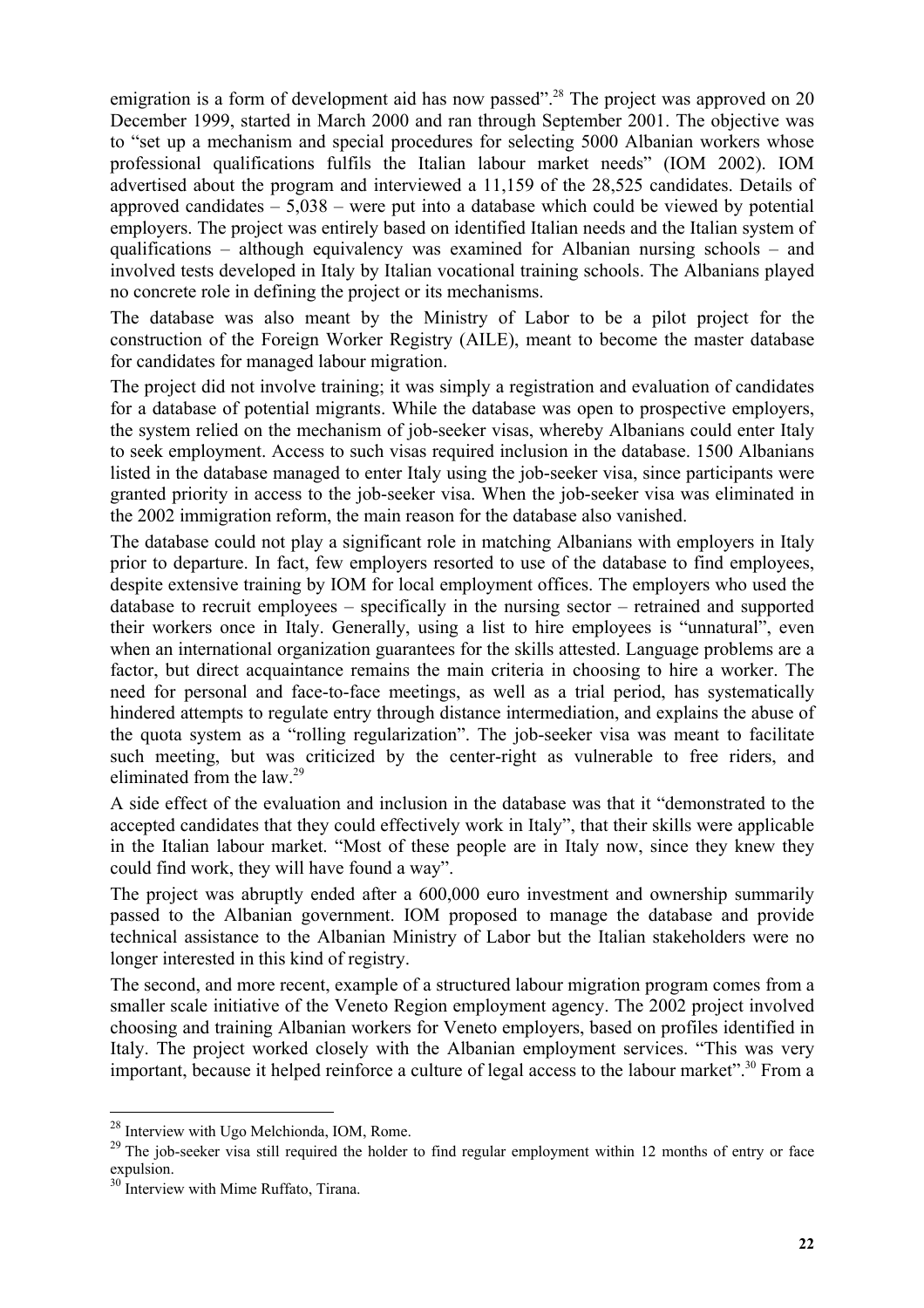list 430 potential students, drawn from Albanian unemployment rolls, 200 were chosen for vocational training, of whom 70 ended up in the courses. Many of the students had to then wait months to receive their visa for Italy; the Veneto Region did not intervene to facilitate the issuing of visas. The project, like the IOM project, concentrated on skills needed in Italy and did not take into consideration circular migration or return. Yet, for the students, "emigration is a safety valve to deal with unemployment, and not a life choice. Veneto only considered its own needs – raw manpower and the total number of workers needed – yet such a spontaneous industrial culture can't guarantee long term employment. It's important to think about return."

Neither project planned for return; training was oriented towards the Italian market. Both of these projects were started in a period when conditions in Albania were quite severe and the business climate very hostile, so return did not seem feasible. It should also be noted that sponsors from Italian labour agencies are not generally interested in training foreign workers for short contracts, but prefer to count on their investment rather than see it disappear back into the country of origin.

Private employment agencies in Albania play only a marginal role in emigration. No more than 15 are licensed and, with the exception of the nursing sector, the number of emigrants is quite low. Nonetheless, the Directorate of Migration is concerned about possible abuses, notwithstanding the new regulations imposed in January 2005. Current concerns regard fee structures and inspection regimes. According to the Albanian law, the migrant should not bear any recruitment costs, yet there are many claims by workers that the agency demands a fee of about one month's salary. The inspection regime is still unclear, since the Ministry is understaffed and lacks experience in inspecting such agencies. Italian agencies, on the other hand, are less interested in Albania than in other East European countries such as Romania and Bulgaria.

Albanian migration law defines short-term emigration as lasting less than a year. Italy has a migration policy allowing seasonal work for up to 9 months; Albanians are accorded priority in seasonal work visas. The Albanian policy is not to see seasonal migration as circular.

One exception to the absence of agencies in Albania is nursing. The nursing shortage in Italy led Italian policy to exempt nurses from its labour quotas in the 2002 law. This raised some concern in Albania, where there is "a crisis with the loss of nurses. Higher salaries don't even appear to be the answer in Albania."<sup>31</sup> The nursing sector is one where employment agencies have been able to establish a niche. The agency "La Speranza", for example, has an office in Tirana and an office in Milan, and has sent 500 nurses from Albania to northern Italy since 1999. The Milan office contacts private hospitals and nursing homes. The Tirana office verifies the qualifications – only the new post-1995 Albanian nursing schools are recognized in Italy – and prepares the documentation for recognition of nursing skills. "Nursing education is of good quality in Albania", according to the Italian embassy. The agency also provides language lessons and preparation for the nursing exam in Italy. Nursing is a traditional profession for Albanian women, but about half of the agency's clients are men. "These men went to nursing school only so they could emigrate".<sup>32</sup> There is little doubt that the expansion of the nursing sector – schools in at least six cities, with Tirana alone producing 300 graduates annually for a nursing sector where there is no demand – is due to emigration opportunities. La Speranza reports that not one of the 500 nurses sent to Italy has returned.

The Italian public sector employs most nurses in Italy. While some Regions have started to recruit nurses from abroad – in Romania – through bilateral programmes with nurse training institutes, the public sector has shown no interest in bilateral arrangements with Albania. In

<sup>&</sup>lt;sup>31</sup> Interview with Majlinda Hafizi, Ministry of Labour and Social Affairs, Tirana.

<sup>&</sup>lt;sup>32</sup> Interview with Arben Ismalaj, Human Resources, La Speranza employment agency, Tirana.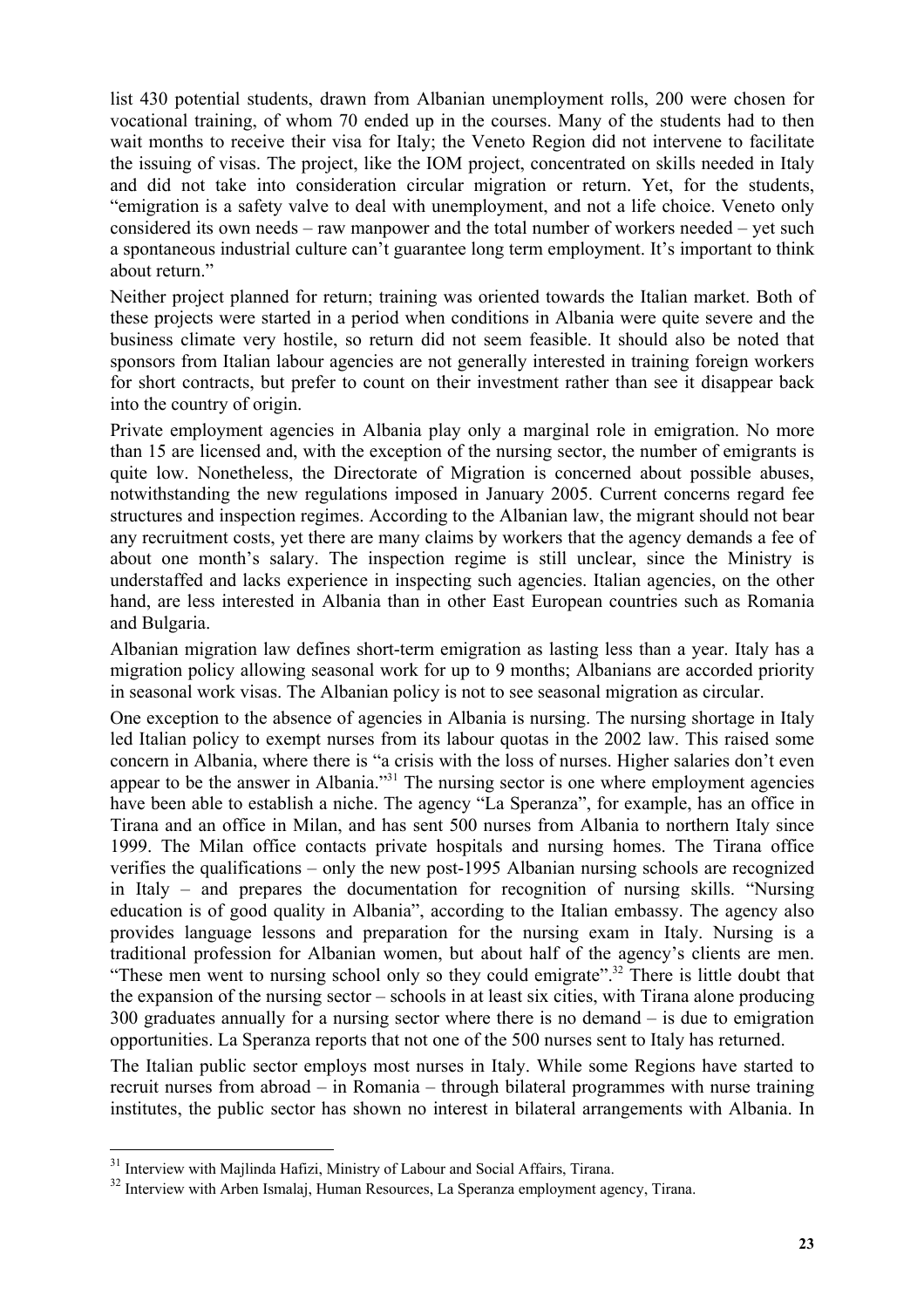fact, public recruitment lags behind the private sector in nursing. Only recently have public hospitals even opened their job listing to non-citizens, allowing recognized nurses from abroad to apply. Most of the 7000 foreign nurses – who represent about 2% of all registered nurses in Italy – work in the private sector.

#### **Student migration in Italy**

Albania has become the leading sending country of foreign students in Italy, accounting for a quarter of the total foreign enrolment of 38,298, which in turn accounts for about 2% of total enrolment (tab. 12). In 2004-2005, the Italian Ministry of University counted 9552 Albanians enrolled in public and private universities in Italy (Vatican Universities are excluded, but do not generally attract Albanian students). Enrolment by Albanians is on the rise, although some observers attribute these increases to misuse of the student visa. "Once you're in, there are no more checks. The consulates have discretion in deciding whether a student is really going to attend the university or not, but once the visa is issued, there are no checks. Renewal only requires a few exams".<sup>33</sup> Such discretion may have played a part in the refusal of visas to hundreds of Albanian students in 2005. The Italian consulate in Tirana rejected the applications providing a required explanation, that the students' knowledge of Italian was insufficient, "despite having passed the course at the embassy's own Italian Cultural Institute. [The civil society NGO] Mjaft! organized a demonstration in front of the embassy and was able to reverse some of the decisions".<sup>34</sup> The Italian consular services in Albania, however, report that many of the applications for student visas are patently specious. "Two 28-year old unemployed men who have never studied and suddenly want to study philosophy in Italy? This is the kind of case we often see."<sup>35</sup>

Taking advantage of the resource represented by Albanian students is difficult because "Italy has historically viewed foreign students as a nuisance. They require more paperwork from the bursar's office and usually need housing. They have been more tolerated than welcomed".<sup>36</sup> In fact, foreign student enrolment in Italy is quite low compared to other European countries. and has long hovered below 2%. The availability of scholarships is limited, and the Ministry of Foreign Affairs provided scholarships to only 13 Albanian students in 2004, out of about 400 grants made to foreign students. Tuition fees for foreigners are the same as for Italians.

Promotion of Italian culture in Albania – while divorced from university recruitment policy – means that, in addition to the Institute of Culture in Tirana, Italy subsidises three bilingual lyceums in Tirana, paying for Italian language teachers and instruction. Graduates of these lyceums are likely to consider Italy for their studies. There is also a private Italian university opening outside of Tirana – Nostra Signora di Buon Consiglio – which has benefited from a US\$ 20 million grant from Italian Cooperation and Development. This is the first example of an attempt to imitate the "American University" network, with Italian-language economics and medicine departments intended for full equivalency with Italian universities.

Only recently have Italian universities begun to provide information in Albania, and only in 2005 did the Italian Ministry of University provide information on enrolment in English on its website. Some consular services may provide help: "We [in Vlore] helped students pick their University and their Department. The Universities played no role in picking students, although some were more aggressive, sending us brochures and instructions regarding specific students enrolled."<sup>37</sup> This interest by Universities is generally attributed to falling

<sup>33</sup> Interview with Giampiero Forcesi, UCSEI, Rome.

<sup>&</sup>lt;sup>34</sup> Interview with Besian Pesha, Miaft!.

<sup>35</sup> Interview with Francesca Santoro, Italian Consul, Tirana.

<sup>36</sup> Interview with Carlo Finocchietti, CIMEA, Fondazione Rui.

<sup>&</sup>lt;sup>37</sup> Comments by Marcello Fondi, formerly Italian Consul in Vlore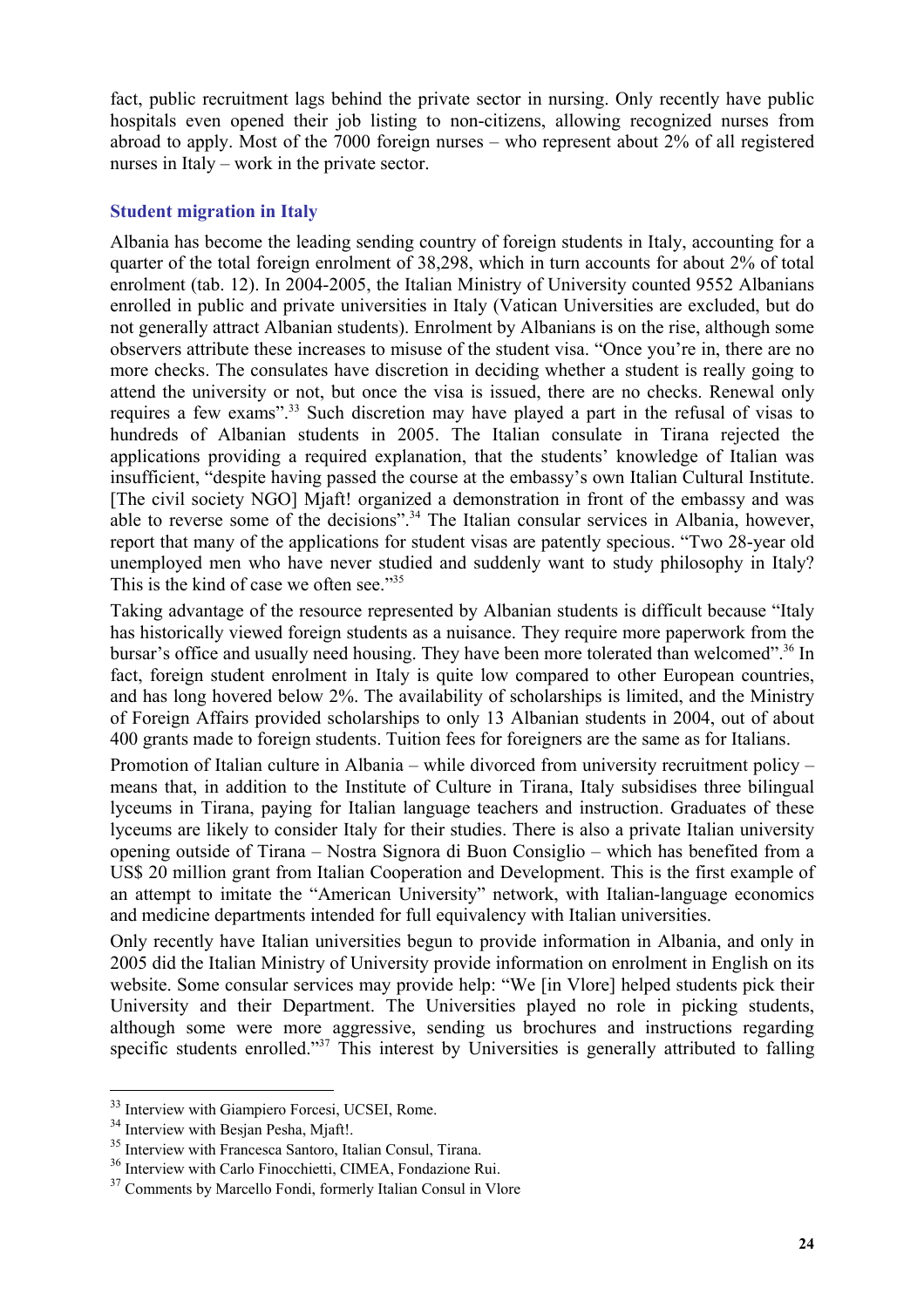enrolment – after all, the demographic decline has meant that the university-age cohort in Italy is continually shrinking – and changes in the funding to Universities which reward higher enrolment. Such factors have led Italian Universities to offer mobility programs, distance learning, and even instruction in English rather than Italian – which was not only unthinkable but actually prohibited until recently.

In the absence of "an organic policy", foreign University students – including Albanians – are largely left to their own resources. Information is provided by friends and relatives already studying in Italy. The difficulty in obtaining information has also meant that the Universities cannot meet their own foreign-student quotas: there is space for four times as many foreign students as actually enroll.

Italian universities have never attempted to remain in contact with their alumni, although a national database is being put together to record all University graduates and their qualifications. This should also provide a map of foreign students, among other students.

One issue regarding foreign students is that "they generally study in the health professions (medicine, pharmacy) or in architecture – fields where there is already a glut of graduates in Italy, and which are not important for the 'internationalization' of the Italian economic system"<sup>38</sup>. While "most students plan to go back to their own countries – they come to Italy planning to go back – this can be difficult. If they leave, try to make a go of it in their own country, and fail, they've lost all chance to return to Italy."<sup>39</sup> The current immigration law addresses foreign students under the quota system. Annual quotas set a maximum number of conversion of study permits to work permits, usually half the total number of selfemployment permits. Those foreign students who do not apply for a work permit upon graduation, or whose application is rejected, lose their right to stay in Italy, and their permit is cancelled. They must leave the country or face expulsion.

Italian Universities have ignored the issue of brain drain. Italy, in fact, suffers from its own brain drain (the only net loss of university graduates in the EU), and efforts in Italy have concentrated more on convincing Italians to return than on qualified foreigners in Italy. "Italy is not a country that looks for high quality immigrants. All you can find is brain waste for the qualified immigrants who do come. It's probably for the best that Italian universities don't do anything for Albanians".40

#### **Brain Mobility in Albania**

In Albania, one of the main concerns is that Albanians leave to study abroad and then do not return. Many of these students left the country in the 1990's, and the Albania they remember is quite different from the modern Albania. In fact, one of the basic challenges is simply acquainting Albanian students with today's Albania.

AlbStudent, an international association of Albanian students, in cooperation with the NGO Mjaft!, has been experimenting a small-scale but promising initiative in this sense. AlbStudent started a summer apprenticeship programme for the summer of 2005, aimed at bringing Albanian students and new graduates from abroad to work in the public sector and in enterprises, offering a one-month unpaid apprenticeship. AlbStudent negotiated with Albanian Ministries, the Raffaisen Bank, the Popular Bank of Albania and the Institute of Contemporary Studies, arranging short-term internships. 60 internships were available, and after publicizing the initiative through internet discussion groups and other AlbStudent networks, 550 applications were received. While "enterprises and ministries have no experience or culture of internships", and the project often had to invent tasks for the interns,

<sup>38</sup> Interview with Carlo Finocchietti, CIMEA, Fondazione Rui.

<sup>&</sup>lt;sup>39</sup> Interview with Giampiero Forcesi, UCSEI, Rome.

<sup>40</sup> Interview with Luca Einaudi, Prime Minister's Office, Rome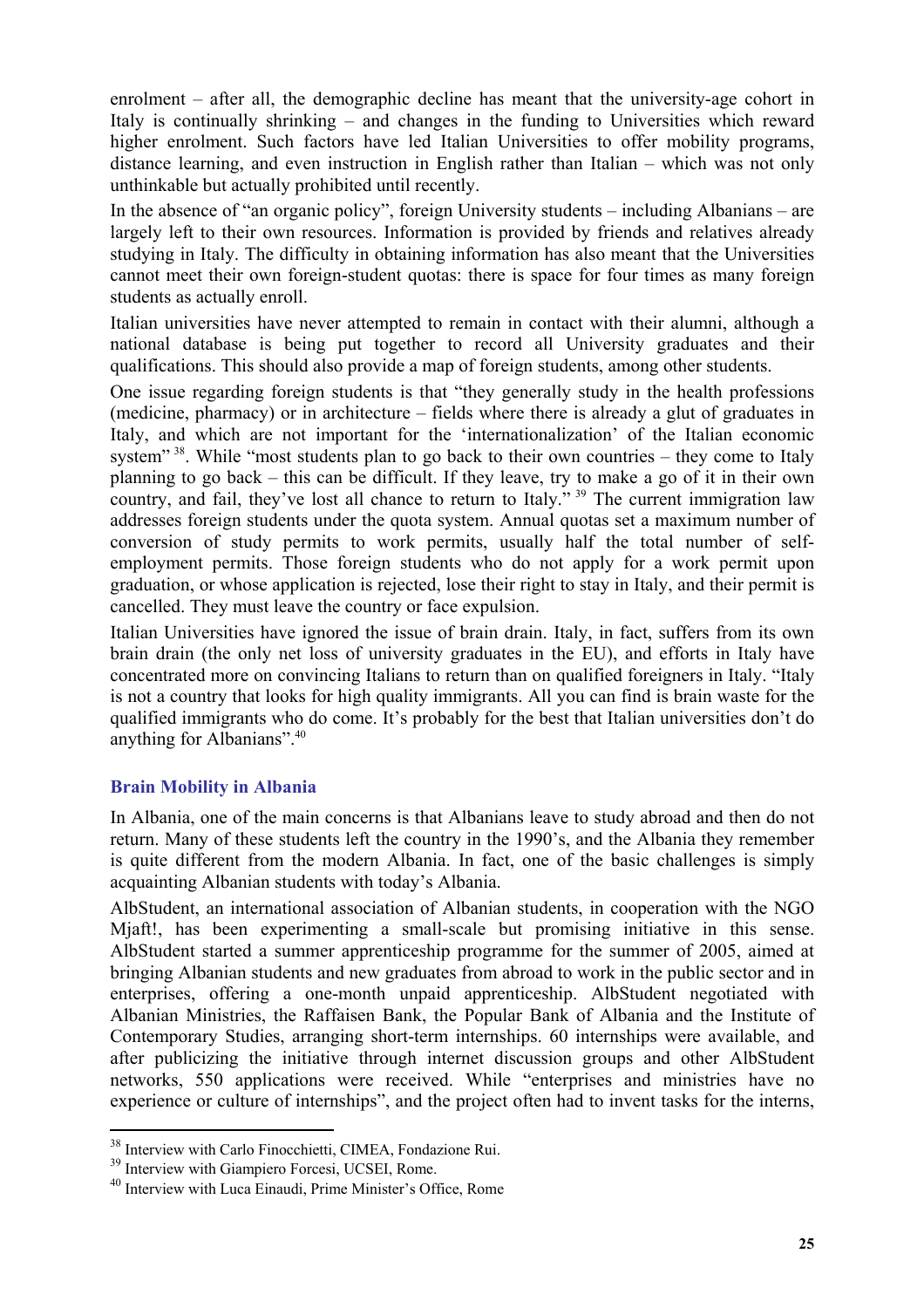the results were very encouraging.<sup>41</sup> Many of the interns came back to Albania only for the internship – despite the lack of a salary – and were both shocked by the "inefficiency of the public sector and inspired to do something for their country". Attracting students back from abroad is seen as a powerful means for reforming the institutional culture in the country, since a culture of efficiency and legality is stronger in the EU than in Albania. AlbStudent plans to expand the internships in 2006 with the involvement of major Albanian employers. The project was not particularly expensive – it was conducted with a  $\epsilon$ 14,000 grant from the German Embassy in the framework of the Stability Pact, and with cooperation from the Albanian Ministry of Youth, Sports and Culture – and it relied heavily on volunteer activity. The project demonstrates on the one hand the interest of Albanian students to learn more about their opportunities and on the other hand the willingness of public institutions to interact with the diaspora; it is, however, impossible to draw conclusions about the outcome for returns in the long term.

Another project – less grass roots but more structured – was run by the Soros Foundation from 1998 to 2001. The objective was to reinforce public institutions by supporting the employment of qualified Albanians returning from abroad. In a period when public salaries were extremely low, the program provided a salary top-up quadruplicating the pay of the beneficiaries. About 100 beneficiaries were in NGO's and central administration, and an additional 50 in local administrations. The salary top-up was not a deciding factor in the return, since it was offered to those who had already returned and been hired to work in the public sector; nonetheless, 2/3 of participants were still in their jobs in 2005 (salaries now provide a living wage, obviating the subsidy). The Soros Foundation also encouraged the creation of a "network of fellows" for beneficiaries, an idea which was extended to the 5000 students who have received full or partial support from the Foundation until 1999. The risk of the salary subsidy is that it may represent discrimination against those who have studied locally.<sup>42</sup> The project spent more than \$600,000 over a 3-year period.

Ongoing Soros initiatives in brain mobility include subsidies for Albanian researchers abroad who write their theses on Albania and require funding for the travel home to do research. This, like the AlbStudent initiative, is a way to inform them about current conditions.

Beyond the problem of brain drain, there is also the problem of brain gain; this is particularly important in the University sector. Structural obstacles to return – in addition to salary and workload issues – include "problems with mentality: there are problems with recognition of foreign qualifications, and hostility of the old guard, which feels threatened… Within the University, Deans are elected, for example, so they have to have a 'faction'," and outsiders face difficulties.<sup>43</sup> For academics, the strategies that seem to be most promising are those that foresee short-term returns, such as lecture cycles and exchanges. This allows expatriate Albanian academics to contribute to the educational system without renouncing their foreign appointments and salaries, and helps Albanian students make contacts with foreign institutions.

The main obstacle for returning qualified Albanians in the public sector is not economic but has to do with career opportunities, and especially the patronage system which reigns in both the University and Public Administration.<sup>44</sup> The Department of Public Administration has attempted to favour the hiring of foreign-trained Albanians by eliminating, in 2004, the Albanian work experience requirement for qualified positions, since this had excluded

<sup>&</sup>lt;sup>41</sup> Interview with Endri Dileu, AlbStudent, Tirana. See also praktika-online.com and albstudent.net.

<sup>42</sup> Interview with Valbona Sulce, Soros Foundation, Tirana.

<sup>43</sup> Interview with Eno Ngjela, UNDP, Tirana.

<sup>&</sup>lt;sup>44</sup> Interview with Eno Trimcey, AIIS. See also Trimcey (2005).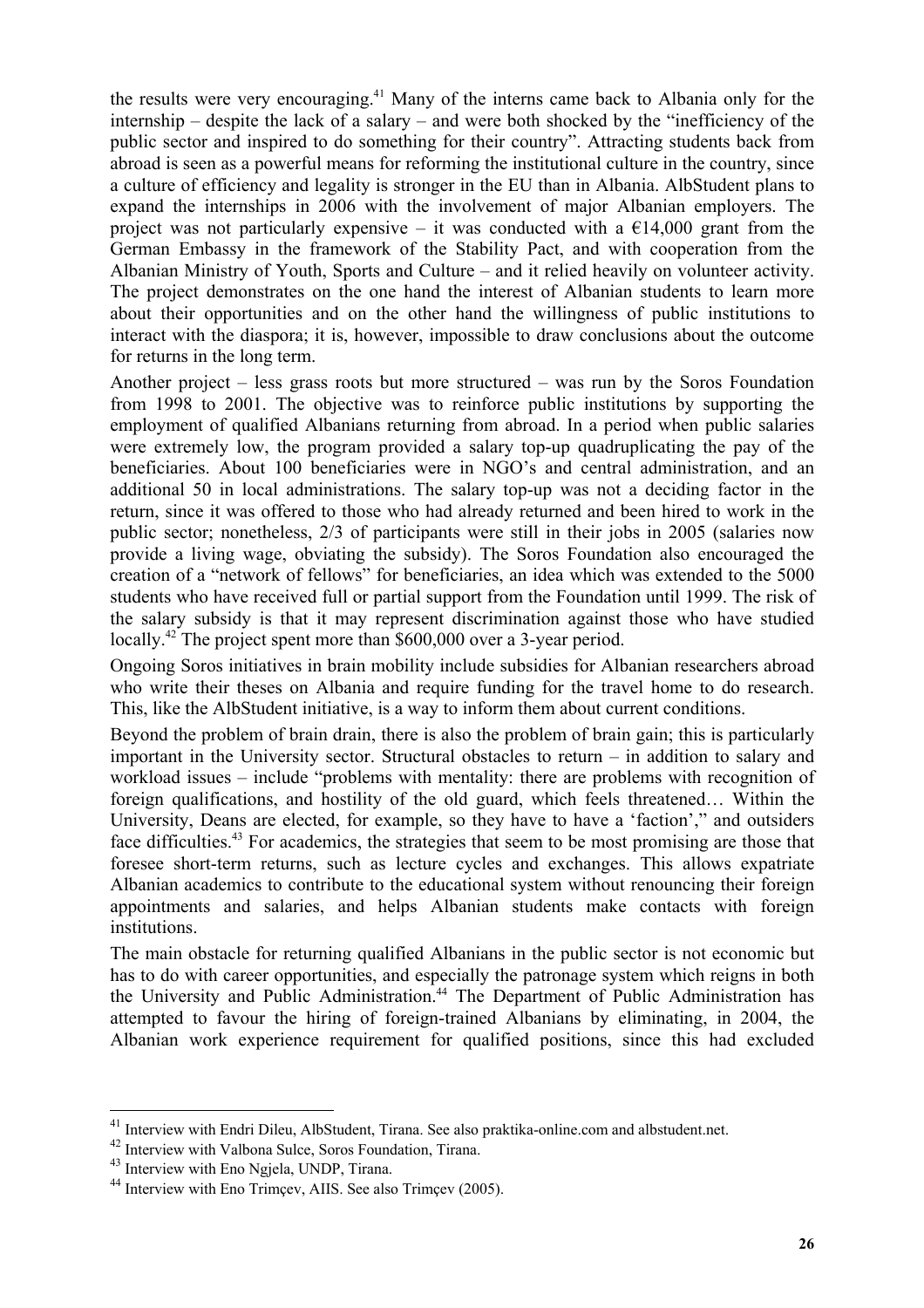foreign-trained individuals.45 The new Albanian government is interested in setting aside positions in the Public Administration for returning migrants. Genc Pollo, the Albanian Minister of Education, led a delegation in February 2006 to Rome and Florence – home to 3,000 Albanian students – to promote this project to Albanian student groups. This initiative has been criticized because it devalues the Albanian University system by giving priority to those who have studied abroad, regardless of other indicators of merit.

Some doubt remains about the kind of jobs which can effectively convince skilled migrants to return. "Only political careers can attract skilled migrants!", joked one Ministry official.<sup>46</sup> Yet the NGO sector also attracts those who are trained abroad. In some cases, this is because it offers higher salaries; this also distorts the local supply of volunteers. "Who wants to work as a volunteer once they've been paid 500 euros/month – a mayor's salary! – to work on a short term NGO project funded from abroad?" complained the head of one civil society organization in Albania. VIS, an Italian NGO, has seen the involvement of many foreigntrained Albanians as trainers in its own programs for teachers and youth workers; "these people returned to Albanian less for economic reasons than to contribute something to their country".

One challenge is simply knowing who and where the brains are. A number of different organizations are working on registries and surveys of qualified Albanians abroad (Albanian Institute for International Studies; Center for Economic and Social Studies; AlbStudent). Depending on the level of qualification used, the numbers exceed a thousand.<sup>47</sup>

#### **Vocational training: staying or leaving?**

One of the major social investments in cooperation in Albania is vocational training. One centre run by the Salesians in Albania is the Don Bosco complex in Tirana, which offers a school, youth and family centre, activities for Rom, and cooperates in vocational training initiatives. By working with employers it has a good record of job placement, but "even though Salesians train so that youth will stay in Albania, they're generally disappointed. At first, we trained to keep people in the country, to build Albania's future. But we've got to face reality. Work on skills is important for the developing country, but it doesn't always get spent locally. It's important to train for host countries, too, since skilled workers means better labour migration policies. Anyway, it depends on more than economic factors, there are also subjective factors, like family."<sup>48</sup>

In addition, some projects funded by a mix of public monies and donations form a weak link between sending countries and host countries. The NGO VIS, for example, runs a number of projects in Albania, relying on the international network of the Salesian order. In some cases, local church groups in Italy approach VIS about supporting youth projects in Albania. This links Italian communities in a charitable relationship with communities in Albania, but seems an unlikely foundation for more advanced forms of cooperation for co-development.

#### **Diaspora groups**

 $\overline{a}$ 

The vast Albanian diaspora is divided into two main groups: an old diaspora in the USA, dating back to the late 1940's, and a much larger diaspora comprising the post-1990

<sup>&</sup>lt;sup>45</sup> This was the objective of Prime Ministerial Order 37, 1.28.2004, "On Encouraging the Employment of Foreign Educated Persons".

<sup>46</sup> Interview with Majlinda Hafizi, Ministry of Labour and Social Affairs, Tirana.

<sup>&</sup>lt;sup>47</sup> The AISS concentrates on highly qualified emigrants interested in returning, with full information on at least 300; CESS, with funding from the Soros Foundation, has more than 1000 names of PhD and Masters students interested in return and cooperation; AlbStudent maintains lists of students in the countries where its local activists are involved.

<sup>48</sup> Interview with Gianluca Antonelli, VIS, Rome.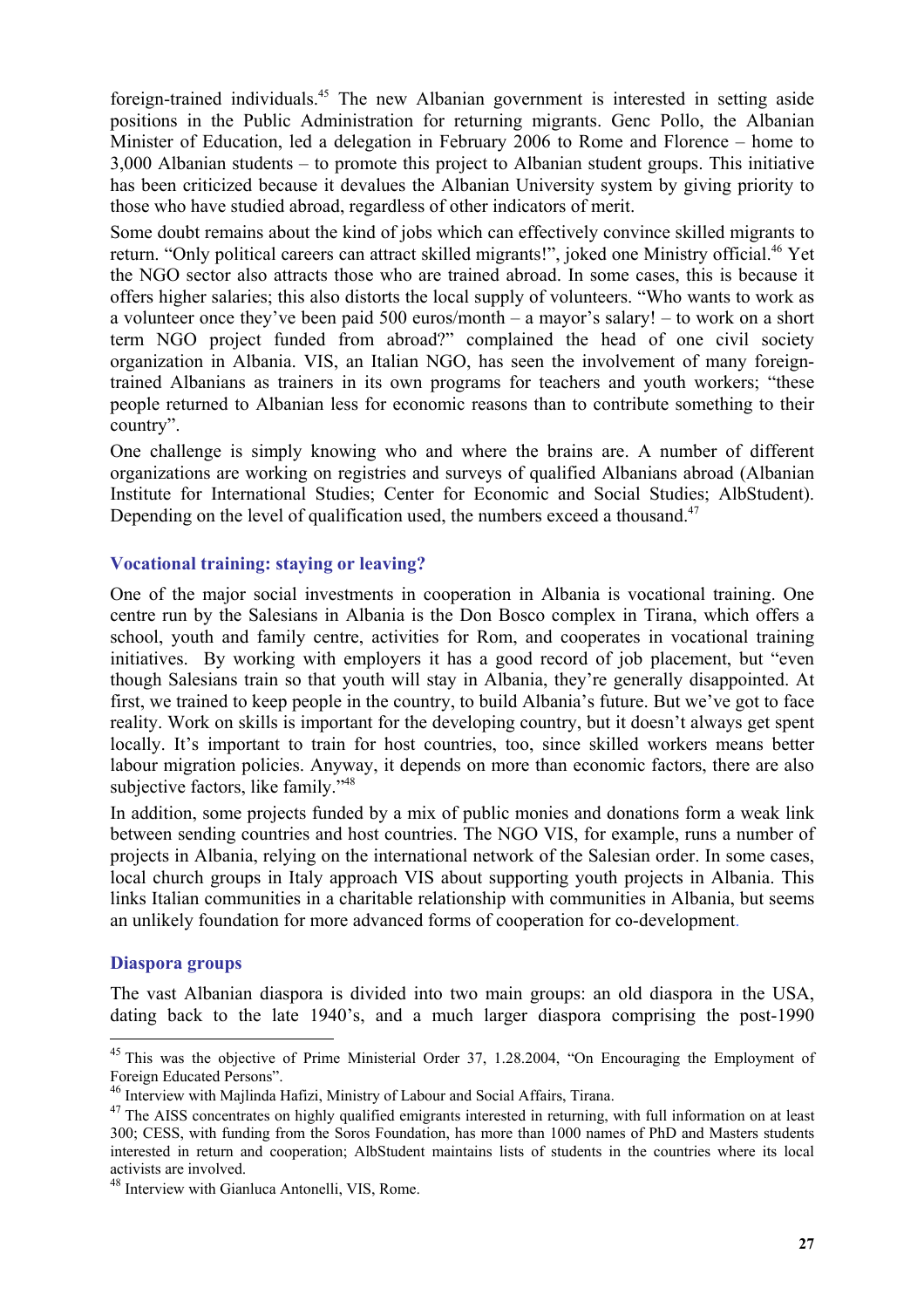emigrants, and located mostly in Greece (more than 760,000) and Italy (more than 320,000). The US diaspora, which is well settled and successful, is seen as a possible source of philanthropy (financial capital), while the more recent diasporas are seen as a possible source of financial capital (remittances and investment), social capital (networks) and human capital (returns and circulation).

From an institutional standpoint, the Albanian authorities have attempted to provide services and support to the diaspora, primarily through the National Institute of Diaspora at the Ministry of Foreign Affairs. The Institute of Diaspora was created in January 1996 under the Prime Minister and transferred to the Ministry of Foreign Affairs in September of the same year. The Director of the Institute has a staff of five. The definition of "diaspora" used by the institute is quite broad and covers everyone from the  $16<sup>th</sup>$  century communities in southern Italy to recent temporary labour migrants in neighbouring countries. The program of the Institute is concentrated on four areas: maintaining detailed information on the diaspora, including economic, intellectual and cultural potential; protection of rights of emigrants; supporting the integration of Albanians abroad by promoting a positive image of Albania; and language education for Albanian abroad. The Institute relies on consular authorities both for information and for supporting its initiatives. The Institute has some databases – such as lists of Albanian media abroad, associations, and a celebrity list, but has no actual documents or reports. Its work on Albanian language instruction abroad – such as textbook and curriculum development – is stymied by continuing debate over the role of the Ministry of Education. The Institute "maintains a low profile, and doesn't care about acknowledgement",<sup>49</sup> although it does accompany delegations abroad and organizes prizes for cultural celebrities and meetings with associations.

The Institute does not have great expectations of the diaspora. High initial expectations of investments were frustrated first by the general difficulties of foreign investors and then by the pyramid collapse. Some recent interest from Albanian-owned SMEs in Greece and Italy drew the attention of the Institute, although remittances seem more important to the Institute than investment. The Institute has not been able to affect emigrant choices. "These are personal choices. For example, a rich businessman from America paid to pave the streets in his home village", but no associations have worked on similar projects. From Tirana, diaspora associations appear weak and transitory, subject to internal conflict. Assimilatory pressure in host countries appears strong, with negative implications for the future. "In Greece, Albanians change their religion and stop speaking Albanian."

Longer term goals include the creation of cultural institutes – "not like the Italian Culture institutes, but rather to promote Albanian culture to Albanians". The Institute intends to identify teachers among emigrants and use them in the centers.

Diaspora services are quite limited. Student and diaspora organizations criticize the Ministry of Foreign Affairs for its absence from their countries and for the low profile it has maintained. Mjaft! complains that it is difficult to organize cultural activities for Albanian workers abroad, whose work days are long and exhausting, leaving little time for recreation and culture. The Institute of Diaspora is unknown to the Albanian associations in Italy, whose spokesmen criticize the Ministry of Foreign Affairs for more basic failings of the Department of Consular Services, such as inefficiency in issuing documents and delays in consular procedures. There is discontent with the costs of consular services, which are relatively high – Albania operates a cost-recovery principle under which consular fees must pay for the costs of foreign missions. The Institute of Diaspora also reports the complaints of emigrants: a demand for voting rights; cultural support; more media attention to emigrant issues;

<sup>&</sup>lt;sup>49</sup> Interview with Thimi Nika, Director, Institute of Diaspora, Ministry of Foreign Affairs, Tirana.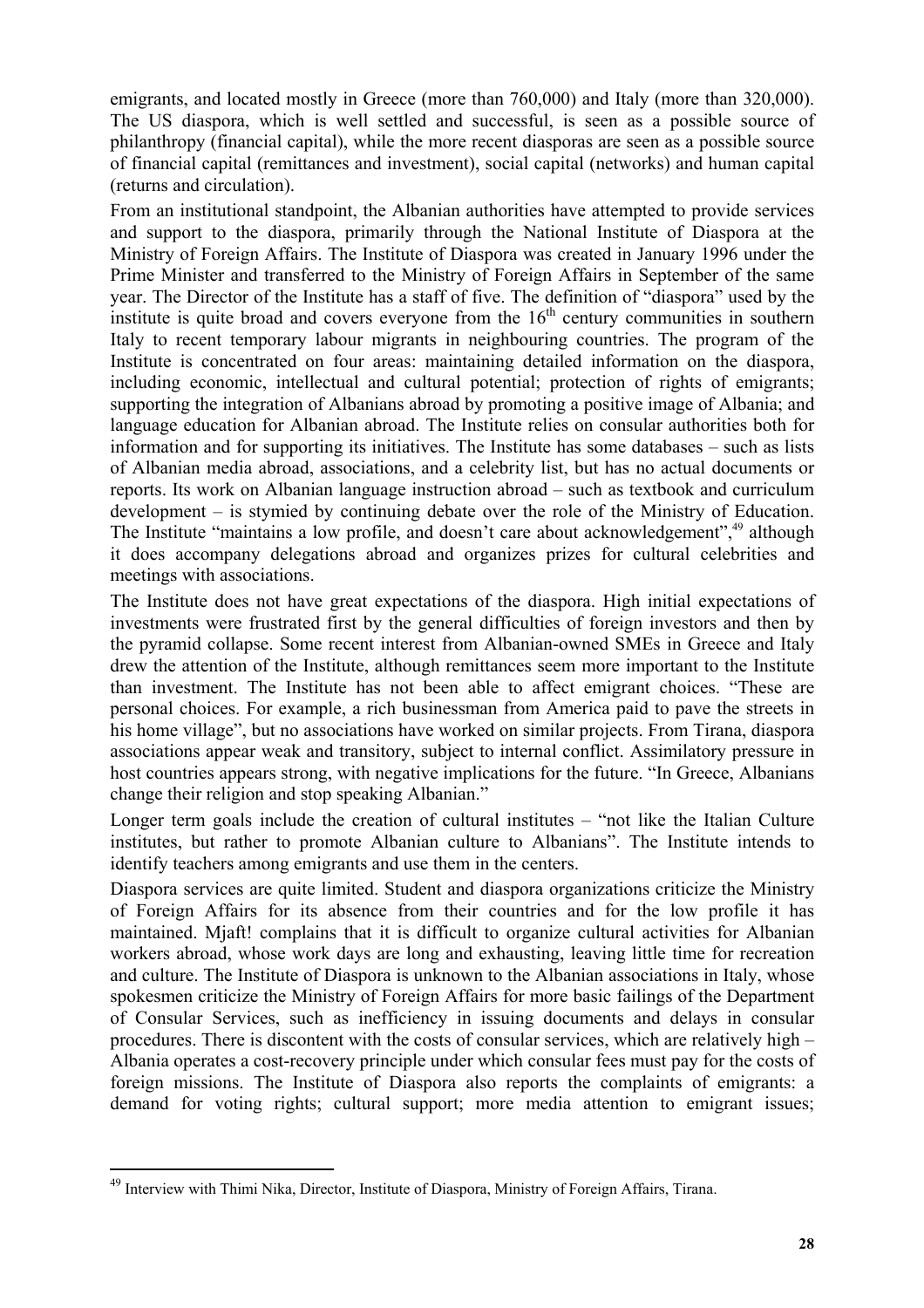promotion of opportunities for return; increased involvement by the Albanian government in defending the rights of Albanian migrants and lobbying for regularization.

Interviews with diaspora representatives in Italy confirm the Albanian view of a fragmented and disorganized associative life, concentrated on social and cultural events and little inclined towards pooling of resources or other initiatives for the home country. There is a nationally distributed Albanian-language weekly, Bota Shqiptare, but the media does not reveal an organized community.

#### **Return**

Returning migrants represent important human, financial and social capital, but the obstacles to returning Albanians with professional aspirations remain substantial. (Piperno, 2003a).

Professional experience abroad is a desirable calling card. Those experienced in jobs which may have seemed humble in Italy or Greece are sought after in Albania (even waiters, mechanics, skilled builders, let alone plumbers, electricians and cooks). Return migrants are widely considered more skilled and knowledgeable regarding modern methods. Their work ethic is also considered greater.

Financial capital is also a major resource favouring return migrants, since the credit system in Albania is so underdeveloped. Savings accumulated abroad are rarely enough to start a business, although they may represent seed money for attracting loans from family and friends, from banks, or from former employers in Italy.

Social capital is represented by the networks created abroad and by the capacity to manage relationships across borders and cultures. Return migrants working in Albania continue to procure material and equipment – and occasionally retraining – from suppliers in their emigration country. Entrepreneurs are able to count on their contacts, while job seekers in Albania are treated more favourably by foreign businesses.

In late February 2006 the Albanian Government proposed a draft law providing a 3-5 year tax exemption for Albanian emigrants who want to invest. The Prime Minister also asked the Ministry of Public Works, Transport and Telecommunication to include land sections in the urban planning of Tirana to offer the emigrants home lots. The Prime Minister's Economic Advisors were opposed on the grounds that these measures would distort the market and undercut existing businesses.<sup>50</sup>

There is no doubt that, however little economic importance Albania holds for Italy, the reverse is not true. Italy is a major trading partner for Albania and there are all the conditions for closer economic ties. The Italian embassy in Albania issues thousands of business visas annually to Albanians, "trying to be flexible with businessmen". Because Albanian businesses must register, it is fairly easy to avoid abuse of the business visa. "The Commercial Section of the Embassy reviews the papers of business visa applicants. We give a short-term visa at first to see if they come back, and then if customs stamps and turnover show the business increasing, we'll issue biannual visas."

Another phenomenon noted by the Embassy is the return of Albanians after 5-7 years in Italy to start their own businesses. "They've got the Residence Card, so they don't have to worry about visas or renewing their permits." The Italian Embassy and the Italian business associations in Albania, however, have no contacts with these returning entrepreneurs.

Opportunities for return investment in Albania exist in the export sector (especially doing piecework under contract to Italian companies), but much of the opportunity in Albania is related to construction and consumption, two sectors driven by remittances (see below). The priority for most remitting Albanians is the purchase of residential property and the

<sup>50</sup> *Gazeta Shqiptare* newspaper, 23.2.06, p. 4.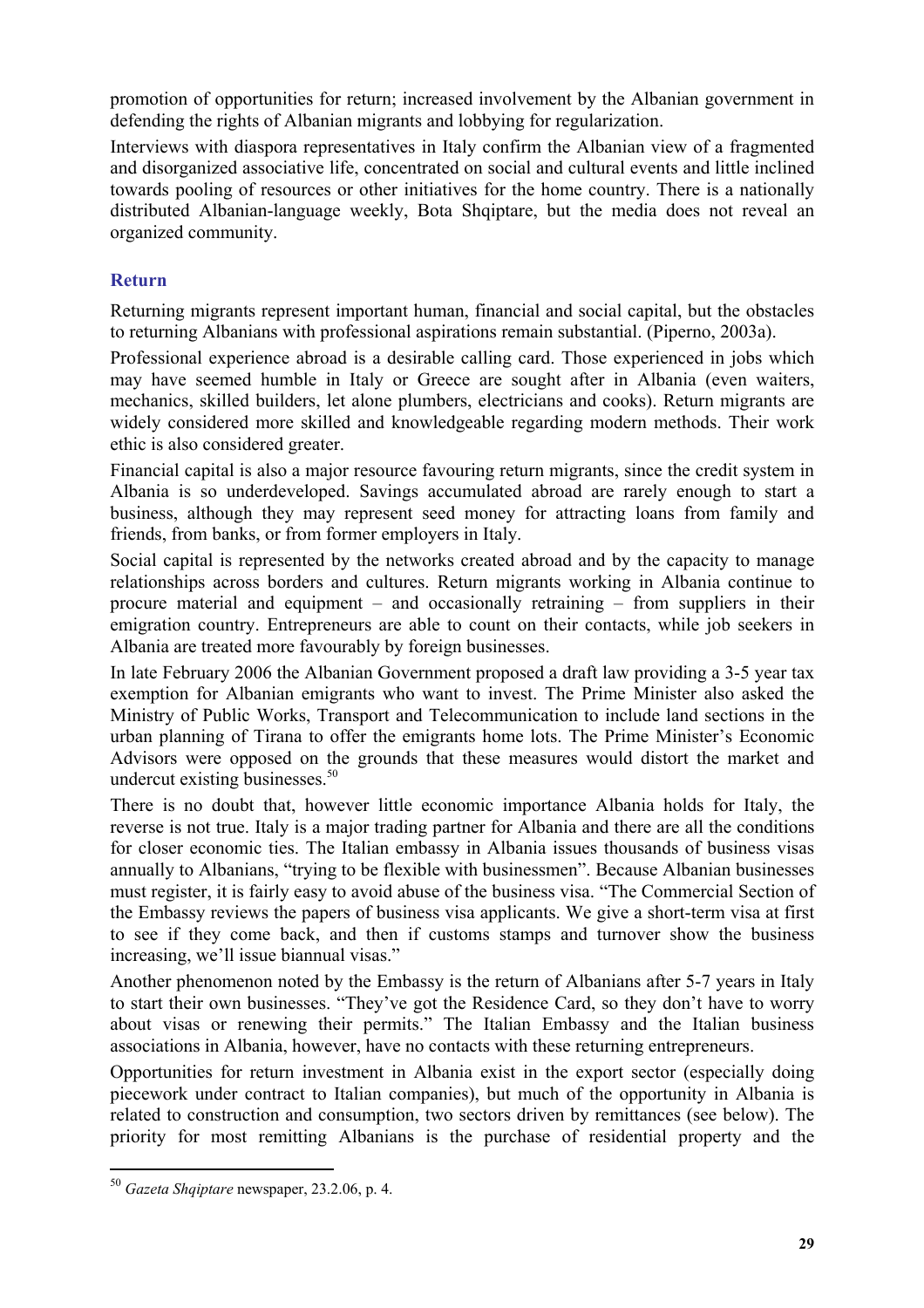construction of housing (Uruçi E. 2003, p. 27). This has led to a housing boom, as emigrants purchase homes for themselves and their relatives; regardless of their place of origin, many emigrants wish to purchase in Tirana, leading prices to spiral up and creating further possibilities. Many returning migrants have experience in the construction sector and find opportunities in Albania. Likewise, remittances have provided cash for consumption to family members remaining in Albania, stimulating the opening of numerous cafés, bars and restaurants, another opportunity for investment by returning Albanians.

#### **Remittances**

Remittances have become a major area of attention in development and migration policy and research. Italy, long a net beneficiary of remittances, became a net sending country in 1997. Outgoing remittances from Italy have increased sharply in recent years. Official remittances rose from 750 million euro in 2000 to 2.1 billion euro in 2004 (Tab. 13). Of these official flows in 2004, Albania received – according to the Bank of Albania – about 100 million euro, or less than 5% of the total. Unofficial – informal – remittances to Albania in 2004 were estimated to be about 150 million euro. Italy represents about 30% of remittances to Albania – in line with the distribution of Albanian migrants abroad.

Remittances are essential for Albania; in 2004, they represented 13.7% of GDP (Tab. 14). The National Strategy on Migration devotes much attention to how to improve and exploit remittance channels, especially driving remittances into investment in Albania (B.1.3 of the NSM). As in other remittance-dependent countries, much of the concern is with informality and with the high transaction costs and limited impact on the banking system of private money transfer services. The Albanian government would like to see remittance channels shift to the formal sector, in order to reinforce the credit sector.

Within the framework of the NSM activity, IOM commissioned a survey on Albanian emigrants (de Zwager 2005). The principal findings of the de Zwager study were:

- a high propensity for savings: Albanians in Italy, Greece and the UK averaged 5390 euro savings annually per household;
- remittance channels are largely informal (77.4%), and formal channels usually do not involve banks;
- other evidence that remittance flows have reached a plateau and will decline in the future are confirmed by the study;
- long-term intentions do contemplate return in the future, although they would require significant changes in Albanian development and conditions before returning.

The National Strategy on Migration contains a series of proposed measures to improve the impact of remittances (p. 41), including incentives and financial products. Nonetheless, there are no concrete strategies in place to increase formal flows or to improve investment pathways, nor does the Ministry of Finance take any consideration of such measures in fiscal or macroeconomic planning.<sup>51</sup> The Albanian associations in Italy express skepticism that tax incentives can make a difference in productive investment of remittances. "Much of the money is laundered, anyway, and goes to the construction sector." Further, they expect remittances to drop sharply as Albanians in Italy are "caught by rising costs in Italy and Albania," family reunification, and home purchases. The latter is a major factor for immigrants settling in Italy: more than 12% of Italian mortgages in 2004 were signed by immigrants, and mortgage payments cut sharply into savings and surpluses available for remittance.

<sup>&</sup>lt;sup>51</sup> Interview with Kloalda Kamberi, Ministry of Finance, Tirana.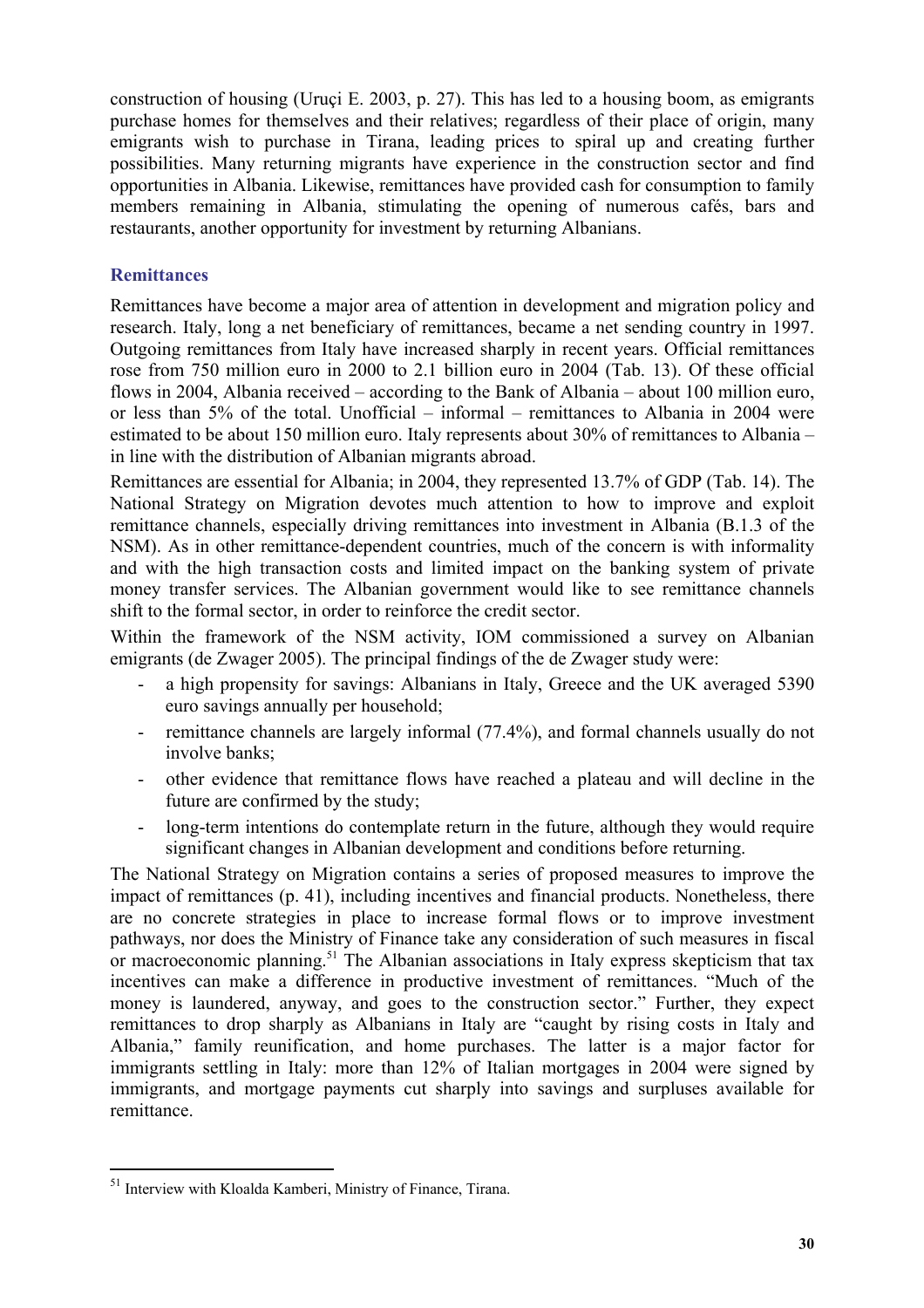Due to their constant increase and to the new concerns about security (informal money transfers have been suspected of use in financing international terrorism), remittances have drawn more attention from Italian policy makers, government and banking institutions. The Italian debate on migration and development has begun recently to address remittances as well.

Although no project dealing with remittances has so far been funded by the Department for Development Cooperation, the Italian government presented a paper on remittance enhancement at the June 2004 G-8 summit. The discussion revolves around possible implementation of policies aimed at: fostering the transfer of remittances through banking channels; strengthening linkage between remittances, economic growth, investment and income distribution in immigrants countries of origin; and enhancing remittances through welfare-oriented mechanisms.

The Italian banking system, which until very recently paid little attention to migrant clients, is now starting to create financial products for the foreigners in Italy. Promoting formal channeling of remittances obviously constitutes a core element of this strategy, although banks see money transfer as a loss leader for gaining migrant clients. Existing transfer projects, further, are based on collaboration between banks in both countries and strong local ethnic communities; in this sense, they are point-to-point initiatives that are difficult to scale up to a national level. So far they have yet to be involved in any broader development projects and remain commercial and social initiatives for the benefit of individuals.

Italian banks have also shown surprisingly little interest in Albania, given the substantial remittance flows and the geographical and economic ties. There is only one established Italian-Albanian bank, founded by the Capitalia group and later sold to San Paolo, with three branches in Albania; a local bank from Southeast Italy also bought a small Albanian bank in 2005. Italian banks also showed no interest during the privatizations of Albania's savings banks, and "there are no indications that other Italian banks will be expanding their operations into Albania in the near future" (Hernàndez Coss 2006, p. 12). However, the Italian bank Monte dei Paschi has started an agreement with the Albanian bank Credins for the sending of remittances.

The reluctance of Italian banks to invest in Albania is partly due to the small size of the market, but mostly regards the low capacity of Albanian bank staff; the security risk related to money laundering; legal uncertainty and the high rate of non-performing loans (Piperno, 2003b).

Albanians in Italy are among the least banked migrant groups (fewer than 50% have a bank account), but have not attracted much interest among banks. Remittance services are seen by banks as a loss leader to attract other more lucrative banking business, such as current accounts, personal credit, mortgages and other products, rather than a profitable service in itself.

#### **Pension and Insurance**

All workers, whether foreign or Italian, are subject to the same pension requirements. Italy has a number of bilateral agreements on portability of pensions with other OECD countries. Italy and Albania do not have a bilateral agreement on pensions. In the absence of such an agreement, Albanian workers in Italy are subject to Italian rules on the number of years of contribution before pension eligibility. The 2002 immigration law in Italy eliminated the cash-out option opened by the 1998 law for foreign workers from countries with which Italy has no bilateral pension agreements. In any case, the Italian pension institute, INPS, periodically reviews the situation of foreign workers in Italy to determine the most advantageous solution: bilateral agreements might be promoted when Italy sees them as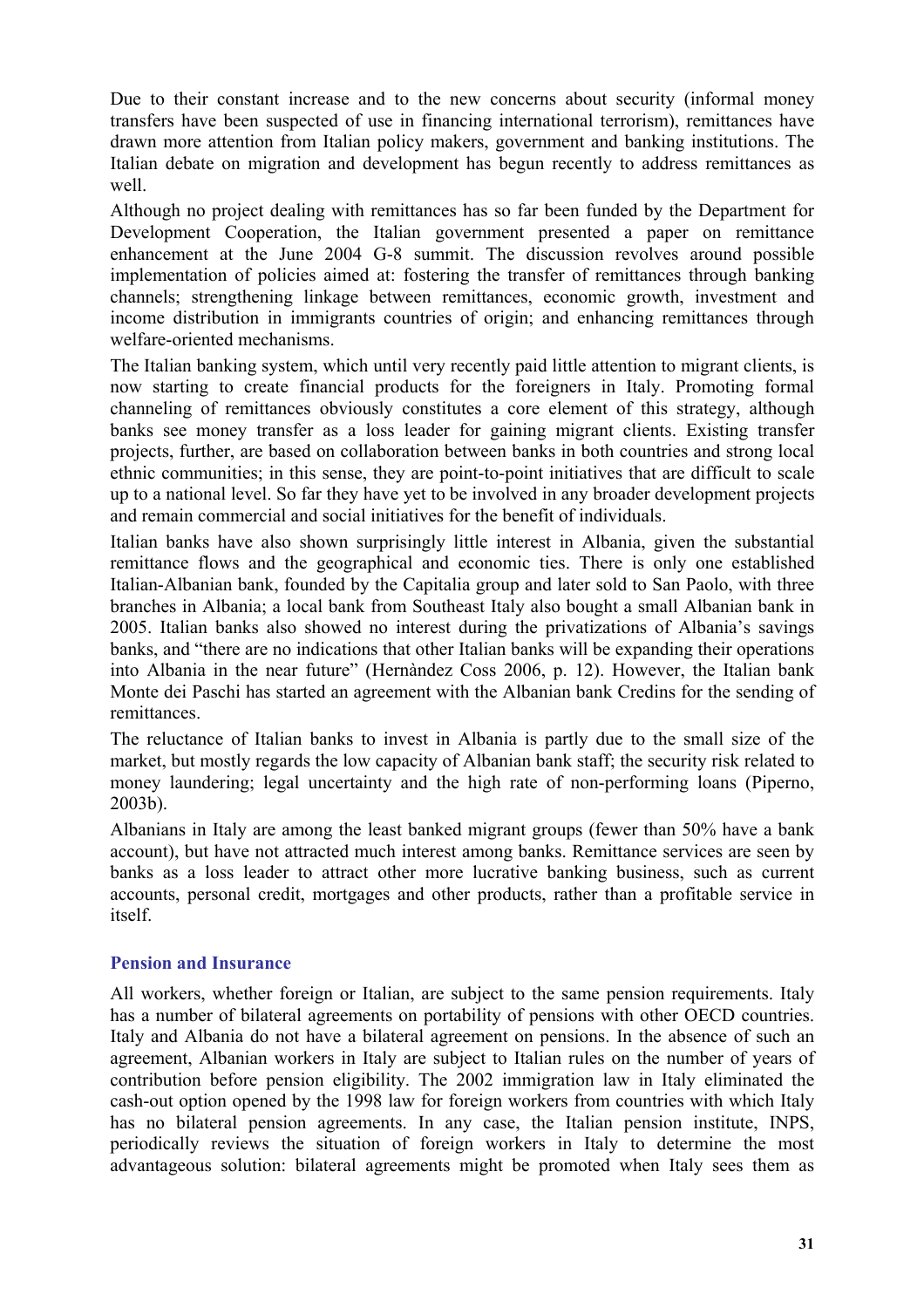economically favorable.<sup>52</sup> A protocol for technical assistance between INPS and the Albanian Institute for Social Security is in force, and was recently renewed (September 2005) but frequent changes in Albanian staff have made real cooperation more difficult. A joint working group (INPS, Italian Ministries of Labor, Foreign Affairs and Interior) in Italy is working on solutions for such issues as paying out pensions in Albania, but no bilateral agreement is currently sought by Italy. Albania would like to sign an agreement, but has only been able to do so with Turkey.

#### **CONCLUSIONS**

Italy and Albanian are perfect candidates for co-development oriented migration policies. After all, there is a large and stable Albanian community in Italy sending hundreds of millions of euro home annually, extensive commercial and cultural ties, significant development spending, and thousands of Albanian students in Italy. Yet few concrete innovative practices in development-friendly migration policy between Italy and Albania can be found.

Italian migration policy is still developed according to interests and considerations that have nothing to do with impact on the sending country, or on the human resources involved in migration. Policy makers involved in migration policy – from setting national legislation to establishing procedures – are more concerned with controlling short-term legal labour migration than with development impact. The bilateral measures foreseen in migration policy – labour agreements, training abroad, law enforcement cooperation – are highly Italocentric. Nor does migration policy seem to be the place for development-friendly policy, given the sharp distinction in mission and operation between migration policy and foreign aid institutions.

Italian development activity is, on the other hand, increasingly aware of migration-related issues and of the opportunities for synergy. This is partly due to the constant work of NGO's active in countries where migration to Italy is significant, or NGO's and local administrations in regions of Italy where migrants have settled. The production of policy papers by research institutes and influence by international organisations has also helped the Italian Ministry of Foreign Affairs DG for Cooperation and Development to begin to think in terms of codevelopment and the benefits of circular migration. Albania has not, however, been a priority country for experimentation of such ideas.

Turning to Albania, in the policy sphere, Albanian policy has been heavily stimulated by the political and economic importance of migration to address migration issues, and it appears clear to all stakeholders that migration policy and development policy must be linked. Yet much of the actual policy has been developed thanks to pressure and funding from donor organisations, especially the EU, and the capacity of the Albanian institutions – in terms of human and economic resources – still appears weak.

The failure of development-friendly migration policy to clearly emerge in this country pair cannot be blamed entirely on a failure to recognise the importance of such a link in policy circles. Structural factors and existing conditions are not as favourable as they first appear. Diaspora associations are weak in Italy, and many Albanians show slackening ties with the home country, reducing interest in return, investment or even remittances. Albania remains a country where investment is difficult, corruption widespread and basic services – and comforts – are not guaranteed.

<sup>52</sup> Interview with Francesco Di Maggio, INPS, Rome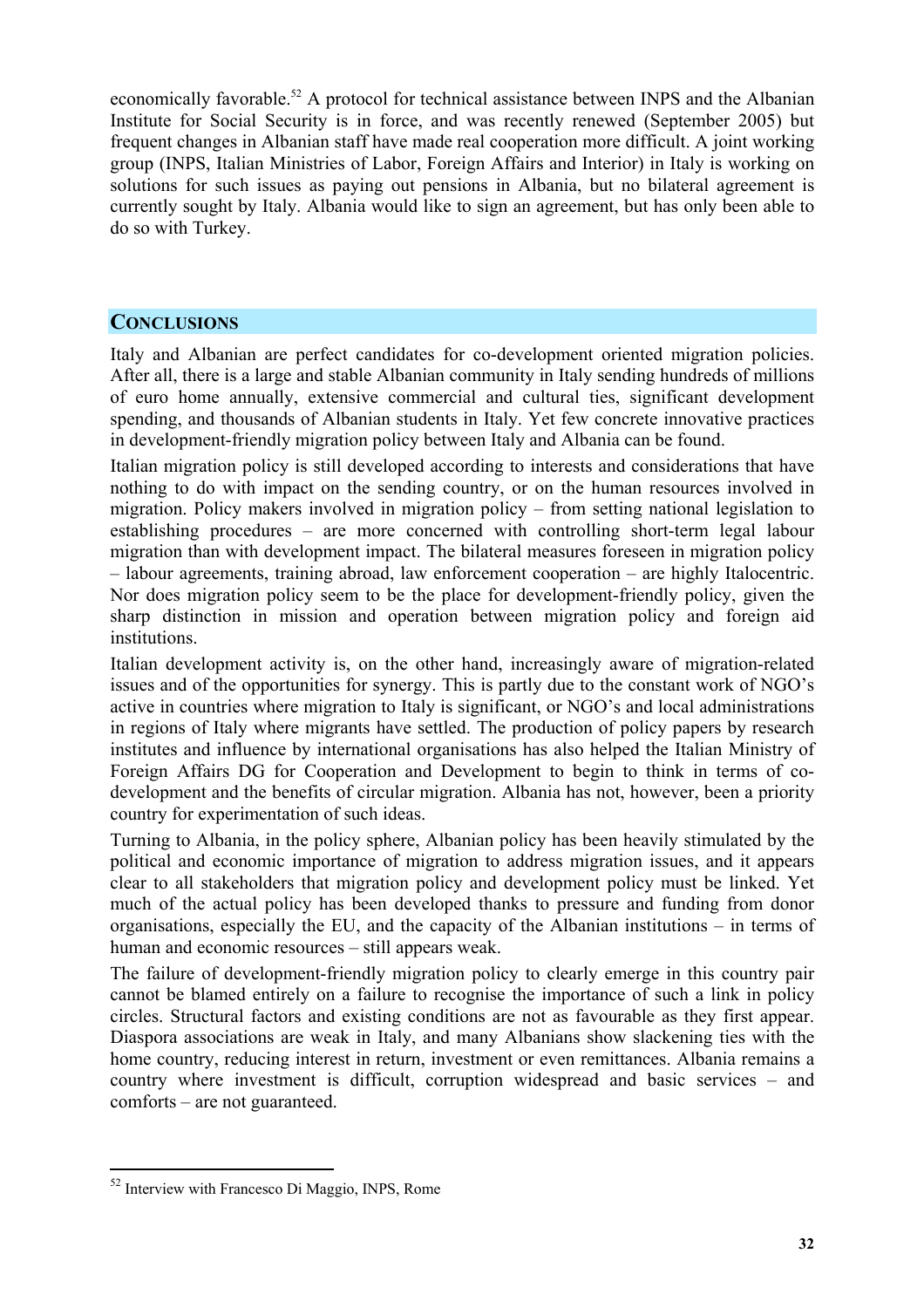Nonetheless, there are a number of promising factors, emerging approaches and new initiatives that may produce results in the coming years.

First, the Albanian National Action Plan on Migration lists a series of concrete measures that should reinforce the structures responsible for maintaining links and handling circular migration between Albania and Italy. The current administrative confusion following elections should be resolved and tasks will be distributed. The most important elements are diaspora services, currently completely absent.

Second, the number of Albanians who have studied in Italy is growing annually. University cooperation is strong. While the Italian authorities have ignored these alumni until now, their involvement in associations and in NGO's, as well as initiatives of temporary and permanent placement in key positions, should increase the positive impact of the relatively liberal Italian student visa policy on Albania.

Third, training initiatives in Albania – both public and through NGO's – have begun to take into account the possibility of migration and to plan accordingly for a mobile base of human capital. At the same time, many Albanians have acquired permanent residence in Italy, obviating the problem of continuous renewal of work contracts and residence cards and allowing, finally, free movement between the two countries and possible entrepreneurial attempts in Albania without the loss of the right to return to Italy.

Fourth, the involvement of decentralized cooperation, of Italian local authorities, has begun to focus attention on circular migration pathways and on ties between local areas. This has yet to bear fruit in Albania, but has already strengthened return options for migrants from other countries.

#### **Development-friendly Migration Policies: lessons from the country pair**

The review of current migration policies in Albania and Italy reveals, as noted above, a number of areas in which development-friendly policy can emerge.

The first point that emerges, especially for the receiving country, is that greater institutional awareness of the relationship between migration and development is essential. The fragmented coordination of migration policy, on the one hand, and development policy, on the other hand, has kept experts within the Italian administration from sharing experiencing and forging a common strategy. The formal demarcation of each policy domain is a fundamental handicap in developing integrated policy. However, even without a redistribution of responsibility, migration policy makers should develop a greater awareness of the development implications of their decisions. The noteworthy absence of focused demands from sending countries should not be taken to mean the absence of needs.

Second, for the sending country, the national strategy requires further assimilation, especially in administrations not expressly charged with management of migration issues. The encouragement of return investment, for example, is hindered by the lack of a coordinating office or service, as well as by poor communication with local authorities.

Third, some mechanisms for development-friendly migration policies seem poorly suited to the country pair examined. Seasonal work programmes which have had success in other countries, linking seasonal migration to training and activities in the home country, are less applicable in a country such as Albania where the agricultural and tourism seasons coincide: seasonal work in Italy means leaving fields untended in Albania. Other mechanisms for ensuring productive return need to be explored, such as training for transnational entrepreneurship, or the provision of bonuses for return. Vocational training for emigrants, a keystone of the Italian migration policy, has not yet been linked with return plans or capacity building in Albania itself; this is a challenge to overcome.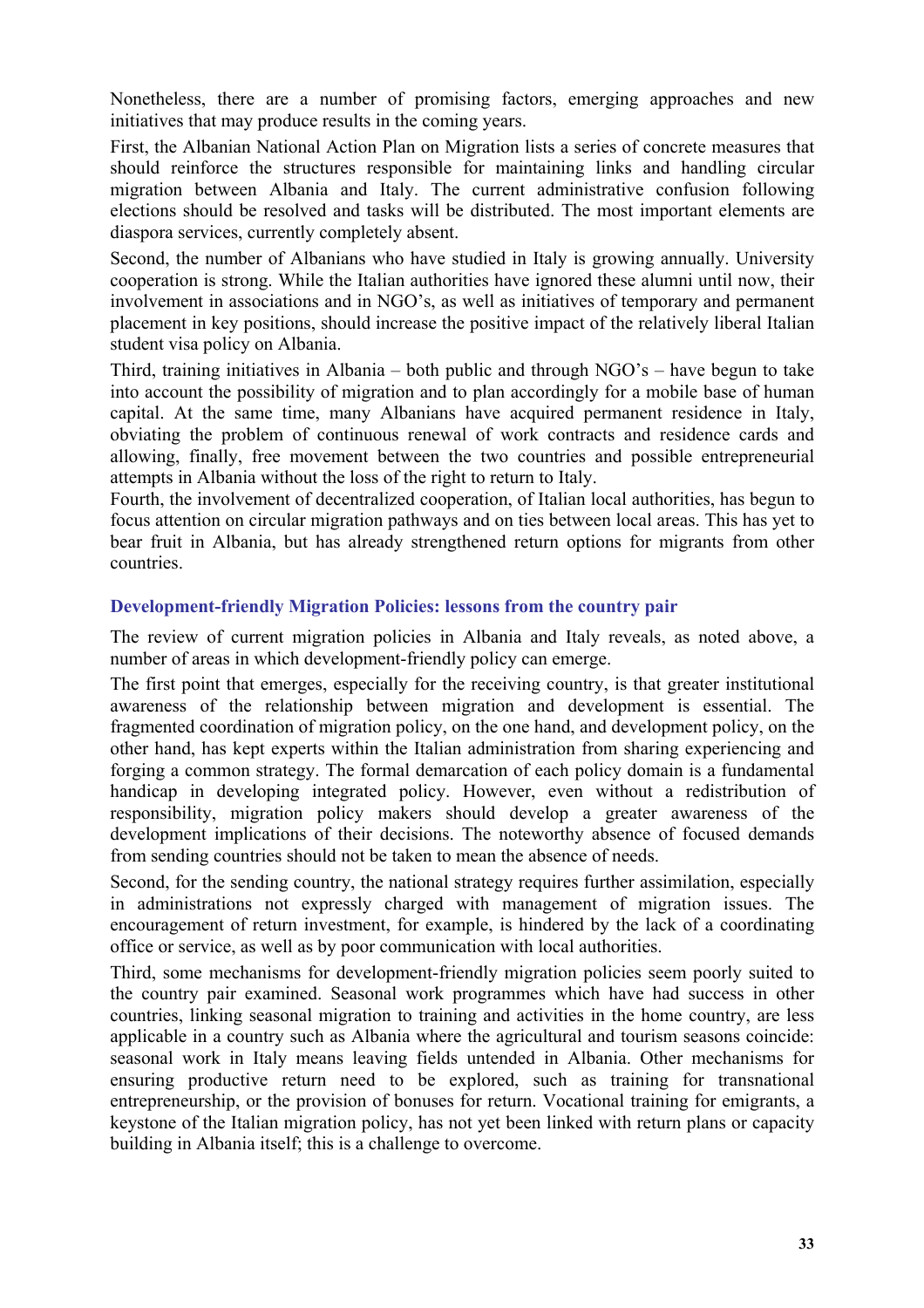Fourth, return investments by successful emigrants have taken place largely without institutional support from either government. Entrepreneurs have been able to identify promising sectors and to leverage their different forms of capital without any incentive programme. It should be noted that their return was facilitated by the acquisition of residence rights in Italy. Granting stability to immigrants can actually provide them with the security to undertake a return project.

Finally, similar measures can allow students to experiment a return home without the loss of residence rights if the return is unsuccessful. Increased recruitment of Albanian students in Italy needs to be followed by support for them once they have returned to Albania.

In conclusion, fifteen years of migration and exchange have turned Italy and Albania into important and experienced partners, able to interact at the institutional level, with strong economic ties and intimate knowledge of each other's policies and situation. The fact that this has not led to innovative policies linking migration to development can only be taken as a shortcoming, one which needs to be addressed in the near future.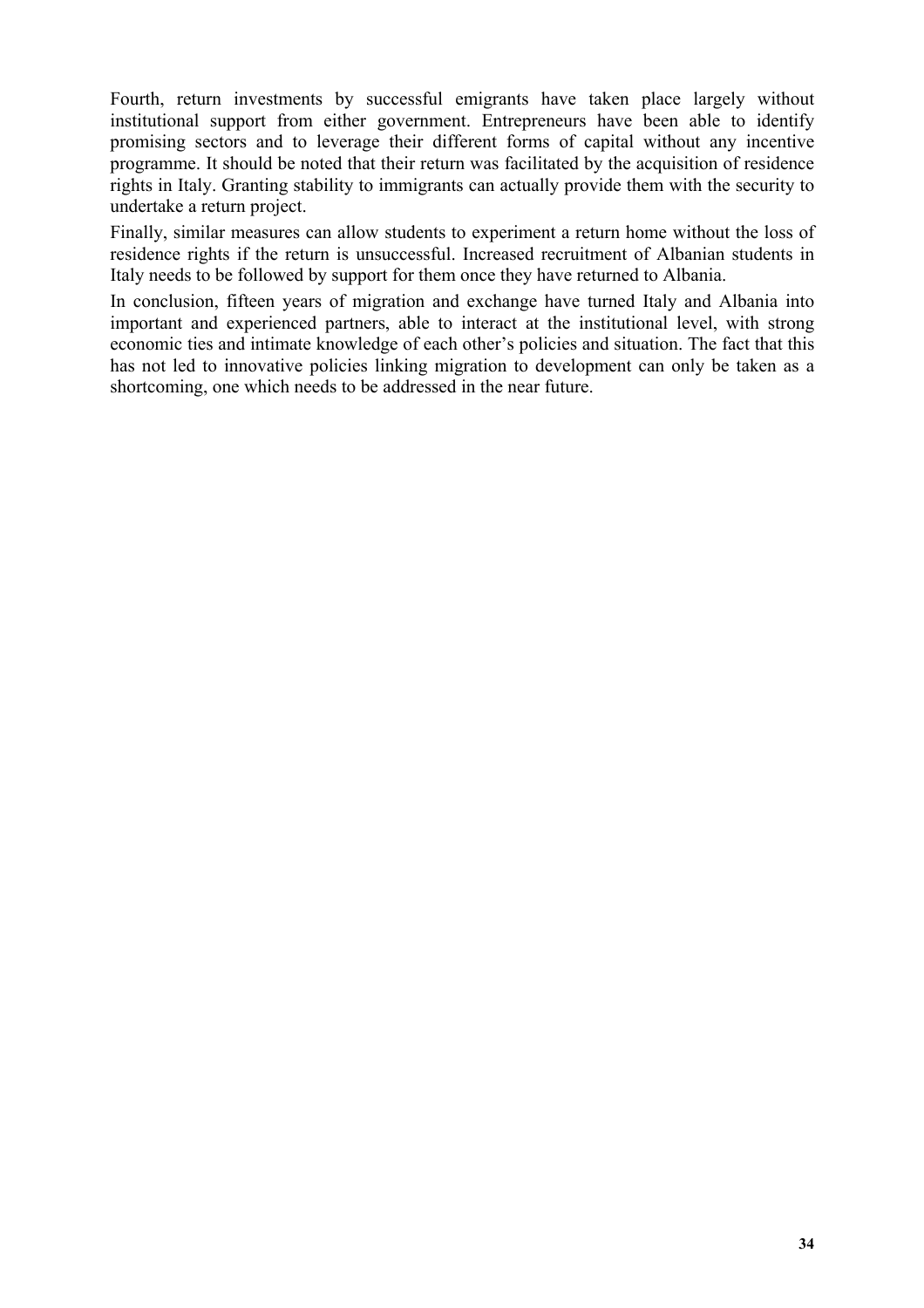#### **LIST OF INTERVIEWEES**

#### **In Albania**

Mr Besjan Pesha - Mjaft, (civil society organisation) Ms Kloalda Kamberi - Ministry of Finance Ms Maijlinda Hafizi – Director, Directorate for Migration, Ministry of Labour & Equal Opportunities. Ms Elizabeth Warn, Project Officer, IOM Tirana Ms Teuta Grazhdani, Project Officer, IOM Tirana Mr Eno Ngjela, Political Advisor, UNDP Ms Argita Frasheri, Bank of Albania Mr Ilir Gedeshi, Center of Economic and Social Studies Ms Valbona Sulce, Soros Foundation Tirana Mr Eno Trimçev, Albanian Institute for International Studies Mr Mime Ruffato, Albanian Coordinator, Interreg Adriatico 3 A – Svilma. Mr Endri Deliv, AlbStudent (organisation of Albanian students abroad) Mr Marcello Fondi, former Italian Consul in Vlore Ms Arben Ismalaj, "La Speranza" Employment Agency, Tirana Ms Francesca Santoro, Italian Consul, Tirana Mr Thimi Nika, Institute of Diaspora, Ministry of Foreign Affairs, Tirana

#### **In Italy**

Mr Francesco Di Maggio, General Director, International Relations, INPS (Pension institute) Mr Luca Di Gianfrancesco, Political Officer, Balkans Office, Ministry of Foreign Affairs Mr Luca Einaudi, economist, Prime Minister's Office Ms Sara Monterisi, Bilateral Agreements, Ministry of Labour Ms Giulia Falzoi, Head of Project Implementation Unit, IOM Rome Mr Ugo Melchionda, IOM Rome Mr Giampiero Forcesi, UCSEI (Foreign Student Association), Rome Mr Gianluca Antonelli, Director, VIS (Cooperation NGO) Mr Carlo Finocchietti, CIMEA, Fondazione Rui, Italian University and Equivalency Institute Mr Vittore Leka Stefa, Journalist and community activist, Triest Mr Alban Craja, Albanian Union, Rimini Mr Sokol Ndreca, Iliria (civil society organisation) Ms Irida, Journalist for Italian Television and BBC correspondent Mr Roland Seiko, Editor of "Bota Shiptare", Italy's leading Albanian-language newspaper Mr Ceruti – Italians Abroad and Immigration - Migration & Asylum – Section V, Ministry of Foreign Affairs Ms Andrea-Rosalinde Hofer, OECD LEED Trento Centre for Local Development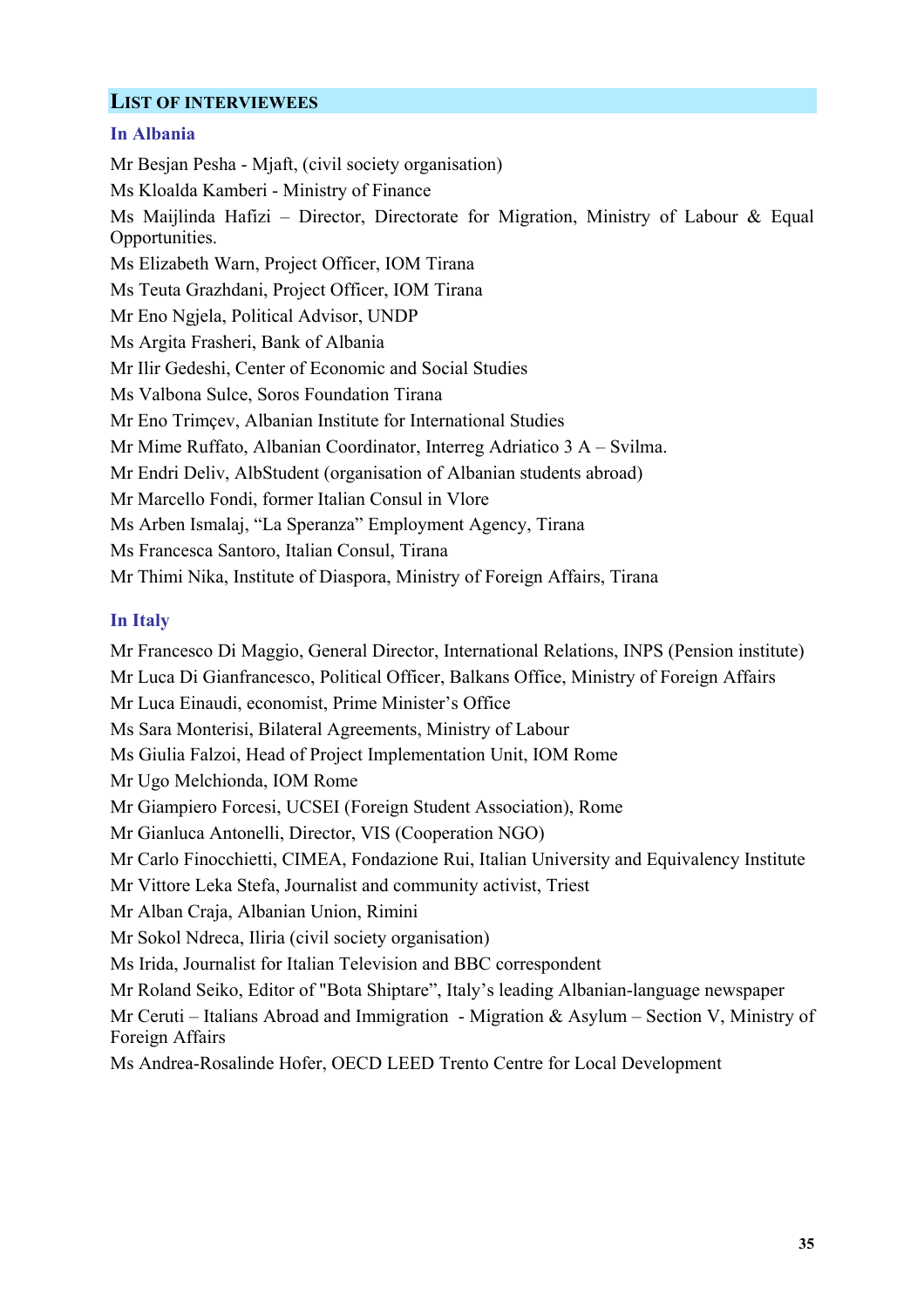#### **BIBLIOGRAPHY**

- Carfagna M. (2002), "I sommersi e i sanati. Le regolarizzazioni degli immigrati in Italia", in Colombo A. and Sciortino G, *Stranieri in Italia: Assimilati ed esclusi*, Il Mulino, Bologna, p. 53-90.
- Caritas (2005), *Immigrazione: Dossier Statistico 2005*, IDOS, Rome.
- Censis (2002), *I lavoratori stagionali in Italia* Rome.
- Censis (2003), "L'immagine degli immigrati e delle minoranze etniche nei media: rapporto finale". Rome.
- Chaloff J. (2004), "From Labour Emigration to Labour Recruitment: The Case of Italy" in OECD *Migration for Employment - Bilateral Agreements at a Crossroads*, Paris, p. 55.
- Chaloff J. and Piperno, F. (2004), "Italy", in Jan Niessen, Yongmi Schibel and Raphaële Magoni (eds.), *International migration and relations with third countries: EU and US approaches*, Migration Policy Group, Brussels.
- Chaloff J (2005), "Immigration as a labour market strategy: Italy", Migration Policy Group, Brussels.
- Coslovi L. and Piperno F. (2005), "Forced Return and then? Analysis of the impact of expulsion of different categories of migrants." Cespi Working Paper 3/2005, Cespi, Rome.
- De Zwager N, Gedeshi I, Germenji E and Nikas C (2005), *Competing for Remittances*, IOM, Tirana.
- Frattolillo O. and Stocchiero A., (2002) "Le regioni e le province autonome italiane tra cooperazione e immigrazione", Programma di ricerca MigraCtion, CeSPI, Rome**.**
- Hernández-Coss R., de Luna Martinez J., "The Italy–Albania Remittance Corridor: Shifting from the Physical Transfer of Cash to a Formal Money Transfer System", Discussion Document, World Bank, 3 March 2006, Washington.
- IOM (2002), *Selective Migration Flows from Albania to Italy*: Final Report, Rome.
- IOM (2005), *National Strategy on Migration and National Action Plan on Migration: the road towards migration management*, Tirana.
- King R. and Vullnetari J. (2003), "Migration and Development in Albania" Working Paper C5, Development Research Centre on Migration, Globalisation and Poverty, University of Sussex, Brighton.
- Lemaitre, G. (2003), "La regolazione dei flussi migratori internazionali", in CNEL, Documenti 29, Atti del Seminario di Studio CNEL 3.12.2003 *Regolazione dei flussi migratori: tra programmazione e precarietà degli interventi,* CNEL, Rome.
- Ministero degli Affari Esteri (2004), *Annuario Statistico*, Rome.
- Ministero degli Affari Esteri (2005), *Annuario Statistico*, Rome.
- OECD (2004), *Development Assistance Committee Peer Review Report Italy*, Paris.
- Piperno, F. "I capitali dei migranti nel mercato del lavoro albanese" (2003), Migraction Working Paper 2/03, CeSPI, Rome.
- Piperno, F. "Remittances enhancement for the local development in Albania: constraints and opportunities" (2003), Migraction Working Paper 4/03, CeSPI, Rome.
- Triandafyllidou, A. (1999) "Nation and Immigration: A Study of the Italian Press Discourse", *Social Identities*, 5, 1, 65-88.
- Triandafyllidou, A and Kosic, A. (2003) "Albanian Immigrants in Italy: Policy implementation, Coping Strategies and Identity Issues", in *Journal of Ethnic and Migration Studies*, 29, 6, 997- 1014.
- Trimçev E. (2005), *Albanian Brain Drain: Turning the Tide,* Albanian Institute for International Studies (AIIS), Tirana.
- Uruçi, E. and Gedeshi I. "Remittances management in Albania" (2003), Migraction Working Paper 5/03, CeSPI, Rome.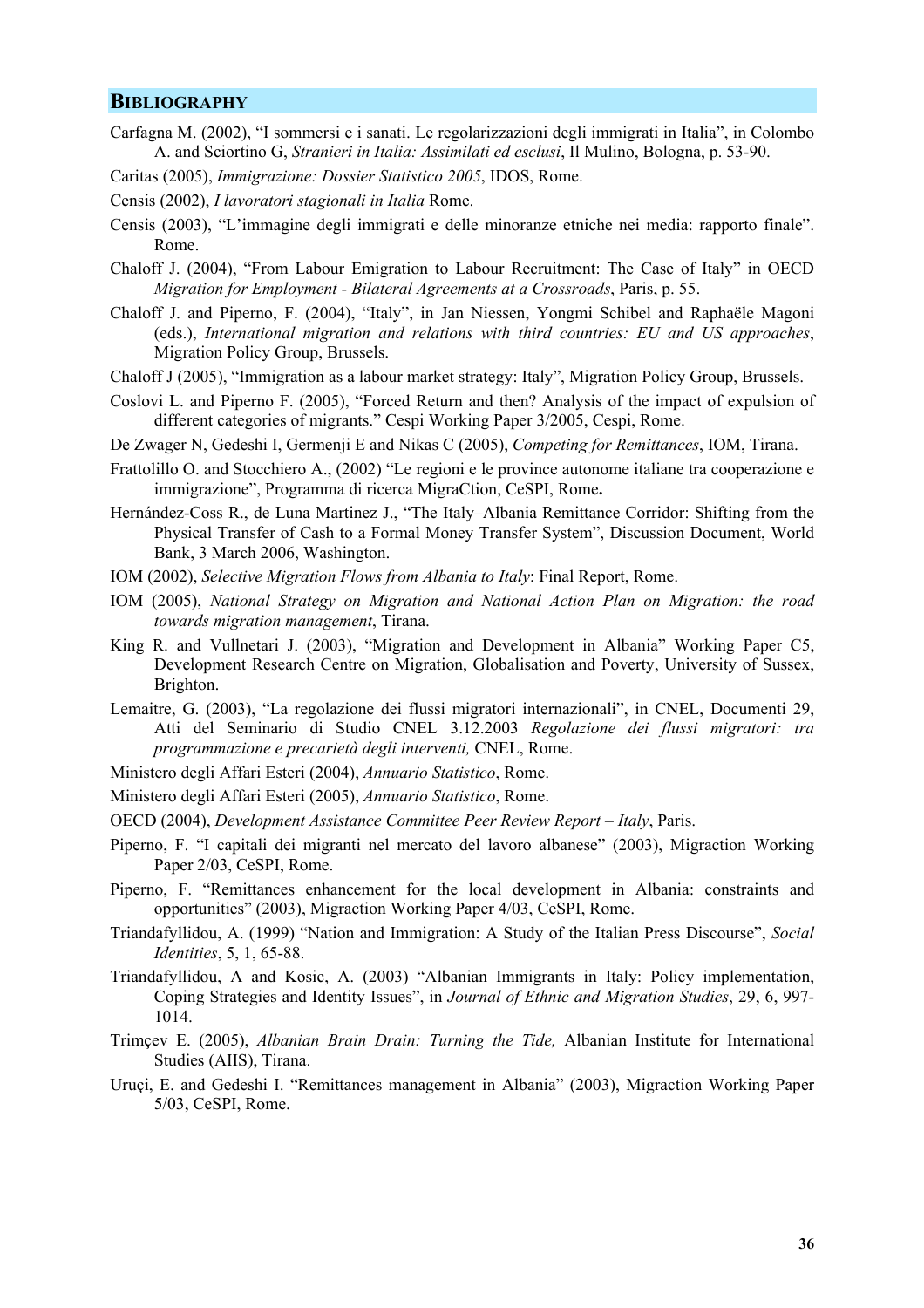| <b>Coastal Region</b> | 1998  | 1999  | 2000  | 2001  | 2002  | 2003  | 2004  |
|-----------------------|-------|-------|-------|-------|-------|-------|-------|
| Apulia                | 28458 | 46481 | 18990 | 8546  | 3372  | 137   | 18    |
| Sicily                | 8828  | 1973  | 2782  | 5504  | 18225 | 14017 | 13594 |
| Lampedusa             |       |       |       |       | 9669  | 8819  |       |
| Calabria              | 873   | 1545  | 5045  | 6093  | 2122  | 177   | 23    |
| <b>Total</b>          | 38159 | 49999 | 26817 | 20143 | 23719 | 14331 | 13635 |

*Tab. 1* − *Undocumented migrants intercepted along southern Italian coastal Regions, 1998- 2004* 

*Source*: Ministry of Interior, 2004

| Country           | <b>Number of First-time Permits</b> | % of all permits issued |
|-------------------|-------------------------------------|-------------------------|
| Romania           | 62342                               | 19,5                    |
| <b>Albania</b>    | 29605                               | 9,3                     |
| Morocco           | 24565                               | 7,7                     |
| <b>Other DCs</b>  | 138837                              | 43,5                    |
| <b>LDCs</b>       | 13841                               | 4,3                     |
| EU-10 (post-2004) | 21552                               | 6,7                     |
| EU-15 (pre-2004)  | 14207                               | 4,4                     |
| Other OECD/EEA    | 14349                               | 4,5                     |
| <b>Stateless</b>  | 33                                  | 0,0                     |
| <b>Total</b>      | 319331                              | 100,0                   |

#### *Tab. 2 – First-time residence permits issued to foreigners, Italy, 2004*

Note: figures include only first-time permits valid at the end of the year. *Source*: Ministry of Interior, 2005.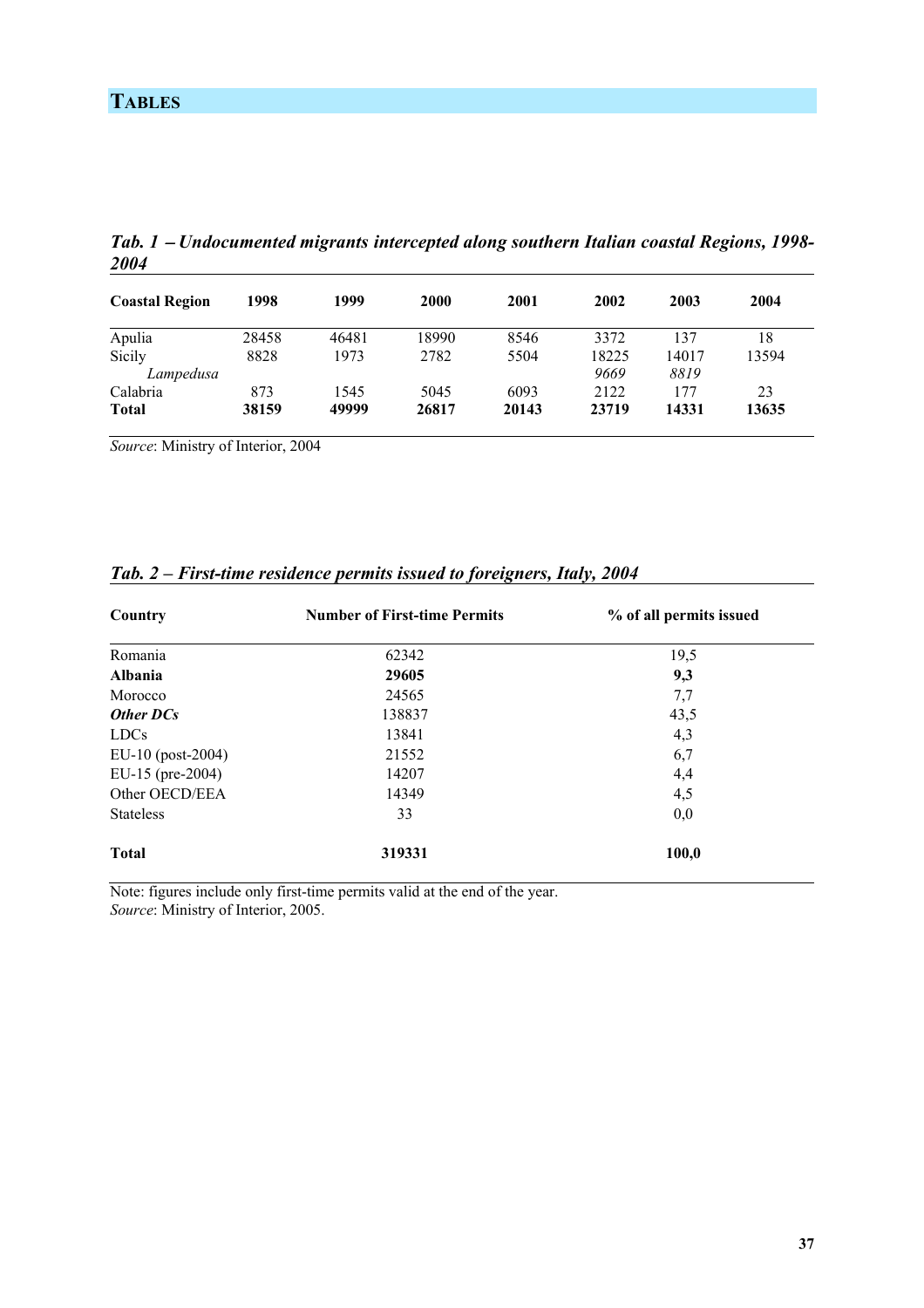| Year    | Men    | Women  | <b>Total</b> | % of all<br>immigrants |
|---------|--------|--------|--------------|------------------------|
| 1992    | 21382  | 3504   | 24886        | 3.8                    |
| 1993    | 18479  | 3995   | 22474        | 3.8                    |
| 1994    | 18347  | 5385   | 23732        | 3.7                    |
| 1995    | 18095  | 7150   | 25245        | 3.7                    |
| 1996    | 20301  | 9882   | 30183        | 4.1                    |
| 1997    | 48586  | 18022  | 66608        | 6.8                    |
| 1998    | 50287  | 22264  | 72551        | 7.1                    |
| 1999    | 55916  | 31679  | 87595        | 8.0                    |
| 2000    | 87748  | 45270  | 133018       | 9.9                    |
| 2001    | 93268  | 53053  | 146321       | 10.6                   |
| 2002    | 97570  | 61747  | 159317       | 11.0                   |
| 2003    | 100874 | 70693  | 171567       | 11.4                   |
| 2004*   | 155082 | 115301 | 270383       | 12.3                   |
| $2005*$ | 182145 | 134514 | 316659       | 13.2                   |

*Tab. 3* − *Albanians with residence permits in Italy, 1 January, by gender, 1992-2005* 

*Source*: ISTAT. \* 2004-2005: population registry data. Permits showed a total of 233316 Albanians (10.3% of all foreigners) for 31 Dec 2003.

#### *Tab. 4.* − *Albanians in Italy, according to area of residence, 31.12.2004*

| Men    | Women  | <b>Total</b> |  |
|--------|--------|--------------|--|
| 60402  | 44287  | 104689       |  |
| 47415  | 35616  | 83031        |  |
| 42930  | 44906  | 87836        |  |
| 22323  | 16352  | 38675        |  |
| 3537   | 2279   | 5816         |  |
| 176607 | 143440 | 320047       |  |
|        |        |              |  |

*Source:* ISTAT 2005

| Tab. 5 - Italy-Albania Import-Export (millions of Euro) |  |
|---------------------------------------------------------|--|
|---------------------------------------------------------|--|

|                  | 1999 | 2000 | 2001 | 2002 | 2003 | $20041$ <sup>st</sup> Sem. |
|------------------|------|------|------|------|------|----------------------------|
| Italy to Albania | 291  | 370  | 468  | 546  | 554  | 285                        |
| Albania to Italy | 158  | 191  | 254  | 287  | 298  | 172                        |
| <b>Balance</b>   | 133  | 179  | 214  | 259  | 256  | 113                        |

*Source*: Italian Foreign Trade Institute, 2005.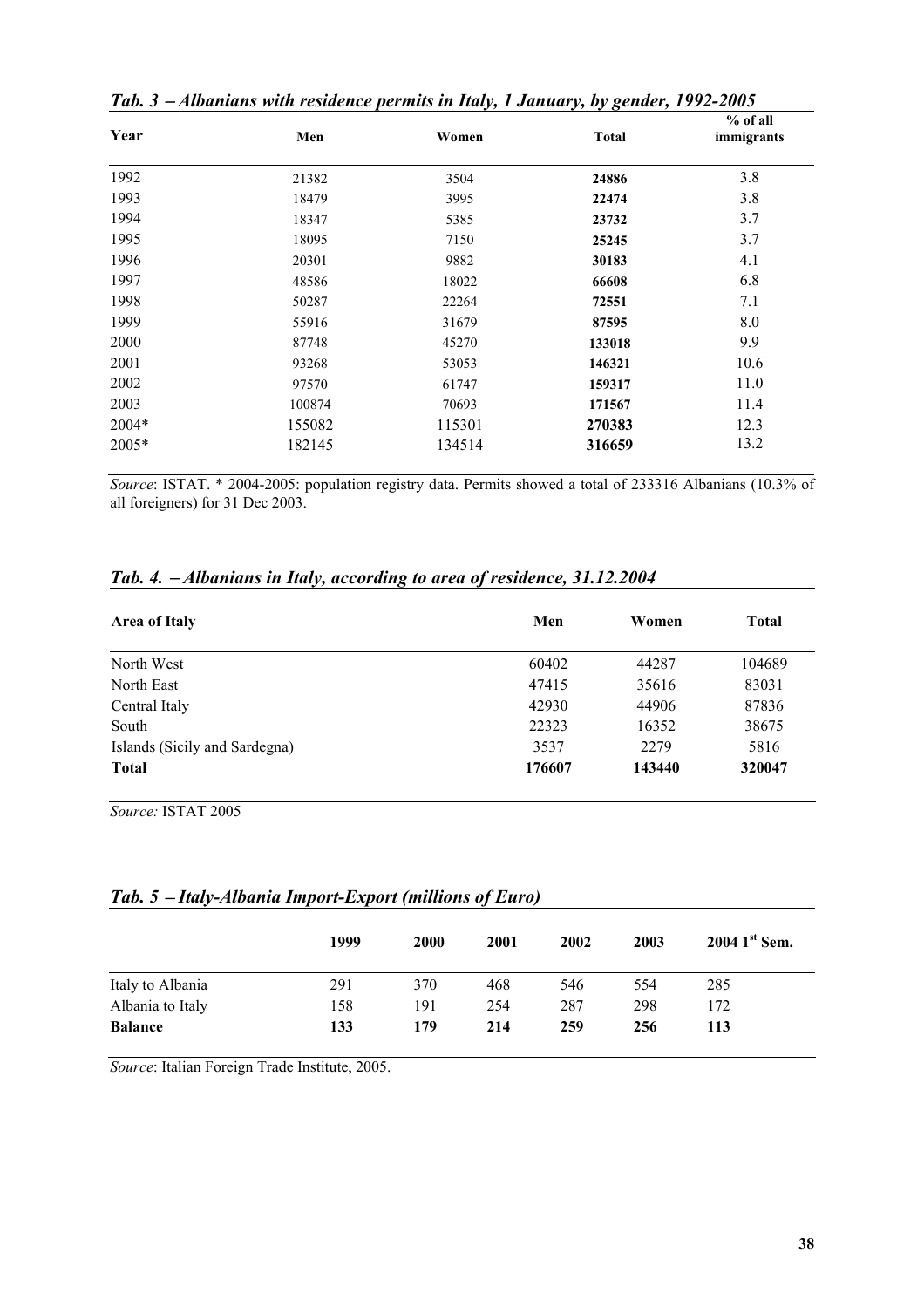|                         | <b>Individuals hired with</b> |                      |              |  |  |  |  |  |
|-------------------------|-------------------------------|----------------------|--------------|--|--|--|--|--|
| <b>Country of birth</b> | Long-term contracts           | Short-term contracts | <b>Total</b> |  |  |  |  |  |
| Romania                 | 92377                         | 15138                | 107515       |  |  |  |  |  |
| Albania                 | 67005                         | 14043                | 81048        |  |  |  |  |  |
| Morocco                 | 63494                         | 11972                | 75466        |  |  |  |  |  |
| Ukraine                 | 37047                         | 11972                | 49019        |  |  |  |  |  |
| Poland                  | 24265                         | 10961                | 35226        |  |  |  |  |  |
| China                   | 28199                         | 2767                 | 30966        |  |  |  |  |  |
| Tunisia                 | 17533                         | 6114                 | 23647        |  |  |  |  |  |
| Switzerland             | 17334                         | 4284                 | 21618        |  |  |  |  |  |
| FR Yugoslavia           | 16991                         | 3287                 | 20278        |  |  |  |  |  |
| Philippines             | 18400                         | 1664                 | 20064        |  |  |  |  |  |
| Ecuador                 | 17548                         | 2353                 | 19901        |  |  |  |  |  |
| Senegal                 | 14613                         | 3512                 | 18125        |  |  |  |  |  |
| Moldova                 | 15925                         | 2174                 | 18099        |  |  |  |  |  |
| Egypt                   | 15239                         | 2656                 | 17895        |  |  |  |  |  |
| Peru                    | 15095                         | 2017                 | 17112        |  |  |  |  |  |
| India                   | 12167                         | 3797                 | 15964        |  |  |  |  |  |
| Slovakia                | 10060                         | 5412                 | 15472        |  |  |  |  |  |
| Sri Lanka               | 11202                         | 1417                 | 12619        |  |  |  |  |  |
| Bangladesh              | 9836                          | 1443                 | 11279        |  |  |  |  |  |
| Pakistan                | 9381                          | 1713                 | 11094        |  |  |  |  |  |
| Argentina               | 9489                          | 1592                 | 11081        |  |  |  |  |  |
| <b>Brazil</b>           | 9208                          | 1563                 | 10771        |  |  |  |  |  |
| Macedonia               | 8496                          | 1783                 | 10279        |  |  |  |  |  |
| Nigeria                 | 6749                          | 1401                 | 8150         |  |  |  |  |  |
| Bulgaria                | 5651                          | 1276                 | 6927         |  |  |  |  |  |
| Other countries         | 85853                         | 10502                | 96355        |  |  |  |  |  |
| <b>Total</b>            | 639157                        | 126813               | 765970       |  |  |  |  |  |

#### *Tab. 6 – Foreign born individuals signing contracts in 2004, by type of contract and nationality.*

*Source*: Caritas analysis of data from INAIL, 2005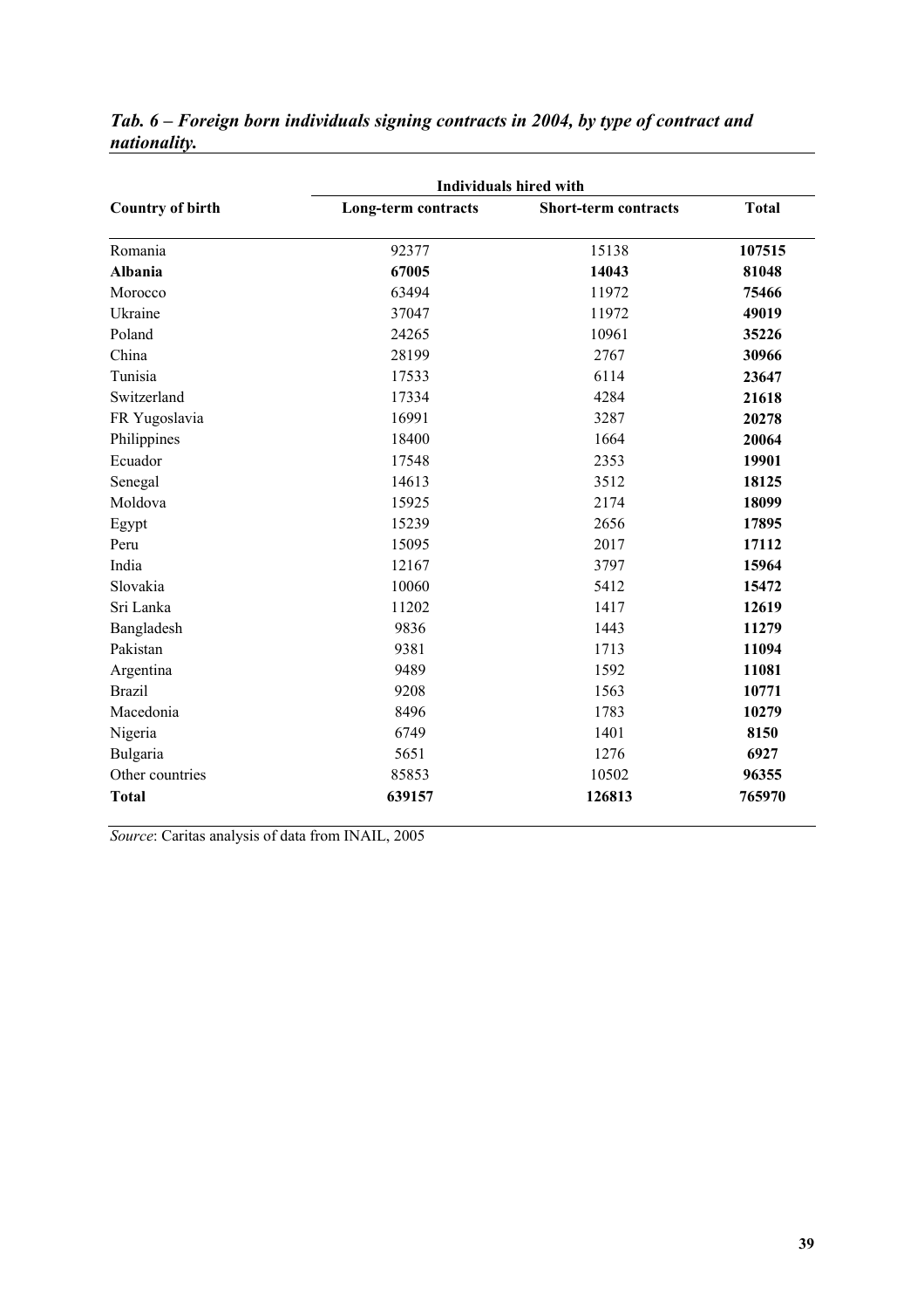| Year | <b>Preferential Quotas for</b><br><b>Albania</b> | <b>Total Preferential</b><br>Quotas | % of preferential<br>quotas |  |  |
|------|--------------------------------------------------|-------------------------------------|-----------------------------|--|--|
| 1998 | 3000                                             | 6000                                | 50,0                        |  |  |
| 1999 | 3000                                             | 6000                                | 50,0                        |  |  |
| 2000 | 6000                                             | 18000                               | 33,3                        |  |  |
| 2001 | 6000                                             | 15000                               | 40,0                        |  |  |
| 2002 | 3000                                             | 10000                               | 30,0                        |  |  |
| 2003 | 1000                                             | 9500                                | 10,5                        |  |  |
| 2004 | 3000                                             | 20400                               | 14,7                        |  |  |
| 2005 | 3000                                             | 21700                               | 13,8                        |  |  |
| 2006 | 4500                                             | 38000                               | 11,8                        |  |  |

*Tab. 7* − *Preferential quotas for Albanians within the Italian quota system, 1998-2006* 

*Source*: Ministry of Labour

**Table 8** − **Preferential quotas for specific nationalities within the quota system, 1998- 2006** 

|      | <b>Preferential Quotas</b> |         |         |          |       |         |         |           |            |                  |       |            |                     |
|------|----------------------------|---------|---------|----------|-------|---------|---------|-----------|------------|------------------|-------|------------|---------------------|
|      | Albania                    | Morocco | Tunisia | Somalia  | Egypt | Nigeria | Moldova | Sri Lanka | Bangladesh | Other            | Total | Argentina* | % of total<br>quota |
| 1998 | 3000                       | 1500    | 1500    |          |       |         |         |           |            | $\theta$         | 6000  |            | 10.3                |
| 1999 | 3000                       | 1500    | 1500    |          |       |         |         |           |            | $\boldsymbol{0}$ | 6000  |            | 10.3                |
| 2000 | 6000                       | 3000    | 3000    |          |       |         |         |           |            | 6000             | 18000 |            | 21.7                |
| 2001 | 6000                       | 1500    | 3000    | 500      |       |         |         |           |            | 4000             | 15000 |            | 16.8                |
| 2002 | 3000                       | 2000    | 2000 0  |          | 1000  | 500     | 500     | 1000      |            | $\mathbf{0}$     | 10000 | 4000       | 17.6                |
| 2003 | 1000                       | 500     | 600     | $\theta$ | 300   | 200     | 200     | 500       | 300        | 5900             | 9500  | 200        | 12.2                |
| 2004 | 3000                       | 2500    | 3000    | $\theta$ | 1500  | 2000    | 1500    | 1500      | 1500       | 3900             | 20400 | 400        | 25.6                |
| 2005 | 3000                       | 2500    | 3000    | 1000     | 2000  | 2000    | 2000    | 1500      | 1500       | 3200             | 21700 | 200        | 13.2                |
| 2006 | 4500                       | 4000    | 3500    | 100      | 7000  | 1500    | 5000    | 3000      | 3000       | 6400             | 38000 | 500        | 22.4                |

*\* Argentinian, and later (2004-2005) Uruguayan and Venezuelan, citizens of "Italian descent" (direct descendent, up to 3 generations) Source*: Ministry of Labour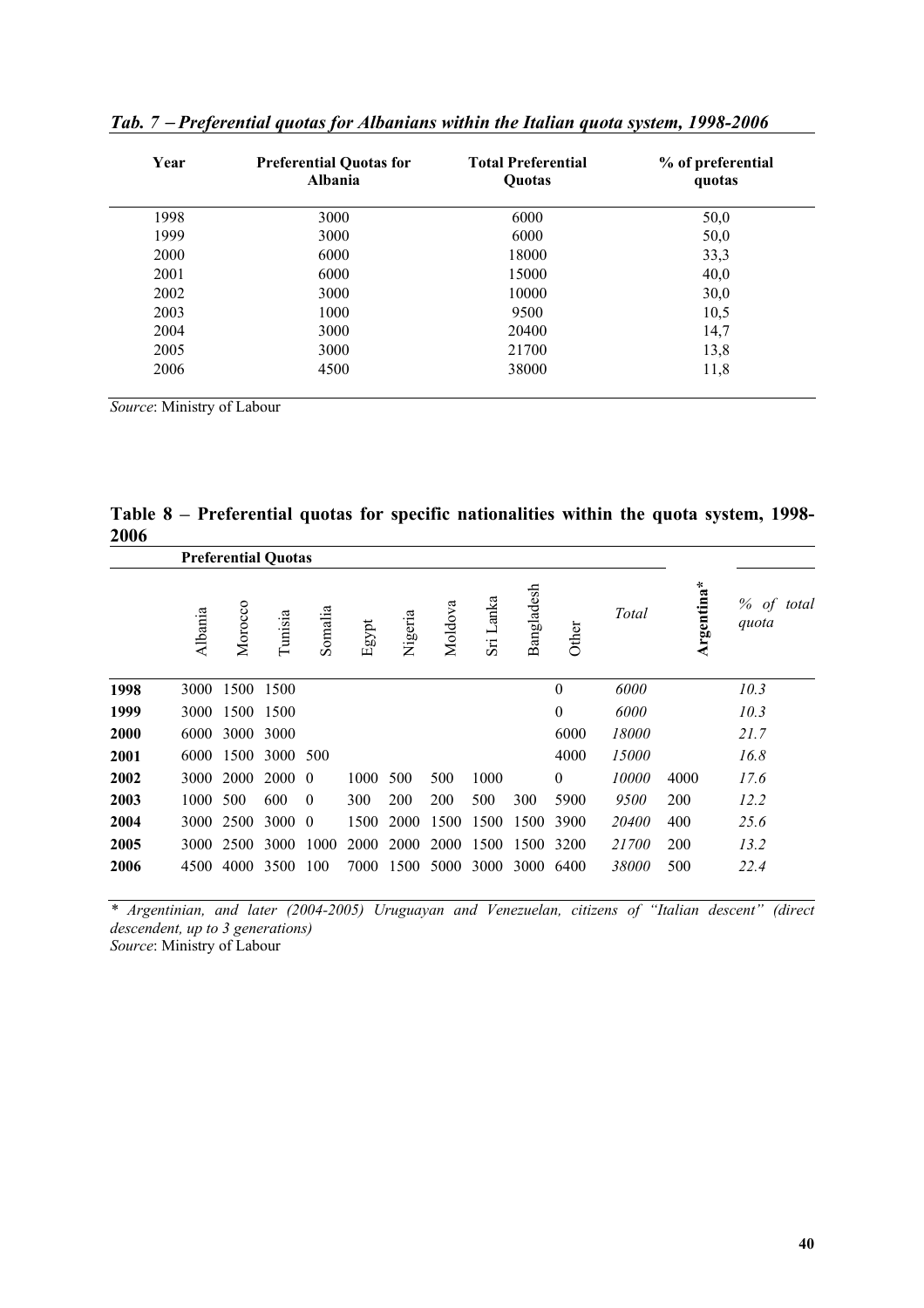| 2002              |                            | 2003              |                            | 2004               |                            |
|-------------------|----------------------------|-------------------|----------------------------|--------------------|----------------------------|
| Country           | Grants &<br><b>Credits</b> | Country           | Grants &<br><b>Credits</b> | <b>Country</b>     | Grants &<br><b>Credits</b> |
| Argentina         | 12,258,936                 | Morocco           | 84,459,263                 | Tunisia            | 54,367,750                 |
| Albania           | 43,105,493                 | Albania           | 54,284,957                 | Albania            | 46,479,640                 |
| Afghanistan       | 36,237,195                 | Afghanistan       | 34,756,709                 | Afghanistan        | 22,541,781                 |
| Ethiopia          | 31,609,724                 | Ethiopia          | 24,500,361                 | Angola             | 22,400,661                 |
| Algeria           | 30,071,729                 | Jordan            | 23,810,572                 | Sierra Leone       | 19,084,186                 |
| Angola            | 27,988,452                 | Honduras          | 16,382,927                 | Mozambique         | 18,546,698                 |
| Mozambique        | 17,315,260                 | Mozambique        | 15,617,770                 | Etiopia            | 13,781,127                 |
| Serbia Montenegro | 15,540,708                 | Chinese P. Rep.   | 14,614,898                 | Somalia            | 10,499,182                 |
| Swaziland         | 10,579,717                 | Egypt             | 12,539,544                 | Ghana              | 10,423,396                 |
| S Africa          | 9,598,674                  | Palestinian Auth. | 11,428,008                 | Iraq               | 10,293,327                 |
| Somalia           | 9,256,007                  | Iraq              | 10,108,176                 | Serbia Montenegro  | 9,420,218                  |
| China             | 8,849,279                  | Uganda            | 7,776,687                  | Sudan              | 9,250,334                  |
| Nicaragua         | 8,794,142                  | Angola            | 6,058,709                  | Egypt              | 7,869,324                  |
| Palestinian Auth. | 8,356,474                  | Argentina         | 5,571,808                  | Uganda             | 6,177,055                  |
| <b>Brazil</b>     | 7,208,637                  | Somalia           | 5,526,152                  | India              | 5,887,862                  |
| Sudan             | 6,670,464                  | Sudan             | 5,501,344                  | Argentina          | 5,842,700                  |
| Iran              | 6,669,308                  | <b>Brasile</b>    | 5,019,786                  | Syria              | 5,746,204                  |
| <b>FYROM</b>      | 6,577,184                  | Croatia           | 4,257,396                  | Palestinian Auth.  | 5,526,407                  |
| Bosnia-Herzeg.    | 6,030,907                  | Eritrea           | 3,826,565                  | Dominican Rep.     | 5,422,548                  |
| Egypt             | 5,957,527                  | N Corea           | 3,731,963                  | Bosnia-Herzegovina | 5,225,941                  |
| Subtotal          | 308,675,817                | Subtotal          | 349,773,595                | Subtotal           | 294,786,341                |
| <b>Total</b>      | 558,391,863                | Total             | 445,647,521                | Total              | 420,465,128                |

*Tab. 9* − *Top 20 countries receiving Italian development aid (grants & credits) - 2002-2004 (in Euro)* 

*Source*: Ministry of Foreign Affairs, 2006

#### *Tab. 10* − *Italian Bilateral Development Aid commitments to Albania, 2000-2004, as a fraction of overall aid*

|                                                                                    | <b>2000</b> | 2001       | 2002       | 2003       | 2004       |
|------------------------------------------------------------------------------------|-------------|------------|------------|------------|------------|
| Grants and credits actually<br>spent in Albania (in Euro)<br>Grants and credits to | 16,275,623  | 17,952,703 | 27,495,909 | 21,764,855 | 15,280,739 |
| Albania as a % of overall<br>development aid                                       |             | 4.7        | 6.5        | 5.6        | 3.8        |

*Source*: Ministry of Foreign Affairs, 2004.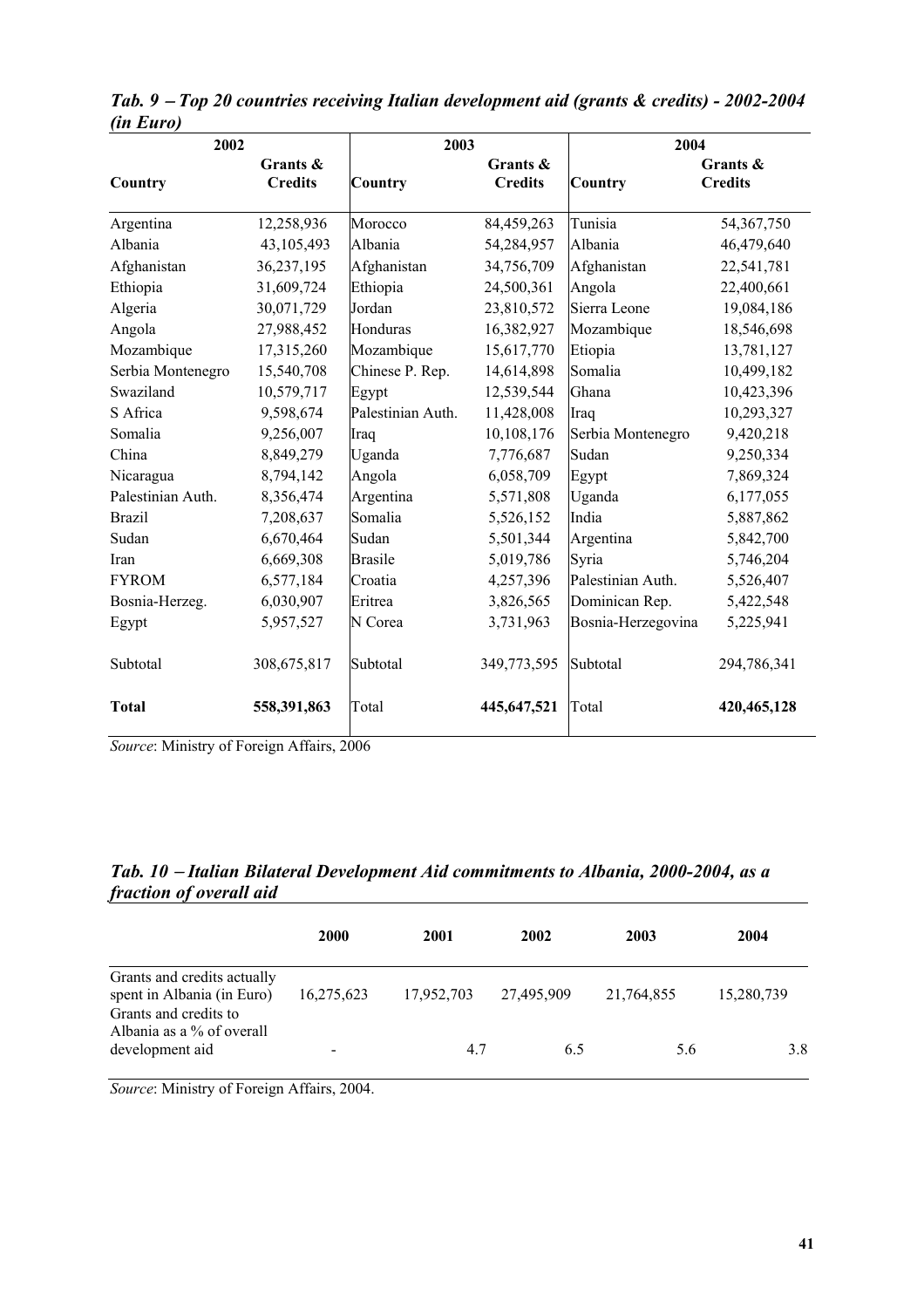|                               | Loan               |              | Grant              |              | <b>Total</b>       |              |
|-------------------------------|--------------------|--------------|--------------------|--------------|--------------------|--------------|
| <b>Sector</b>                 | No. of<br>projects | €<br>million | No. of<br>projects | €<br>million | No. of<br>projects | €<br>million |
| Energy                        | 3                  | 105.02       | 2                  | 1.32         | 5                  | 106.34       |
| Transportation                | 3                  | 61.05        | $\overline{4}$     | 2.07         | 7                  | 63.12        |
| Water-Sewer                   | 3                  | 40.47        | 2                  | 1.60         | 5                  | 42.07        |
| Private Sector                |                    | 27.50        | 4                  | 4.82         | 5                  | 32.32        |
| Urban/Rural Infrastructure    | 2                  | 9.00         | 7                  | 14.60        | 9                  | 23.60        |
| <b>Health/Social Services</b> | $\mathfrak{D}$     | 10.08        | 11                 | 9.86         | 13                 | 19.94        |
| School/Training               |                    | 3.00         | 11                 | 14.81        | 12                 | 17.81        |
| Agriculture                   | $\Omega$           | 0.00         | 11                 | 16.37        | 11                 | 16.37        |
| <b>Institutional Support</b>  | $\Omega$           | 0.00         | 11                 | 13.31        | 11                 | 13.31        |
| <b>Total</b>                  | 15                 | 256.12       | 63                 | 78.76        | 78                 | 334.88       |

*Table 11* − *Total active Italian Development Aid projects in Albania, by sector, 31 12 2005* 

*Source*: Italian MFA, 2006

#### *Tab. 12* − *Albanians enrolled in Italian Universities, by field of study and gender, 2004- 2005*

| <b>Field of Study / Department</b>       | Male    | Female    | <b>Total</b> |
|------------------------------------------|---------|-----------|--------------|
| <b>Economics and Business</b>            | 697     | 1132      | 1829         |
| Law                                      | 559     | 876       | 1435         |
| <b>Political Science</b>                 | 524     | 706       | 1230         |
| Medicine                                 | 391     | 702       | 1093         |
| Literature and Philosophy                | 278     | 483       | 761          |
| Engineering                              | 593     | 121       | 714          |
| Mathematics, Physics and Natural Science | 272     | 228       | 500          |
| Pharmacy                                 | 112     | 340       | 452          |
| Foreign Language and Literature          | 109     | 274       | 383          |
| Architecture                             | 178     | 104       | 282          |
| Psychology                               | 34      | 162       | 196          |
| Education                                | 37      | 125       | 162          |
| Sociology and Social Science             | 34      | 82        | 116          |
| Italian Language and Culture             | 43      | 33        | 76           |
| Communications                           | 28      | 43        | 71           |
| <b>Statistics</b>                        | 17      | 24        | 41           |
| <b>Agrarian Sciences</b>                 | 22      | 17        | 39           |
| Physiology / Physical Education          | 24      | 3         | 27           |
| Cultural Heritage                        | 14      | 6         | 20           |
| Veterinary Medicine                      | 7       | 5         | 12           |
| Interdisciplinary                        | 49      | 64        | 113          |
| <b>TOTAL</b>                             | 4022    | 5530      | 9552         |
| All foreign students                     | 16168   | 22130     | 38298        |
| % of all foreign students                | 24,9    | 25,0      | 24,9         |
| <b>Total University Enrolment</b>        | 799,664 | 1,020,557 | 1,820,221    |
| foreigners as % of all students          | 2,0     | 2,2       | 2,1          |

*Source*: Ministry of University, 2005